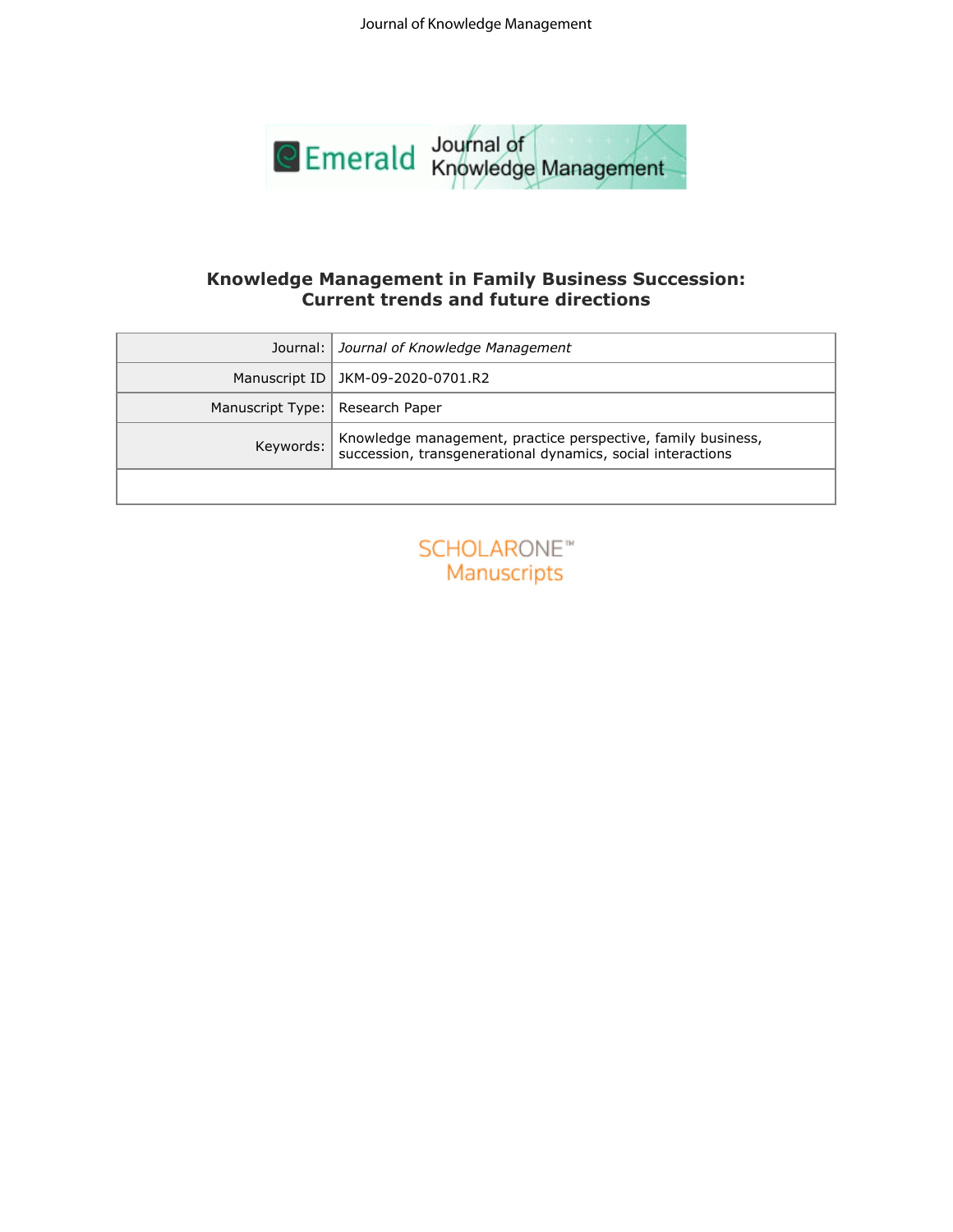#### 

 

# **Knowledge Management in Family Business Succession: Current Trends and Future Directions**

# **Abstract**

**Abstract**<br>**Abstract**<br>**Abstract**<br>**Purpose** – This article aims at reviewing the literature on knowledge management in family<br>business, sindtreasing the research question: "How is heredofog managed arrows generations<br>formi **Purpose** – This article aims at reviewing the literature on knowledge management in family business, addressing the research question: "*How is knowledge managed across generations in family business?*". We synthesize the literature, highlighting the role of multiple stakeholders who affect knowledge management along the phases of the succession process. Stemming from these findings and embracing a practice-based view, we offer research directions to guide future contributions on knowledge construction in family business. The purpose of this article is not only to conclude the previous research but also to provide insights for future research directions and to provide practical implications.

**Methodology** – Through a systematic integrative literature review, we collect, map, and analytically examine 63 published peer-reviewed articles related to knowledge management in family business from 39 academic journals. We apply a rigorous approach in order to identify the sample of articles, map descriptive information of the reviewed literature, and map theoretical contributions according to a multi-stakeholder and multi-stage framework.

**Findings** – The sampled articles are analyzed according to a *multi-stakeholder and multi-stage framework* inspired by Daspit et al. (2016). We identify critical gaps emerging from our analysis, thus opening the way to future research directions. In particular, we prompt scholars to advance our understanding of family-related knowledge and to clarify the assumptions on knowledge in their research.

**Research Implications** – We contribute to the debate on knowledge management in family business, by systematizing the current literature. In addition, we embrace a 'knowledge from practice perspective', and offer research directions to guide future contributions on knowledge construction in family business succession and potential areas to further management research investigating the role of family-related knowledge. Practical implications are also provided to benefit family businesses, consultants, and policymakers.

**Originality/value –** This article provides a systematic integrative literature review of the articles published on knowledge management in family business according to a *multistakeholder and multi-stage* framework. Moreover, it draws an agenda for future research advancing a 'knowledge from a practice perspective' in the family business literature.

**Keywords.** Knowledge management, practice perspective, family business, succession, transgenerational dynamics, social interactions. transgenerational dynamics, social interactions.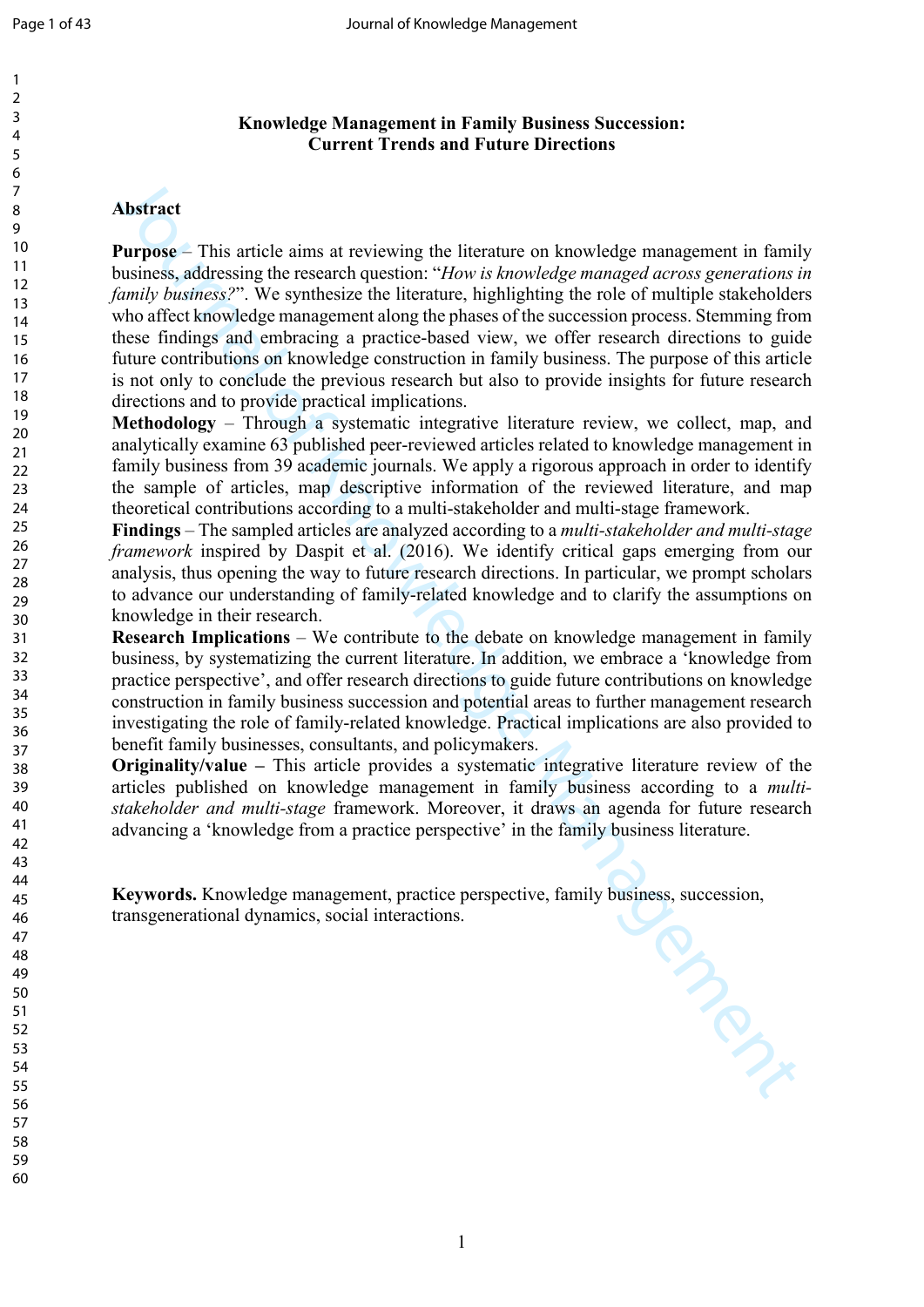#### **Introduction**

esearch (Barley et al., 2018). It is widely regarded as a condition for superior performance an<br>competitive advantage (Deverport, 1998; Nahapiet & Ghoshal, 1998), the foundation<br>monocitive and entrepreneurial endeavors (Ea Knowledge is perhaps one of the most debated, yet loosely defined concepts in management research (Barley et al., 2018). It is widely regarded as a condition for superior performance and competitive advantage (Davenport, 1998; Nahapiet & Ghoshal, 1998), the foundation to innovative and entrepreneurial endeavors (Easterby-Smith & Lyles, 2005; Nonaka & Von Krogh, 2009), and the backbone of businesses in modern society (Nelson, 1982). This warrants research focus on knowledge management within an organization where different actors are involved (Szulanski, 2000; Szulanski et al., 2016). Family businesses, as a unique yet common form of organization, feature a distinctive characteristic – the intertwining family and business systems (Chrisman et al., 2005). Given the different expectations, understandings, and relationships in a family and a business environment (e.g., Hatak & Roessl, 2015; Pérez-Pérez et al., 2019), research in family business faces a unique and complex challenge in understanding knowledge management, especially between generations during successions (Cabréra-Suárez et al., 2001; Cabréra-Suárez et al., 2018).

In family business literature, knowledge is defined as (family) wisdom (Miller et al., 2016), skills (Cunningham et al., 2016), expertise (Chirico & Salvato, 2016), and information (Cabréra-Suárez et al., 2001). Scholarly attention to knowledge management in family business succession stresses that the transfer of knowledge between the incumbent and next generation is problematic, yet essential for a successful transition (Cabréra-Suárez et al., 2001; Handler, 1990). It is widely accepted that family business incumbents, regarded as the leader and the key source of firm-specific knowledge holders, need to pass down knowledge to the next generations through mentorship (De Massis, Sieger, et al., 2016; Distelberg & Schwarz, 2015). The change of key knowledge holder is empirically proven to have negative organisational implications (Massingham, 2008; Zahra & Filatotchev, 2004) as well as posing a grave challenge for family businesses (Daspit et al., 2016). This trend of literature, however, tends to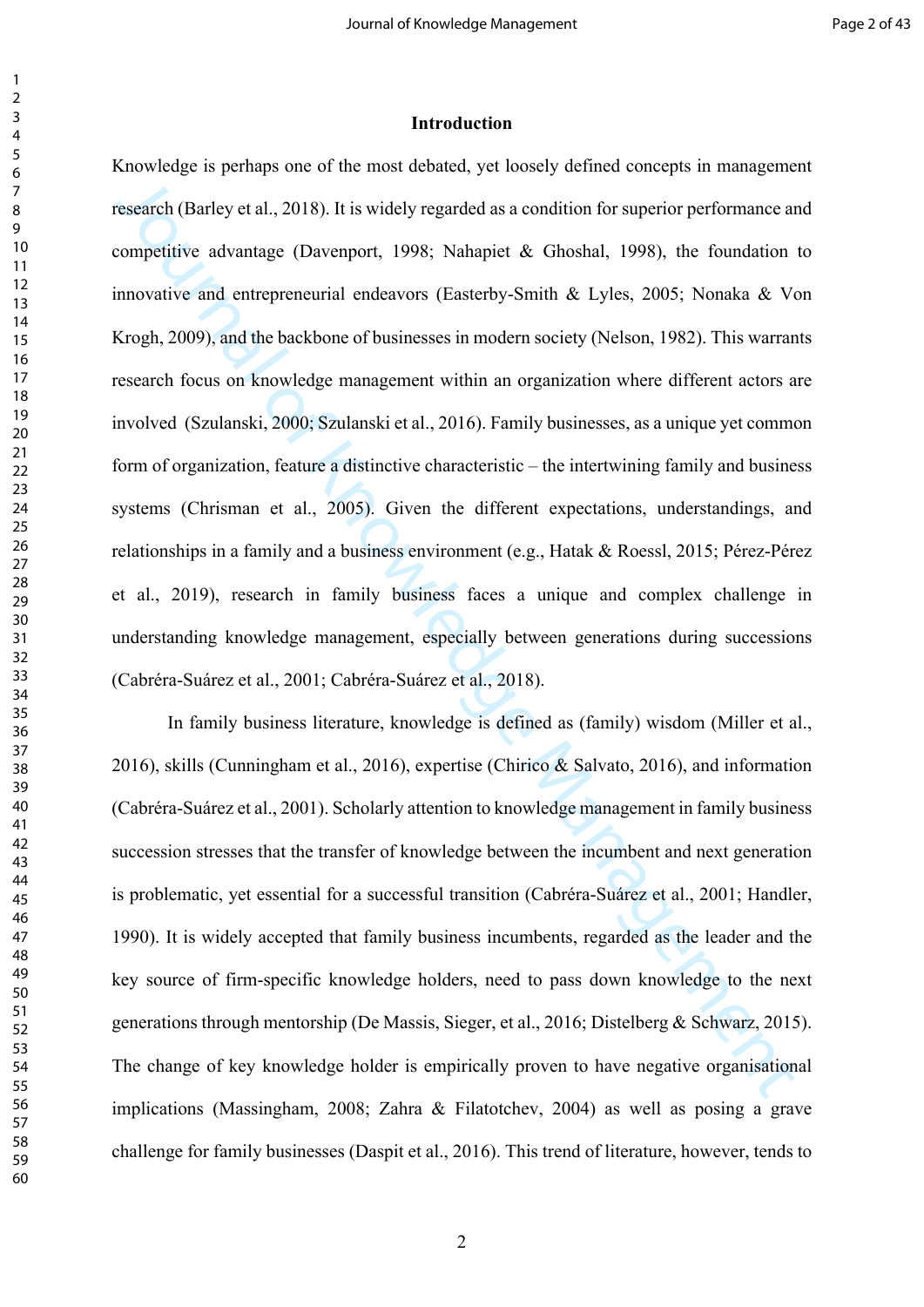ionatibutions to business development (I ang & Chrisman, 2014). Another challenge lies innderstanding the social aspects of family business succession. Through a business's social<br>the inderstanding the social aspects of fa oversee the role of second generations (Woodfield & Husted, 2017) and other family business employees (Holt et al., 2018), who possess different knowledge that posits potential contributions to business development (Long & Chrisman, 2014). Another challenge lies in understanding the social aspects of family business succession. Through a business's social life, incumbents develop social capital and networks that are difficult to transfer (Roscoe et al., 2015; Steier, 2001). Although there is evidence that social relationships play a key role in ensuring the continuity of important resources like knowledge during succession (Chirico  $\&$ Salvato, 2016; Daspit et al., 2016; De Massis, Sieger, et al., 2016). Interactions among different stakeholders, within and outside the family play a crucial role in better framing and understanding transgenerational knowledge management in family business (Cabrera-Suárez et al., 2018)..

It is, thus, timely to have a review of the literature and integration of the findings on knowledge management in the family business field to sensitize the family business community on the fundamental role of knowledge in a succession process as well as to foster the discussion about relational dynamics within the general management and organizational studies, considering the unique family business social interactions along a succession process. Therefore, with a systematic literature review, we aim to address the following research questions: "*How is knowledge managed across generations in family business?*", considering especially the role of multiple stakeholders involved in a generational transfer in this type of organization.

We adopt the process by Tranfield et al. (2003) to conduct the systematic literature review and embrace the integrative view by (Elsbach & van Knippenberg, 2020) not just to offer an overarching view of existing evidence, but also to generate a guiding framework for new primary research and theory development. We thus build on the framework by Daspit et al. (2016), who discussed different levels of social exchange along with the different succession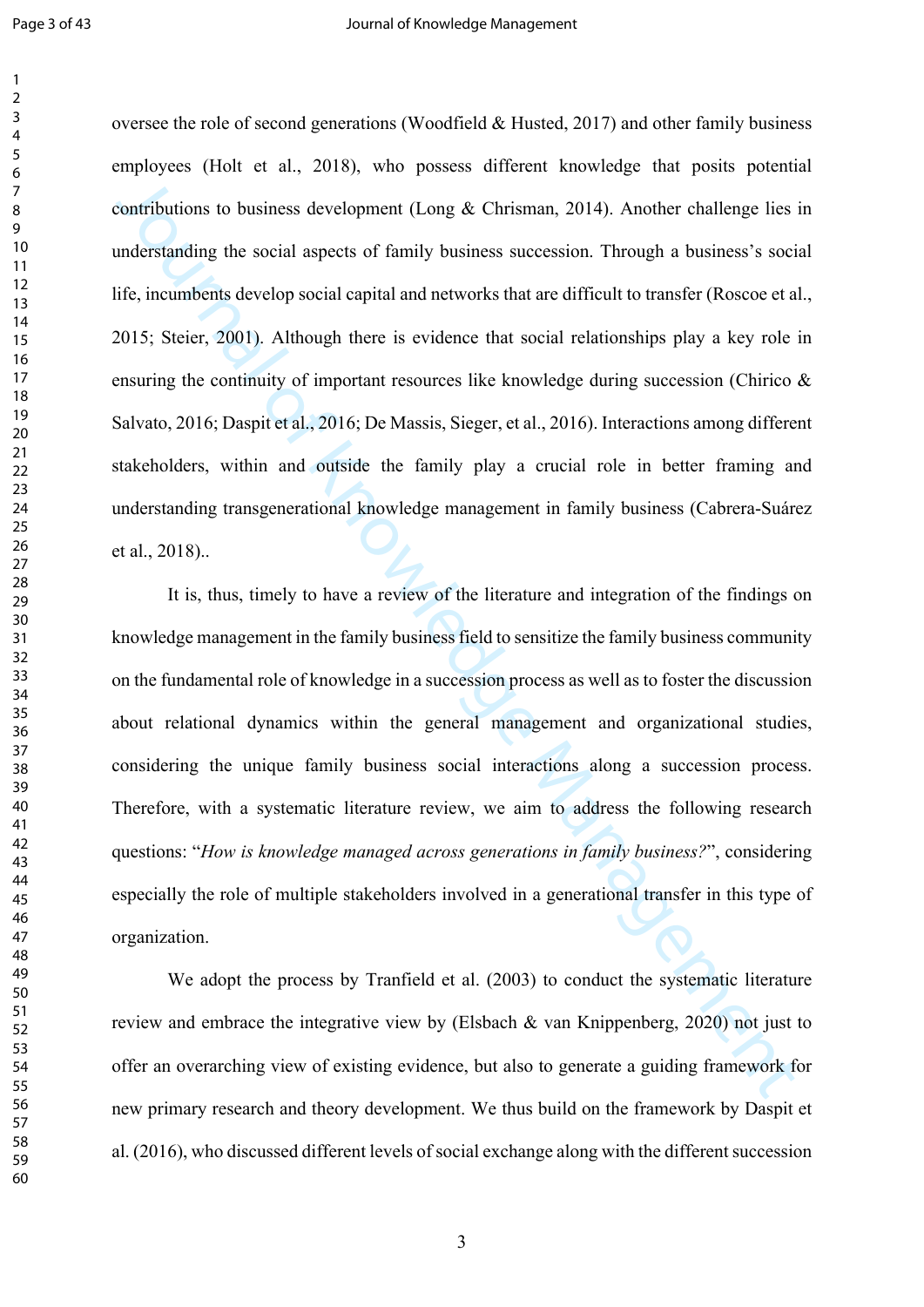phases, in order to offer an analytical discussion of the sampled articles focused on knowledge management in family business. In particular, we advance a multi-stakeholder and multi-stage framework to systematize the reviewed articles and identify promising avenues for future research.

Transvork to systematize the reviewed articles and identify promising avenues for futures<br>are transvork to systematize the reviewed articles and identify promising avenues for future<br>sesench.<br>In doing so, this linearure re In doing so, this literature review aims at contributing to the debate in the following ways. First, we synergize the current literature on knowledge management in family business, considering the influence of different stakeholders involved across the phases of the succession process. This offers a broader overview of the state-of-the-art on knowledge management during a succession process. Second, leveraging on our systematic view of the current stock of literature, we identify critical gaps and advance future research directions. We show that the scattered findings that emerged from our integrative review open new avenues for designing primary research and set the basis for new theory building. In particular, we identify 'familyrelated knowledge' as an important yet under-researched area. Moreover, we suggest that strictly adhering to the tenets of different theoretical stances becomes fundamental to advance our understanding of knowledge construction in family business literature. We thus burst future research to embrace a 'knowledge from a practice perspective' (for a comprehensive review of different ways to look at knowledge, see Hadjimichael  $\&$  Tsoukas, 2019), and to investigate the role of family-related knowledge – both topics that are marginally tackled in the current discussion of knowledge management in family business research. We also contribute to the management literature by understanding knowledge management, looking at family's influences on organizational actors' behaviors.

From this, we structure the rest of the paper as follows. In the next section, we present a *multi-stakeholder and multi-stage framework* to map the reviewed literature. We then explain our method to systematically identify and analyze the literature, providing all the stages used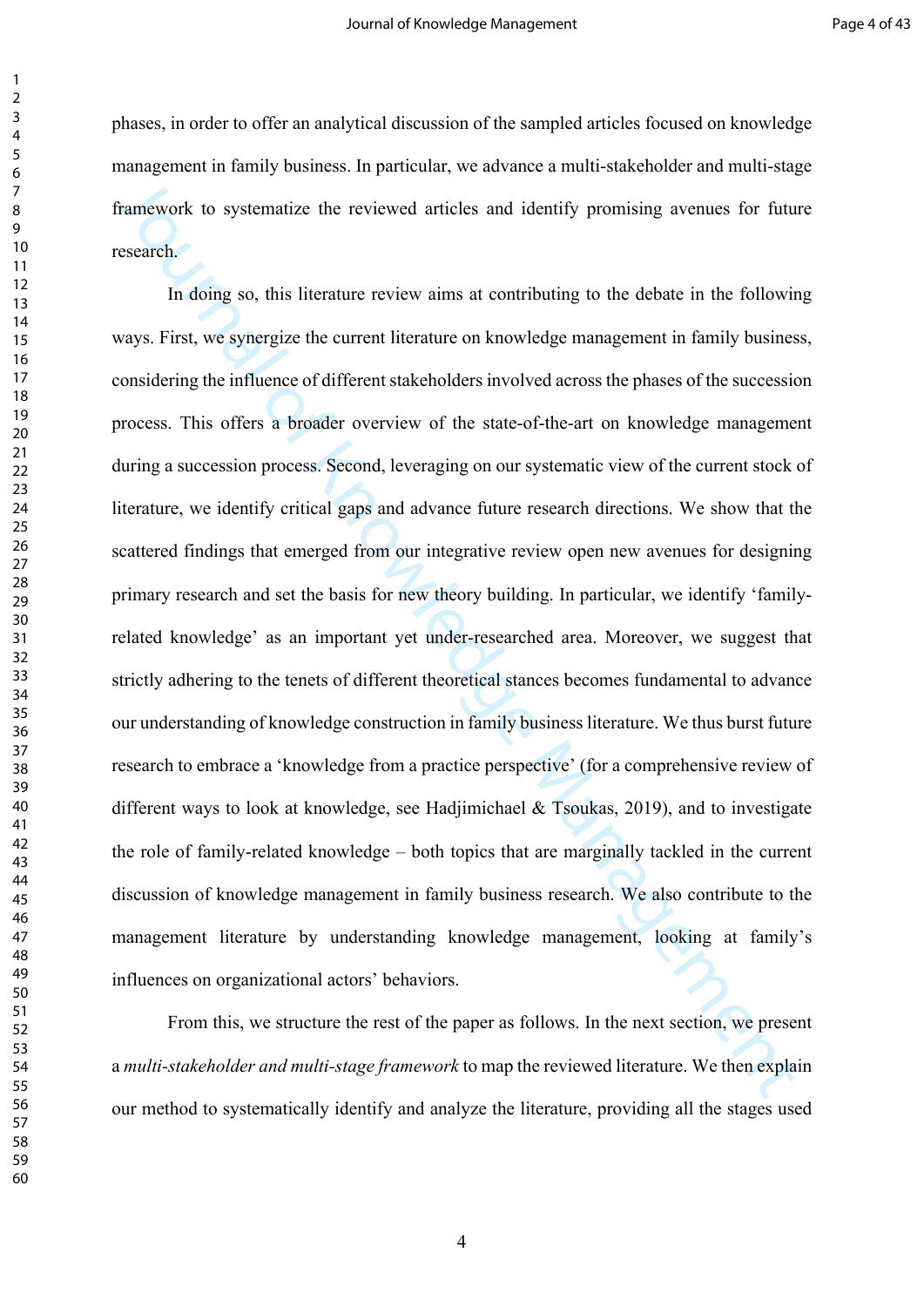for the review. After having shown the results of our review, we then present our suggestions for future research and implications for practice.

# **Conceptualizing knowledge management along the succession process**

Knowledge management is used to safeguard the business over time, given its crucial importance during a succession process (e.g., Cabrera-Suárez et al., 2018). In particular, managing knowledge can prove a key success factor for handing over the business to the next generation members. Indeed, this is not a unidirectional process where all knowledge is passed over from the incumbent to their children during succession, but it is a bidirectional process (Woodfield & Husted, 2017), which involves a complex and time-dependent set of activities and practices to succeed (Le Breton-Miller et al., 2004), as well as the social interactions within and outside the family and the business (Hall & Nordqvist, 2008; Konopaski et al., 2015).

Conceptual bing knowledge management along the succession process<br>Knowledge management is used to safeguard the business over time, given its ernein<br>moratance during a succession process (e.g., Cabrera-Suárez et al., 2018) Knowledge management could manifest in different ways considering the different phases of a succession process and the various types of social interactions that can be considered. To better understand what has been discussed so far and what we still need to investigate in future research, this review relies on an existing framework encompassing the major phases of the succession process and the most important social exchanges that occur along this process (Daspit et al., 2016). On the one hand, the framework considers the main challenges encountered when setting the rules (Phase 1), grooming the successor (Phase 2), and passing the baton (Phase 3); on the other hand, social interactions are considered (i) between incumbents and successors, (ii) within family boundaries, and (iii) across family boundaries. This framework is rooted in the ongoing debate considering the succession as a process characterized by a complex set of actions, events, and mechanisms involved (Le Breton-Miller et al., 2004; Nordqvist et al., 2013), in which all phases are influenced by the type of exchanges occurring within and outside the family, ultimately affecting behavior in the business (Cropanzano & Mitchell, 2005). Social exchanges have been also broadly discussed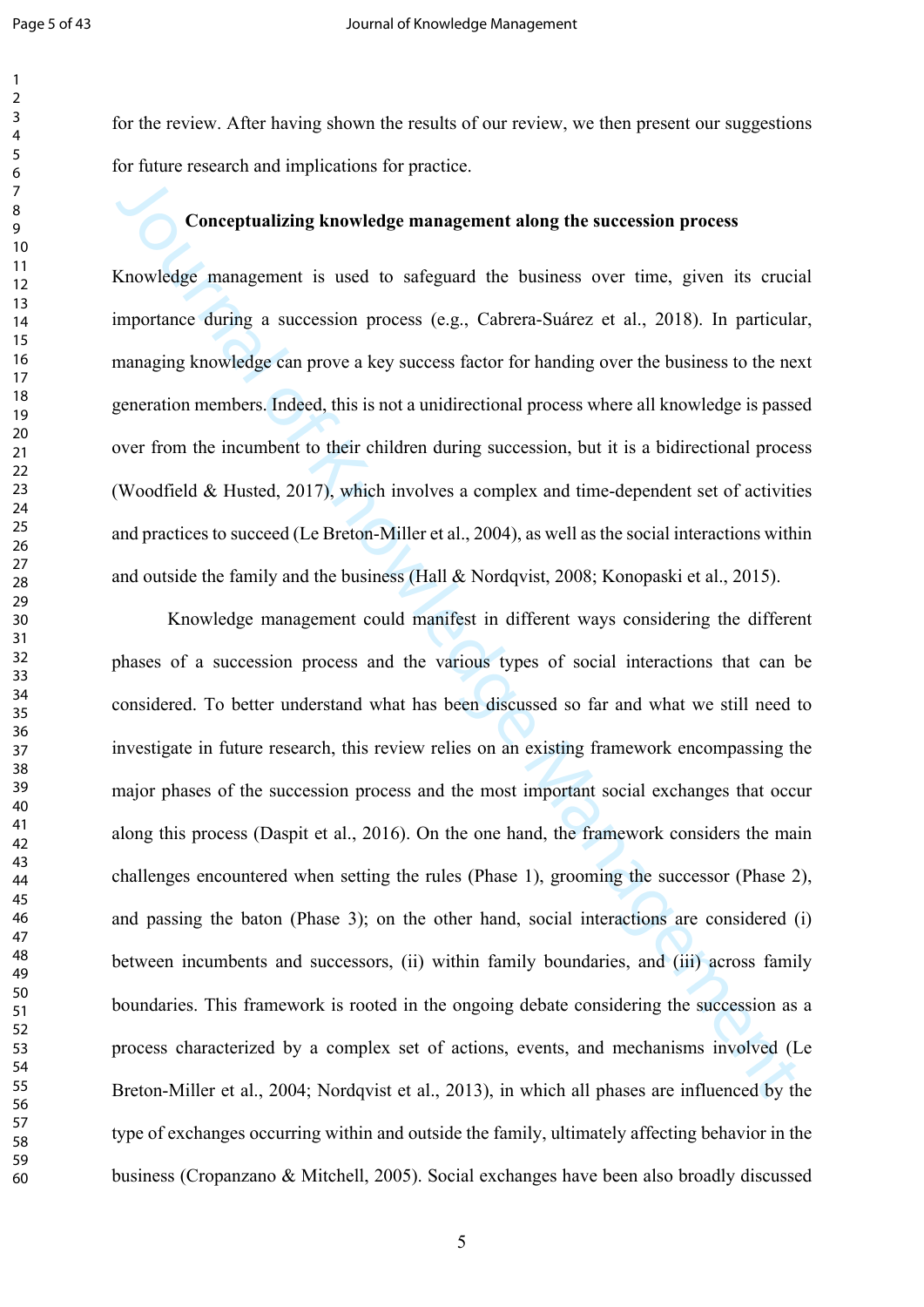in the family business context, as they can explain, for instance, the ethical behavior of family firms (e.g., Long & Mathews, 2011) or the outcome of the relationships between supervisor and employees (e.g., McLarty et al., 2019). Daspit et al. (2016) highlight, in particular, three aspects entailed in social exchanges strongly influencing the succession process, i.e. exchanges of resources, reciprocal obligations and expectations, and relationships where exchanges depend on the development of social networks, reciprocity norms, and shared schemata.

Overall, social interactions can affect the way individuals learn about family business continuity, thanks to the sharing of skills, norms, and values (Konopaski et al., 2015), but little is known about how knowledge is managed along the major phases of the succession process and considering the interactions among different stakeholders imply considering the dynamics between incumbent and successor, within the family, as well as across the family boundaries.

#### **Methodology: A systematic integrative literature review**

and employees (e.g., McI arty et al., 2019). Daspit et al. (2016) highlight, in particular, the<br>supers statisted in social exchanges strongly influencing the succession process, i.e. exchanges<br>of resources, reciprocal obl In this study, we conduct a systematic, explicit, and reproducible review of the literature on knowledge construction in family business based on an analytic framework, as presented above, to classify existing contributions and to formulate a future research agenda (Light & Pillemer, 1984). In doing so, we provide an unbiased view of the current "stock" of knowledge in family business (Patriotta, 2020). We adopt Tranfield et al. (2003)'s three-step process to conduct the systematic literature review. The first step is the planning of the review in which the researchers get familiar with the problem domain, frame the research aim, and state research questions (Tranfield et al., 2003). We thus engaged with seminal articles about knowledge in family business (Cabréra-Suárez et al., 2001; Cater III & Justis, 2009; Chirico, 2008) and developed the research question that we presented above.

The second step consists of the review that includes the selection, extraction, and synthesis of articles on knowledge in family business. Selection needs to focus on relevant articles to support a comprehensive and representative overview of the research domain, while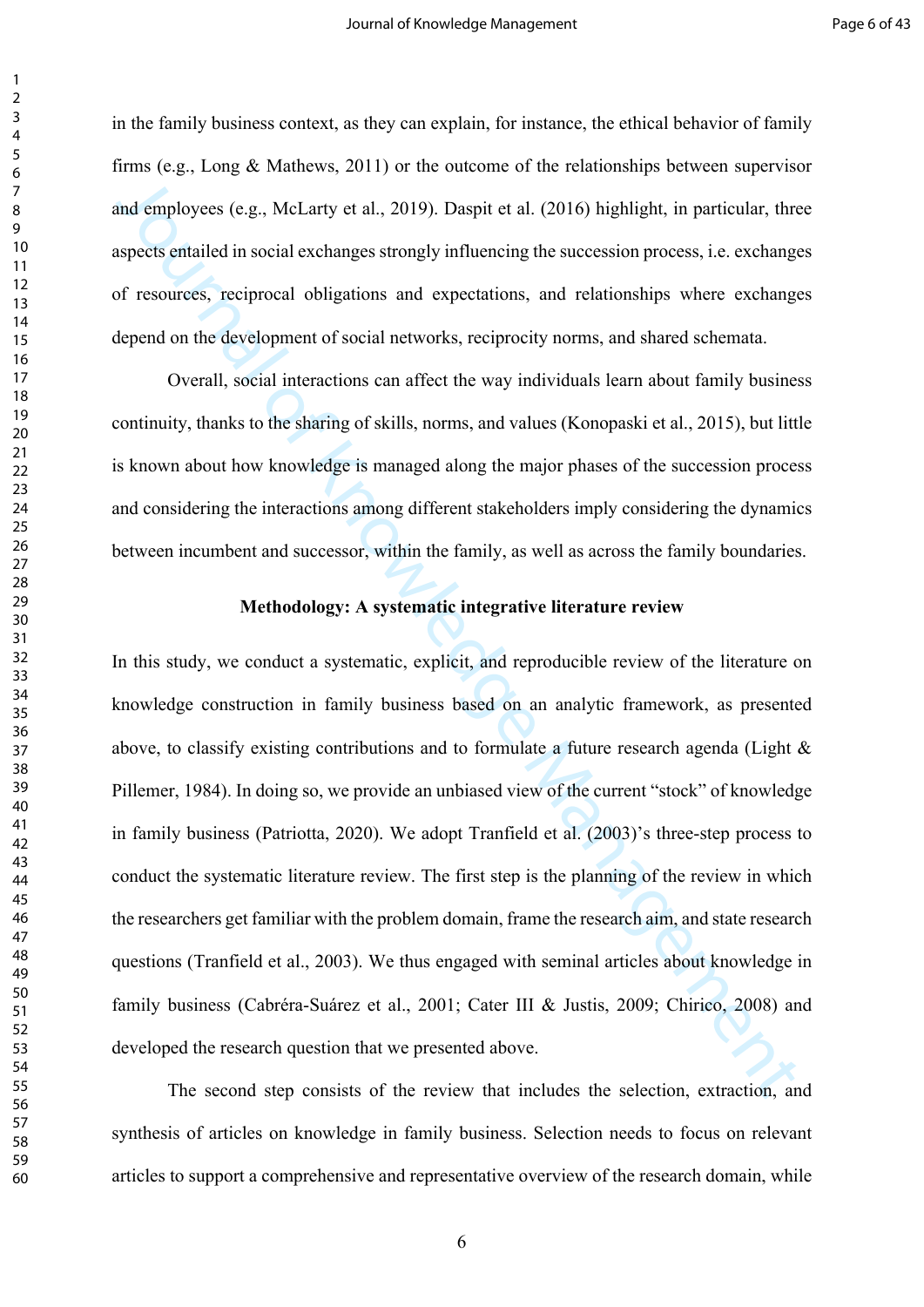extraction and synthesis are directed towards gathering the information from the articles and classify the information with regard to the analytical framework. Hence, after the core information of the articles was extracted, each article was synthesized in accordance with the classification framework. Therefore, each article was read and reflected on the theoretical concepts from the framework presented in the previous section. Finally, according to Tranfield et al. (2003), the third step is the reporting and dissemination of the results, giving room to draw future research directions and practical implications.

This systematic approach thus allows the *identifying* and *mapping* process of the existing literature, thus leading us to embrace an integrative view of the literature review, overcoming the sole presentation of the findings in existing studies, but aiming at providing "new insights (theoretical and/or conceptual) that arise from a synthesis and/or critique of extant research" (Elsbach & van Knippenberg, 2020, p. 3). In the following sections, we explain the exact review process we undertook.

#### **Identifying the sampled articles**

mformation of the articles was extracted, each article was synthesized in accordance with the<br>lassification framework. Therefore, each article was read and reflected on the theoretic<br>concepts from the framework presented In this stage, we aimed to conduct a comprehensive search in the field by identifying the relevant literature in an inclusive set of keywords. We started with the key terms – "knowledge" and "family business". Guided by family business and knowledge management literature, we expanded the primary key terms "family business" into "family business\*" OR "family own\*" OR "family firm\*" OR "family enterprise\*", and "knowledge" into "knowledge" OR "know\*how" OR "knowing" OR "Knowledge construct\*" OR "knowledge transfer" OR "Knowledge acqui\*ition" OR "knowledge management" OR "knowledge shar\*" OR "knowledge differentiat\*" OR "knowledge integrat\*" OR "knowledge process" OR "knowledge speciali\*ation" OR "knowledge flow\*" OR "knowledge exchange". Our search is conducted following three main steps.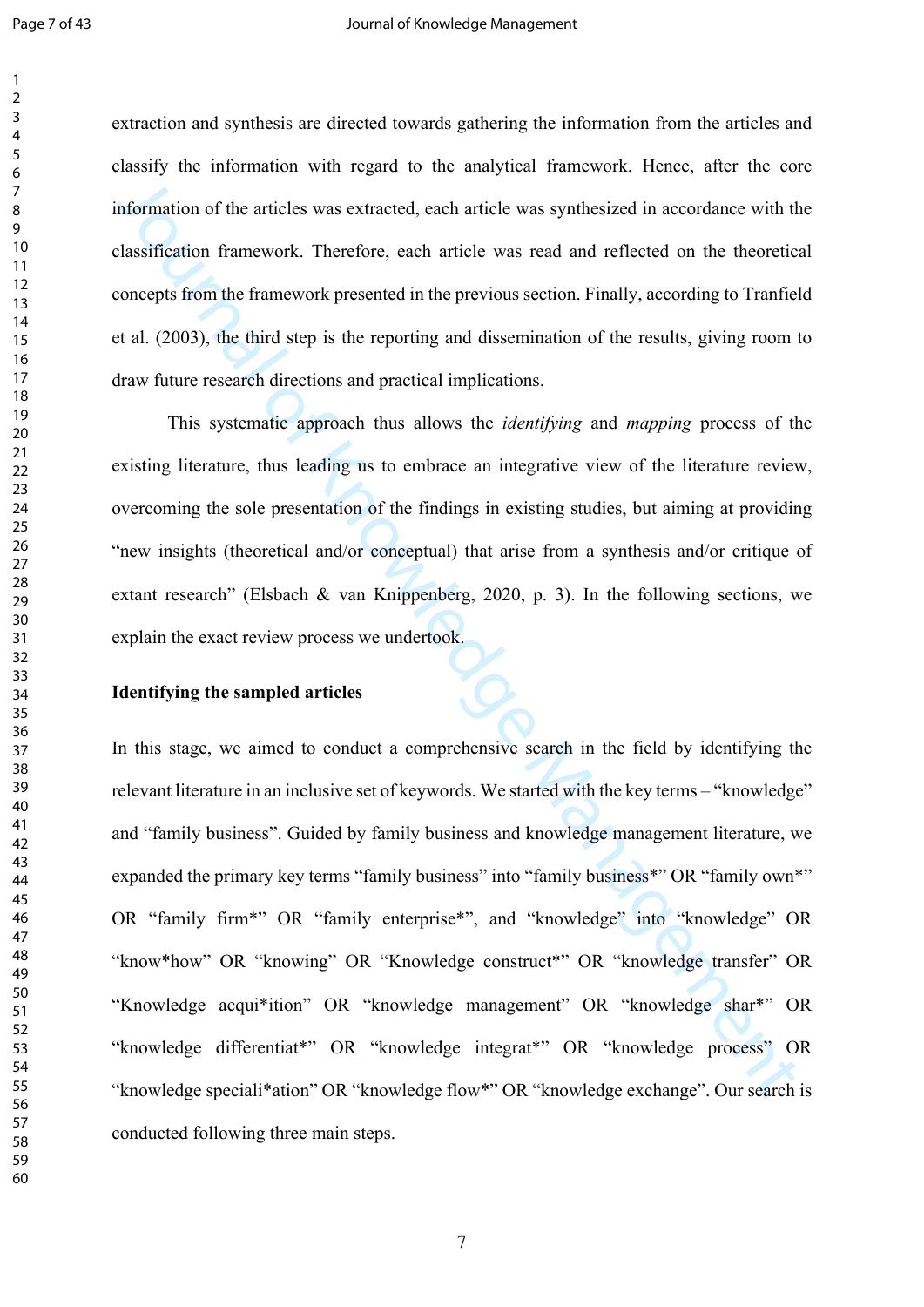conducted our search in two highly respected and comprehensive search engines - FIBSCO an<br>Web of Science, using the keywords listed above. As both "knowledge" and "fumily" have<br>oroad application in speech, we limited the s First, as the nature of family business involves a wide spectrum of fields including both business management and social science, we did not limit our search to business literature. We conducted our search in two highly respected and comprehensive search engines - EBSCO and Web of Science, using the keywords listed above. As both "knowledge" and "family" have a broad application in speech, we limited the search of the keywords in titles and abstracts. In addition, we limited our search to English articles in peer-reviewed journals to ensure the quality of the articles (Campopiano et al., 2017). This yielded 532 results. We then merged the results from the two databases and deleted the duplicate articles, which left us with 457 articles in total. This is done by using Web of Science and EBSCO's exporting function and Endnote's importing and finding duplicate functions.

Second, following Heisig and Kannan (2020), we then read through the titles and abstracts and decided if the articles were relevant to our research question. We considered irrelevant all articles that are not investigating knowledge-related topics or not about family business. For example, if articles refer to the knowledge of an issue or topic, they were excluded. A total of 80 articles was left in this step.

Third, the two authors downloaded the remaining 80 articles and read them independently. Then we compared and discussed the lists of excluded articles that we produced. In this way, we increased rigor in the identifying process. A further 17 articles were excluded after close read for reasons such as the lack of an explicit link to knowledge. We admitted 63 articles as our final sample for this literature review (see Table 1).

#### *Insert Table 1 about here*

We consolidated our final data set in an excel sheet, in which we extracted two types of information from our detailed reading – descriptive and theoretical. For the descriptive elements, we included the articles' basic information (e.g., year, authors, journal, keywords,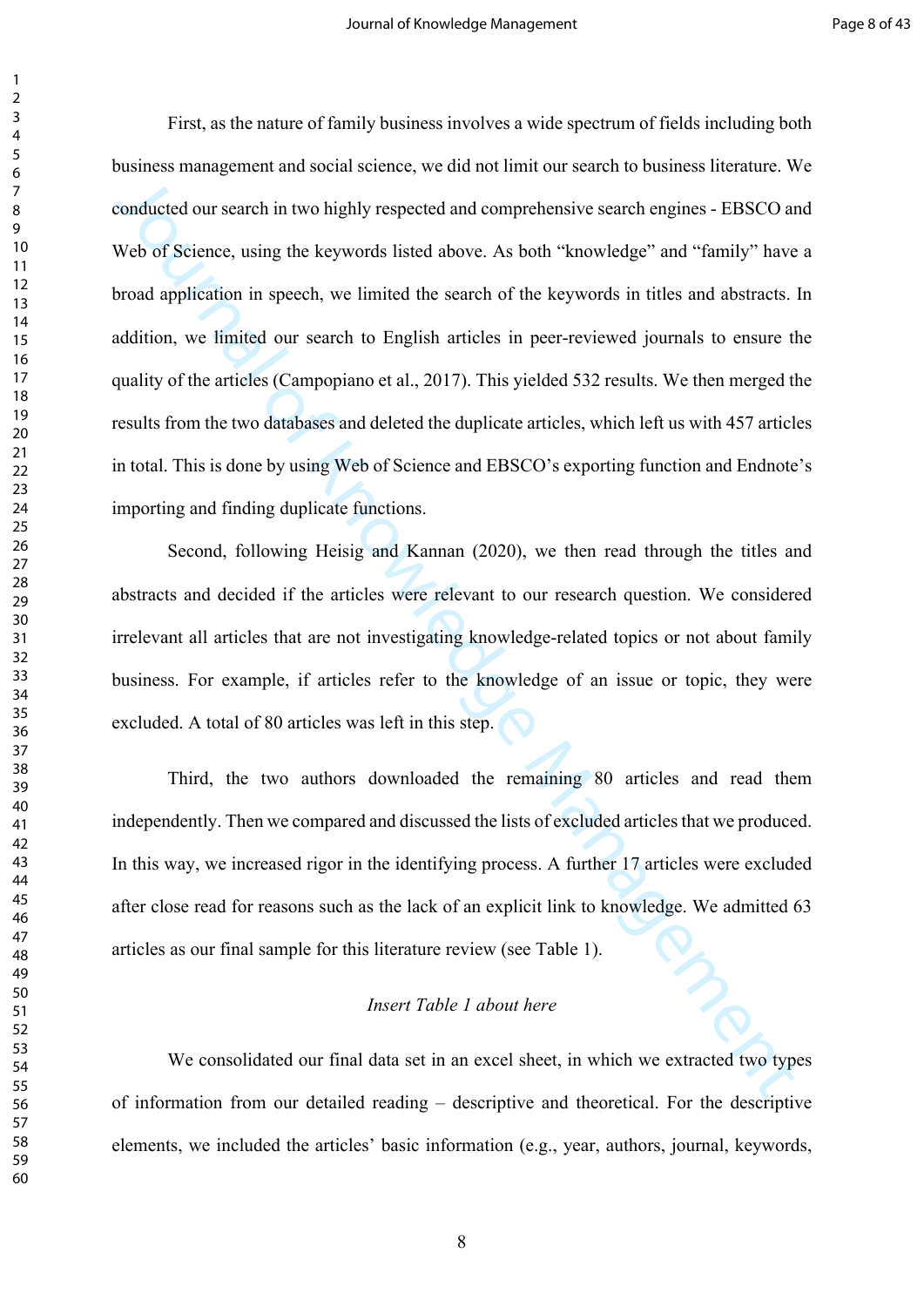and abstract), other categories that provide insights (e.g., research methods, research regions, theoretical perspective, definitions of knowledge, knowledge type, and knowledge reservoirs). This process helped us to establish the current stock of contributions in the field. For the theoretical elements, we tracked information on the succession phase (i.e. set the rules, grooming the successor, passing the baton) and the type of social interactions where knowledge is constructed (i.e., incumbent-successor, within the family, across the family boundaries). These categories are further illustrated and discussed in the finding and discussion sections.

# **Mapping descriptive data**

This process helped us to establish the current stock of contributions in the field. For the<br>theoretical elements, we tracked information on the succession phase (i.e. set the rule<br>proming the successor, passing the baton The topic appears as its infant stage, with the earliest in 2001 ( $N = 1$ ) and peaked in 2013 ( $N =$ 11). This is reasonable, as knowledge re-emerged as a topic of interest in business and management research in the 1990s (e.g., Grant, 1996; Nonaka, 1994). Despite the recent decrease in the number of publications, the importance of knowledge in family business is not dismissed. For example, Cabréra-Suárez et al. (2018) were invited by *Family Business Review* to review their 2001 article about knowledge in succession to re-initialize the conversation. This indicates that this field has great potential for future research. The overall trend of this line of research is increasing (See Figure 1).

# *Insert Figure 1 about here*

With regards to the academic journals, we have articles from 39 journals in total. Despite the efforts to consciously included searches in the broader social science journals, most of the articles are in the business and management discipline. The top four journals (see Table 2) that publish articles related to the topic are *Family Business Review* (N = 10), *Knowledge Management Research & Practice* (N = 6), *Journal of Family Business Strategy* (N = 4), and *Journal of Knowledge Management* (N =3).

*Insert Table 2 about here*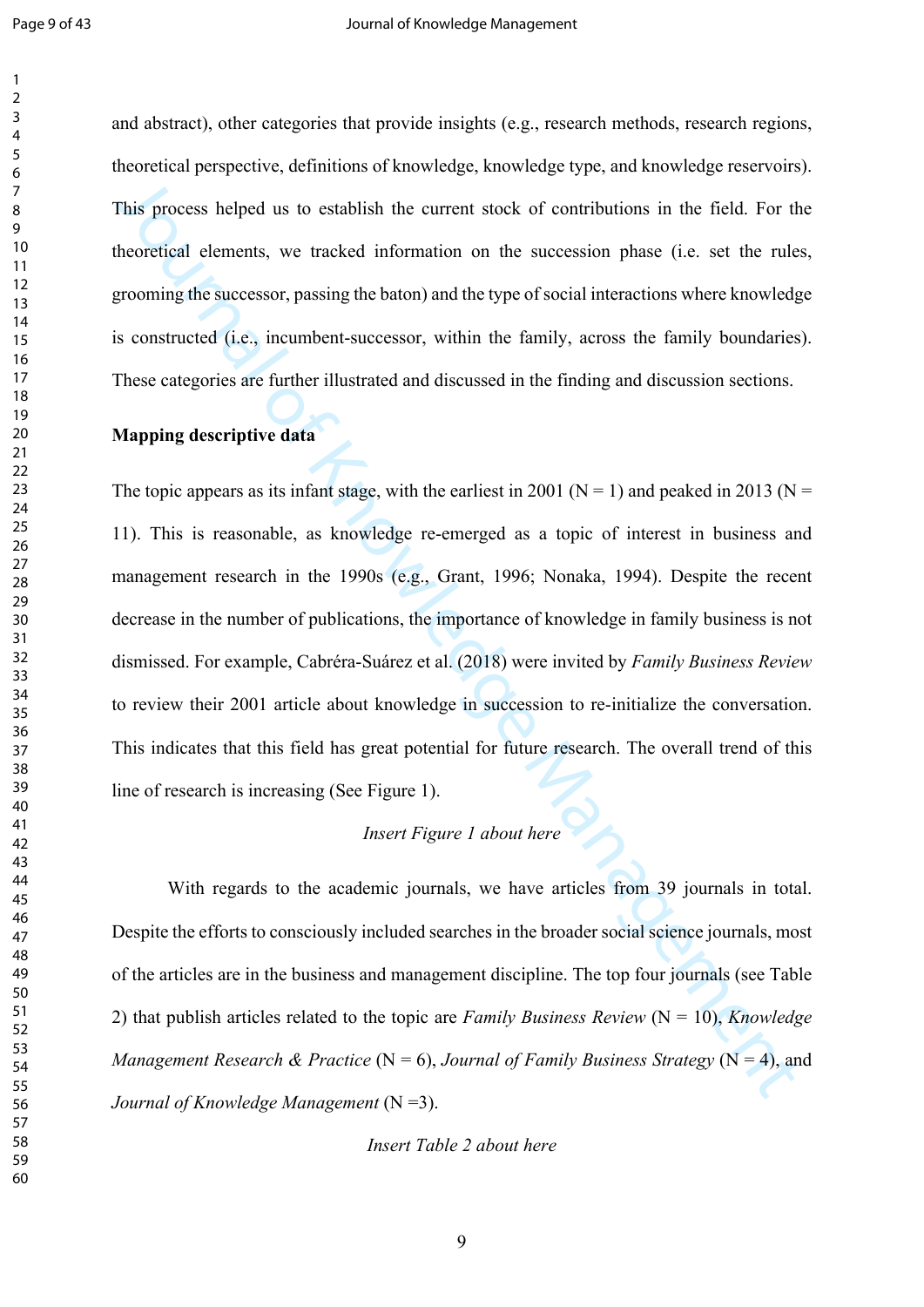With respect to the research methods of the articles, most of them are empirical (79%). We identified 13 theoretical / conceptual articles (21%). Out of the empirical articles, there are three main types of research methods – qualitative  $(52\%)$ , quantitative  $(42\%)$ , and mixed methods (6%). Different from other research topics in family business, which were reported to have more quantitative than qualitative methods (Hair & Sarstedt, 2014), we found in our sample a balanced mix of qualitative and quantitative methods. (See Table 3)

## *Insert Table 3 about here*

three main types of research methods – qualitative (52%), quantitative (42%), and mix-<br>necthods (6%). Different from other research topics in family business, which were reported<br>nave more quantitative from other research Organizational studies scholars have been warned of "geographically fragmentation in organizational studies" with the missing attention to certain regions (March, 2005, p. 6). Country differences imply important contextual/institutional elements that contribute to the boundary building and testing of important business theories (e.g., Asian family businesses, see Sharma & Chua, 2013). Yet, we found research on knowledge management in family business, which is underrepresented in certain regions, leaving potential avenues for future research. This is not to say that these countries are under-researched, but that these regions are probably less mentioned in English articles. We acknowledge that there could be research done in local languages that fell out of our search, but we consider this inclusion could be nonetheless an important feature of the ongoing debate on knowledge management in family business field.

With regards to the distribution of the regions where the research was conducted (see Figure 2), there are a total of 29 different countries identified in the empirical articles. West European (Italy = 10; Spain = 9, etc.) and North American (USA = 7) countries are the most popular research contexts. We identified East Europe, Mid East, East Asia, and Africa as the underrepresented areas.

*Insert Figure 2 about here*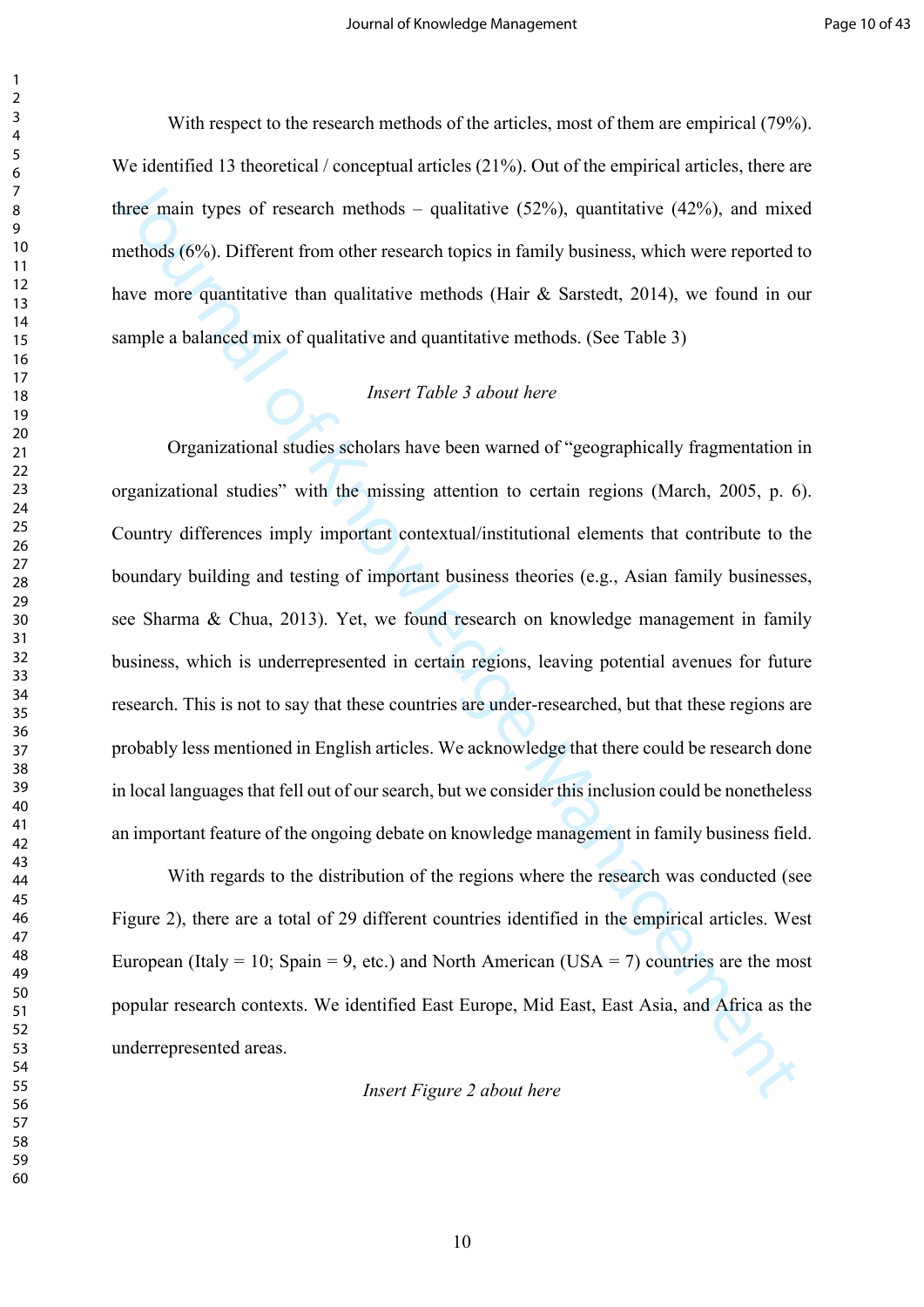As regards the type of knowledge, we considered whether it is tacit and/or explicit, whether it is business- and/or family-related, and whether it resides within and/or outside the family business.

*Tacit and/or explicit knowledge.* One of the most accepted ways to understand knowledge is by its tacit and explicit distinction, where tacit knowledge can be understood as knowledge that is hard to express and explicit knowledge is understood as knowledge that can be articulated or codified. It is widely accepted that tacit knowledge is key in family business and that it needs careful management (Cabréra-Suárez et al., 2001). Yet, tacit knowledge is hard to transfer (sticky to its origins) (Szulanski, 1996) and it is hard to be even aware of (Polanyi, 2015).

**Standard Standard Standard Standard Standard Standard Standard Standard Standard Standard Standard Standard Standard Standard Standard Standard Standard Standard Standard Standard Standard Standard Standard Standard Stand** *Business- and/or family-related knowledge.* Family businesses present unique types of knowledge due to family involvement, which contributes not only to differentiate family and non-family firms, but also to explain family business heterogeneity. On the one hand, family business needs general business knowledge, such as knowledge about the industry (Le Breton– Miller & Miller, 2015), business/trade-related education (Perez & Puig, 2004), and business processes (Guo & Miller, 2010). On the other hand, family involvement brings unique family features to the business, resulting in knowledge from, for example, family values and goals (Kotlar & De Massis, 2013), or family history (Hjorth & Dawson, 2016). This type of familyrelated knowledge, undoubtedly, is an important source of competitive advantage in family businesses.

*Knowledge within and/or outside the family business.* Despite the emphasis on the importance of the incumbents' business-related knowledge (Cabréra-Suárez et al., 2001), other sources of knowledge are either within or outside the family business that attracts scholarly attention. Innovation, for example, requires collaboration with outside companies (Lopes et al.,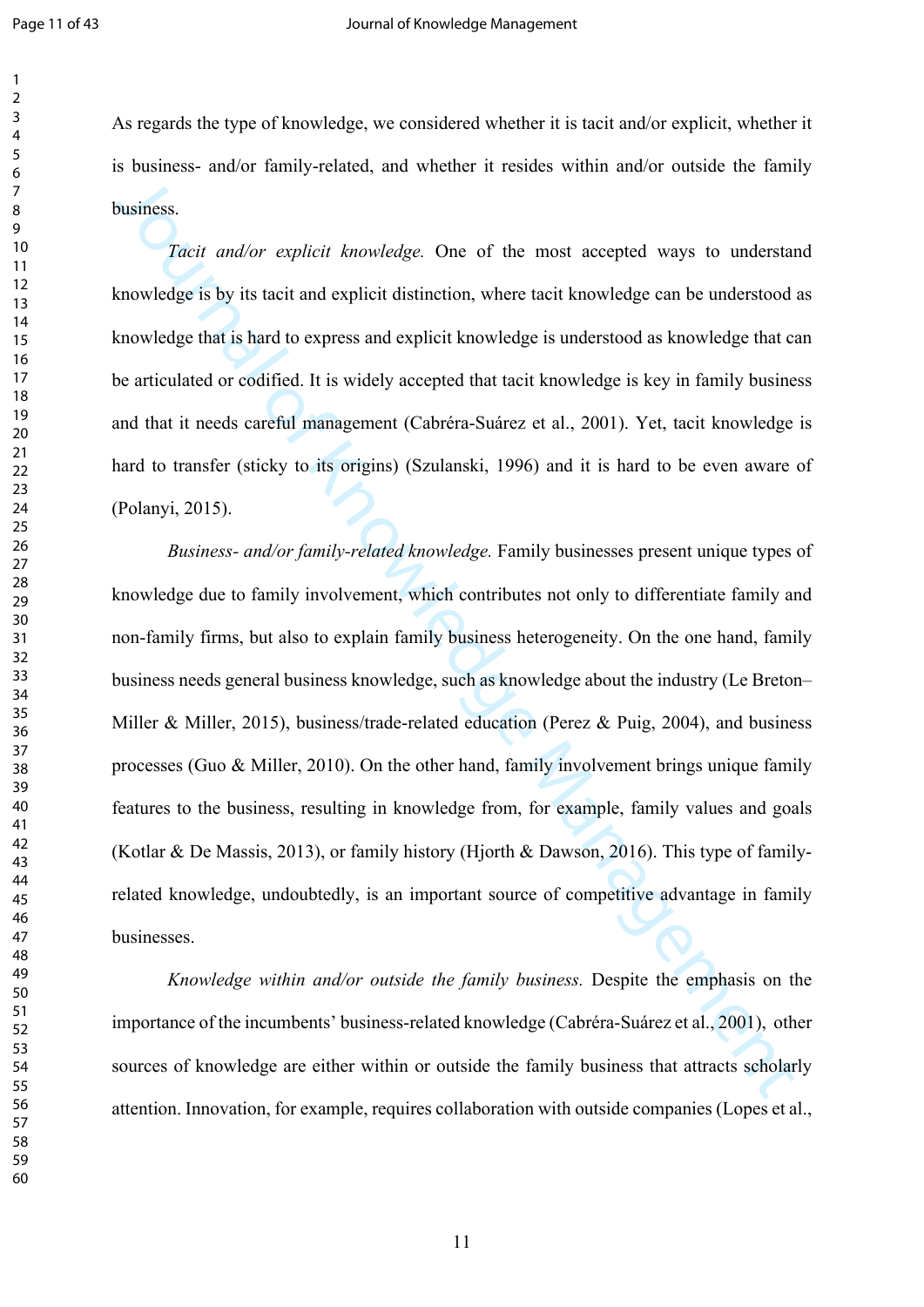2017). Also, external stakeholders, like advisors, could make different contributions to the family business (Nason et al., 2019).

# **A Multi-stakeholder and Multi-stage Framework of Current Literature**

The systematic analysis of the sampled articles reveals different ways knowledge is managed considering the different stakeholders involved across the different phases of the succession process. In the following sections, we are going to present the contributions of the sampled articles to knowledge construction, considering the three main succession phases presented in the framework above, i.e. setting the rules, grooming the successor, and passing the baton. Table 4 outlines the review of the literature.

#### *Insert Table 4 about here*

#### **Succession phase 1. Setting the rules**

In this section, we include 19 articles that focus on the way knowledge is constructed in the preliminary stage of the succession process, i.e. to set up the ground rules to plan the transition from generation to generation.

A Multi-stakeholder and Multi-stage Framework of Current Literature<br>The systematic analysis of the sampled articles reveals different ways knowledge is manage<br>considering the different stakeholders involved across the dif *Between incumbent and successor*. When considering the interaction between incumbent and successor, scholars have identified a few dimensions that can determine how knowledge is managed. A key aspect that emerges is the extent to which incumbents ensure that successors refrain from opportunistic behavior, thus suggesting that trust plays a relevant role to construct knowledge when planning the succession: incumbents, indeed, need to build relational competence, i.e. the ability of a party to initiate and maintain relationships, to ensure effective knowledge transfer (Hatak & Roessl, 2015). Indeed, the incumbent is responsible for both tacit and explicit knowledge in processes of knowledge integration, e.g. through family meetings that help translate tacit into explicit knowledge, in family firms with high transgenerational control intention (Carr & Ring, 2017). Related to this, stemming from a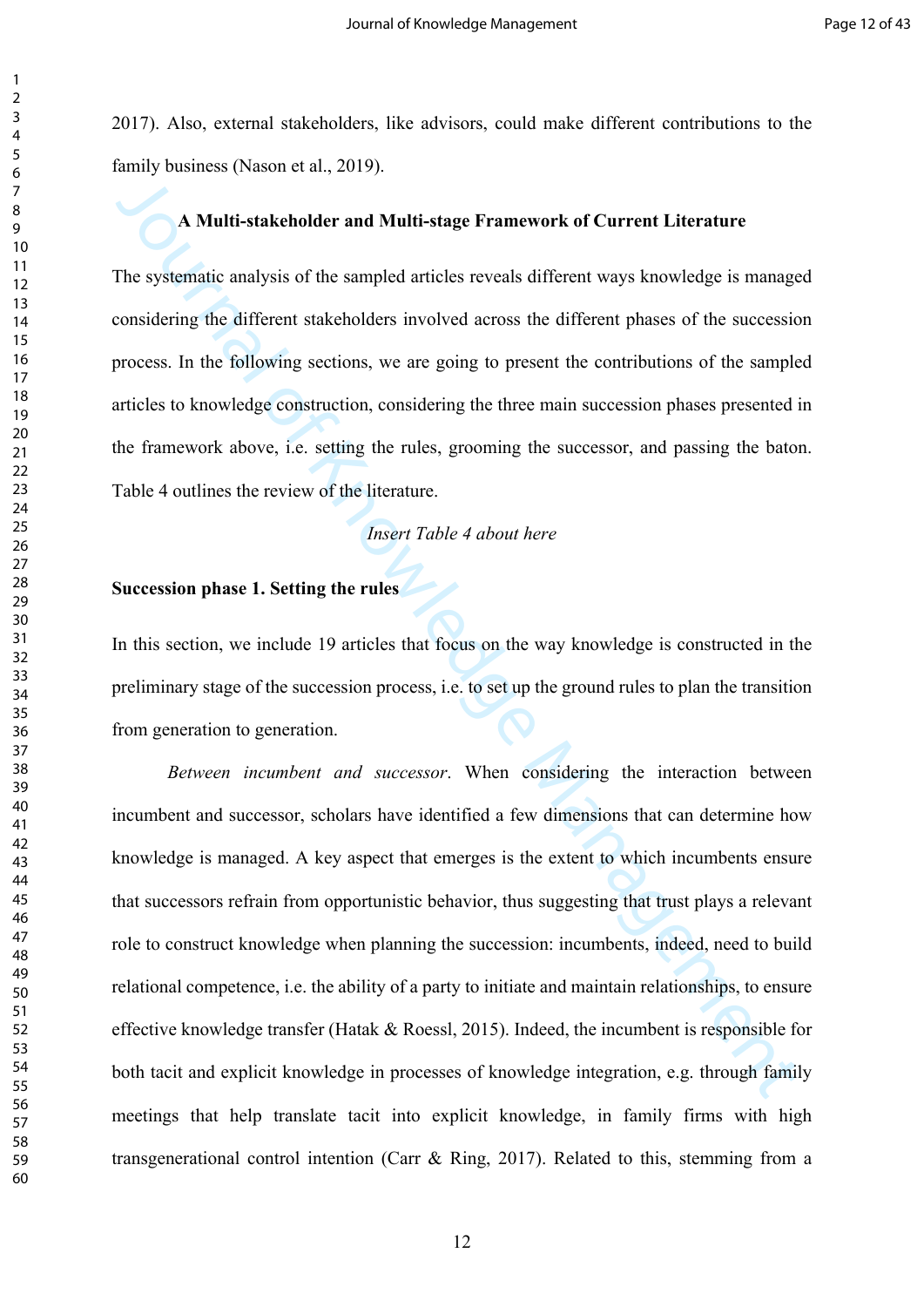transaction cost approach, planning a succession depends on the idiosyncratic knowledge of how to run the business and access network relations within the business environment, as well as contingent on the institutional context, e.g. subject to inheritance laws (Bjuggren  $\&$  Sund, 2002). Moreover, studying a long-lived case study in Colombia, both private knowledge of family members and specific knowledge about the business are fundamental to set the ground for family business continuity, despite the low human capital of successors who led the family firm over time (González Ferrero et al., 2010).

as contingent on the institutional context, e.g. subject to inheritance laws (Bjuggen & Sun<br>2002). Moreover, studying a long-lived case study in Colombia, both private knowledge Manujy members and specific knowledge about *Within the family boundary*. Including other family members, a study highlights that leadership styles determine the rules of succession processes, although these are strongly dependent on contextual contingencies, e.g. distinguishing among baby boomers, generation X, generation Y (Klenke, 2018). Similarly, it emerges that a more participative leadership style encourages more open knowledge sharing, especially in small family businesses (Cunningham et al., 2016, 2017). Instead, in a sample of Taiwanese family firms, paternalistic leadership emerges as the dominant approach to transfer knowledge (Lin, 2013). From a different perspective, what is important in planning succession is to make the sources of knowledge explicit, by establishing knowledge management systems that allow to transfer not just individual knowledge, but also transfer know-what, know-why, know-how, know-who, and know-where, with a focus on familiness (Nicholson & Rao-Graham, 2016), namely the bundle of resources and capabilities that are available in the business thanks to the family (Habbershon & Williams, 1999).

*Across the family boundary*. Considering the exchanges across the boundaries of the family, first, embracing the concept of intellectual capital, successors might need to manage three types of knowledge, namely structural capital, social capital, and human capital: it is important to grasp, respectively, to what extent knowledge about processes is formalized, what type of knowledge about branding, customer loyalty or reputation is available, as well as the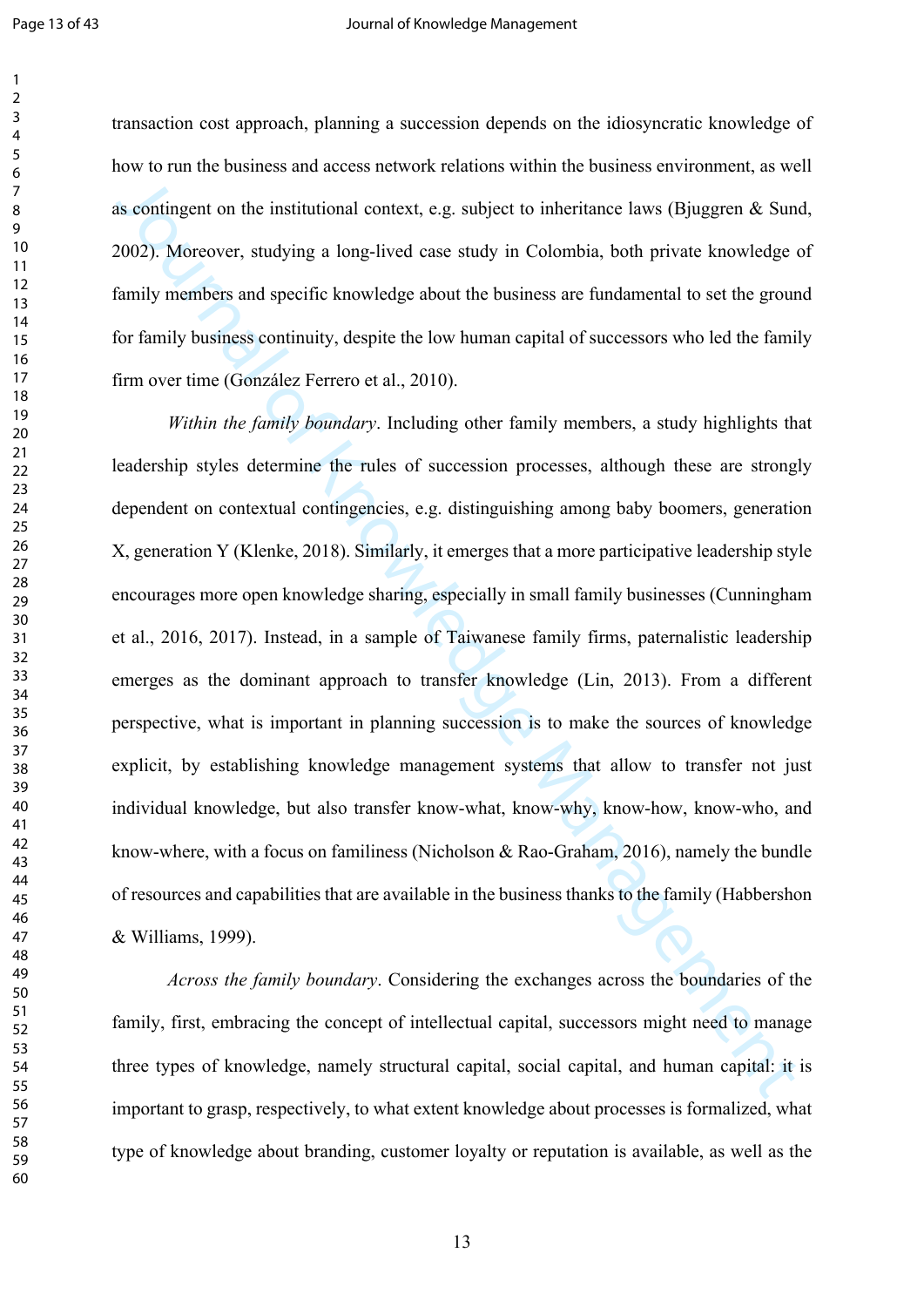ga, capabilities and knowledge of hoth family and non-family members, is fundamental<br>suid a competitive advantage for family businesses (Claver-Corres et al., 2013; Claver-Cort<br>et at a., 2015). This "knowledge related huma competences and abilities of employees on which especially small firms rely on (Bracci & Vagnoni, 2011). Similarly, being able to identify and measure intellectual capital dimensions, e.g. capabilities and knowledge of both family and non-family members, is fundamental to build a competitive advantage for family businesses (Claver-Cortes et al., 2013; Claver-Cortes et al., 2015). This "knowledge related human capital" depends on several aspects – such as social interactions in the family business, motivation, commitment, psychological ownership, as well as education and experiences within and outside the business – thus explaining the knowledge accumulation process that characterizes family firms over time (Chirico, 2008). Moreover, establishing knowledge management systems to integrate the knowledge of new employees with retiring and retired ones (Doring & Witt, 2020), as well as setting up management accounting systems (Giovannoni et al., 2011) can affect the transfer of knowledge across generations and between the owner family, the management team and the workforce, thus supporting a successful succession process. Furthermore, in response to strategic renewal goals, family businesses might show different behaviors in terms of establishing knowledge management practices, thus being proactive, adaptive, rather than rigid family firms (Pérez-Pérez et al., 2019). Also cultural aspects, in particular family wisdom, shape familiar relationships in the business and determine how knowledge is transferred (Wasim et al., 2018). Outside the family and the business, sharing knowledge among external advisors improve the quality of the service offered by each advisor, which can support the set-up of the activities for the future of the business (Su & Dou, 2013).

Interestingly, in this section, it emerges that a few core practices are planned or established to construct knowledge to ensure a trustful relationship once the successor joins the family business. Moreover, in some papers, the attention is directed towards the establishment of knowledge management systems or management accounting systems to facilitate knowledge management to prepare for the succession process.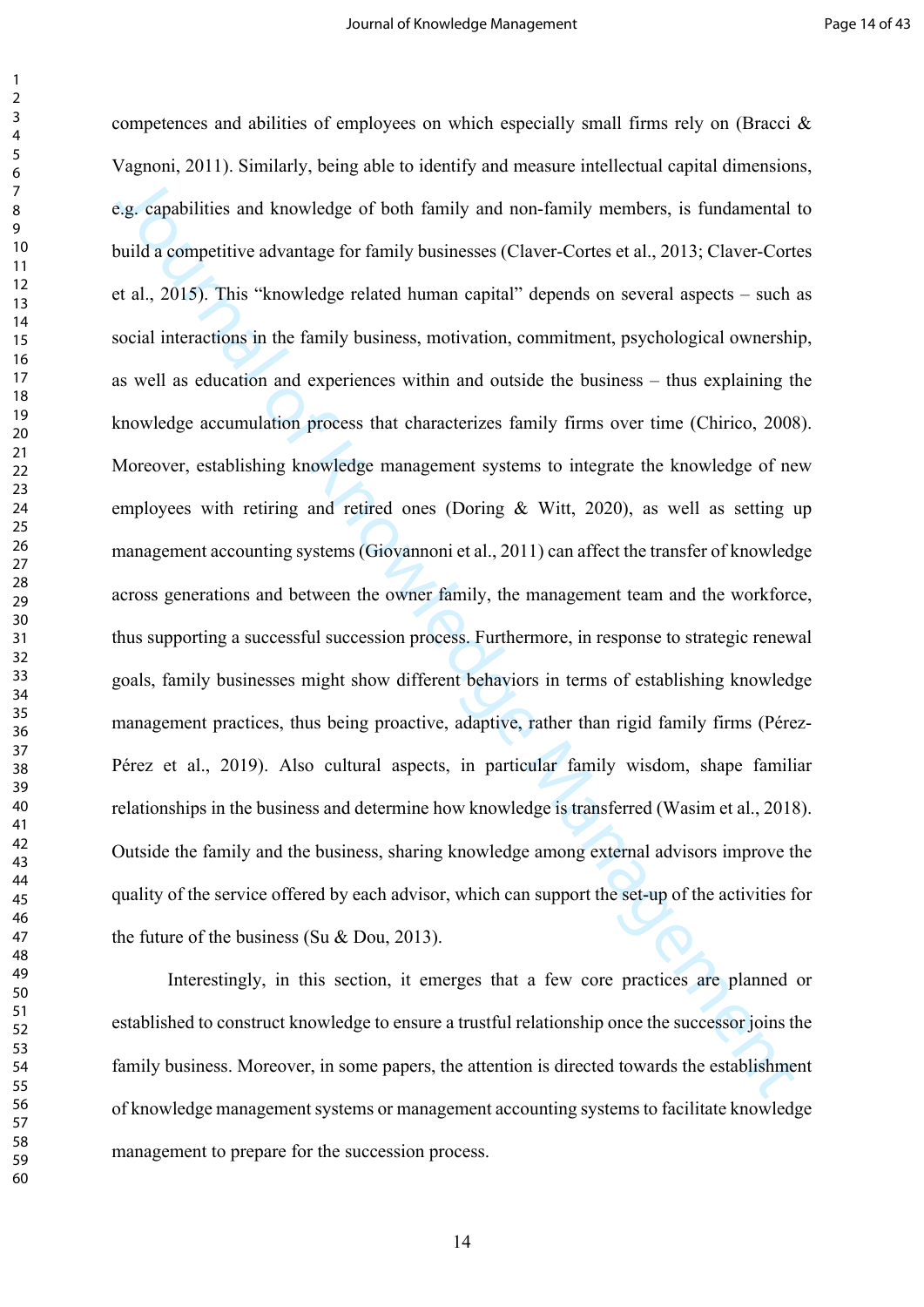#### **Succession phase 2. Grooming the successor**

Grooming the successor is the most crucial phase of the succession process when knowledge is shared, transferred, acquired, and created, as 17 studies discuss the importance of nurturing and training next generation members.

*Between incumbent and successor*. Looking at the social interactions between incumbent and successor, first, several articles discuss the main drivers to transfer knowledge to the successor. For example, it is important that family members value commitment and psychological ownership towards the business, appreciate family relationships working in the business, as well as engaging in training courses and gaining experience outside the business or from non-family members (Chirico, 2008). In addition, both intra- and inter-generational dynamics, trust and predecessor involvement in the successor training, as well as business culture and linkages with Family Business Associations are significant antecedents of effective knowledge transfer (Martínez et al., 2013).

*JROMINE The Successor is the most crueal phase of the successon process when knowledges shared, transferred, acquired, and created, as 17 studies discuss the importance of nurturinal training next generation members.<br>
<i>R* In particular hands-on knowledge is regarded by employees as necessary to ensure that next generation members acquire knowledge in small family businesses (Cater III & Justis, 2009). This is also facilitated when familiness and high levels of trust positively affect power relationships among incumbent and successor (Muskat & Zehrer, 2017). These aspects, moreover, resonate with the idea that knowledge is created thanks to the bidirectional exchange between incumbent and successor, who have different knowledge bases, i.e. sources of knowledge and extent to which they have tacit versus explicit knowledge (Woodfield  $\&$ Husted, 2017). It cannot be overlooked also the nurturing style in the social interaction between incumbent and successor, who can engage in "learning alongside" versus "learning apart" thus granting different levels of autonomy in sharing both tacit knowledge – about internal operations, client management, and competition – and institutional knowledge, which includes the experiences and understanding of institutional framework, rules, norms, and values (X. T.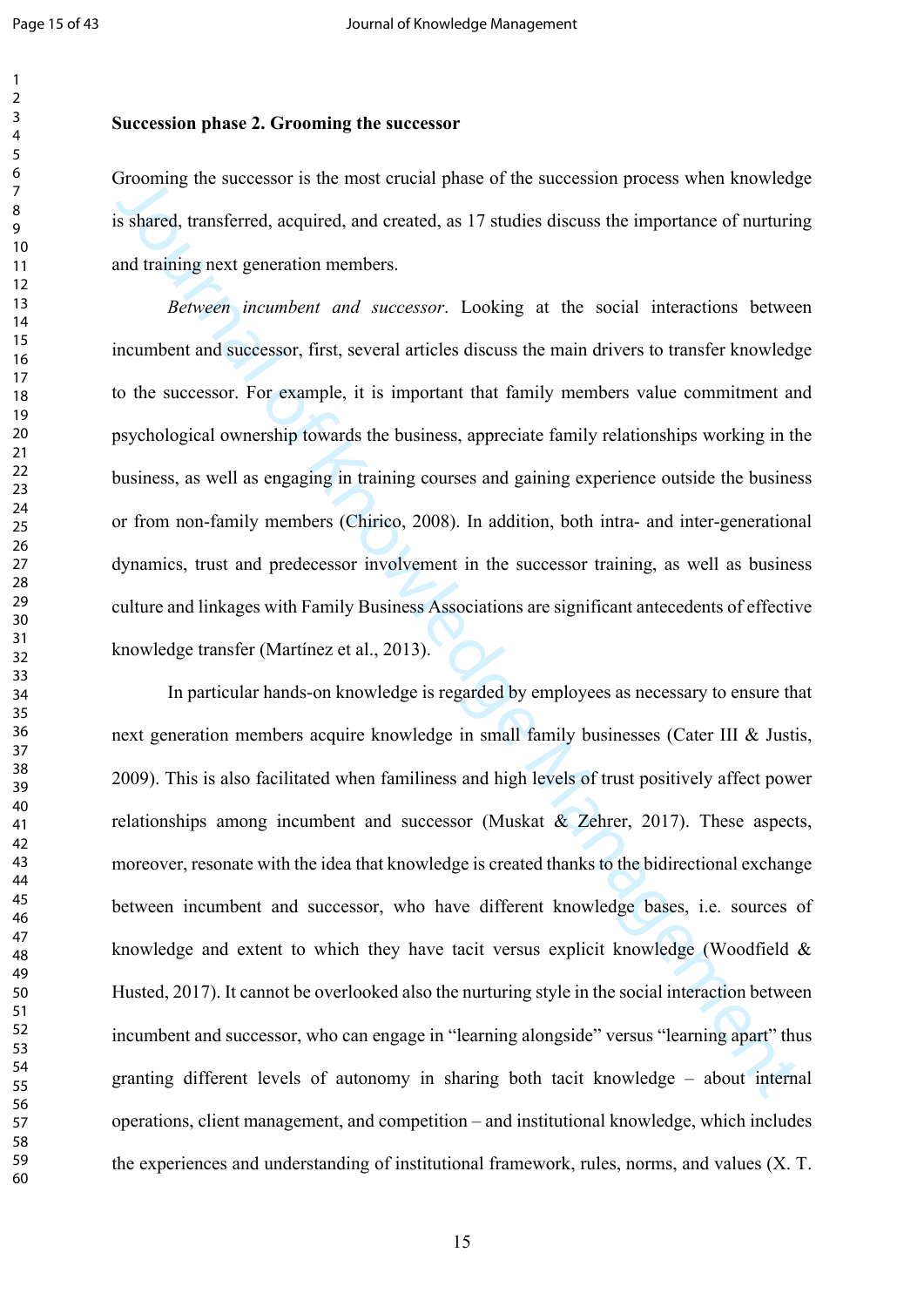Wang & Jiang, 2018). On top, transferring moral values and competence values, more than cognitive heuristics, ensures the imprinting of entrepreneurial practices in nurturing successors (Dou et al., 2020). Interestingly, in nurturing the successor, the focus on the process of knowledge transfer is relevant to build a competitive advantage if the successor learns how to use that knowledge (Cabréra-Suárez et al., 2001).

Dou et al., 2020). Interestingly, in nurturing the successor, the focus on the process can<br>whide transfer is relevant to build a competitive advantage if the successor learns how the<br>state management of build a competitive *Within the family boundary*. This debate has been also furthered by insights on knowledge construction looking at social interactions within the family. In a follow-up study, Cabréra-Suárez et al. (2018) discuss the role of a combined effort of a wide range of members to leverage familiness to construct knowledge. In addition, extending the 4I model that stems from organizational learning theory, family members are "knowledge supervisors" who enable information intuiting, interpreting, integrating, and institutionalizing, thus transferring knowledge to foster strategic change in the family business (Lionzo & Rossignoli, 2013). Nevertheless, while family ties foster both formal and informal knowledge sharing, jealousy and rivalry can dampen it, although this is lessened by having multiple generations involved and a high number of family members in the TMT (Zahra et al., 2007). In addition, taking advantage of the unique potential of family ties, leading to generalized social exchanges, makes family members engage in effective tacit knowledge management, in terms of knowledge transfer, assimilation, and protection (Jaskiewicz et al., 2013). Similarly, a study about mentoring and coaching suggests that tacit knowledge, which is intrinsic in family relationships, rather than explicit knowledge, can explain performance advantages of family firms (Utrilla & Torraleja, 2013).

*Across the family boundary*. More insights are, instead, offered to understand the phenomenon of knowledge construction during the phase of grooming the successor, looking at social interactions across the family boundaries. A focus on the socialization of next generation members suggests that both bonding and bridging social capital determine the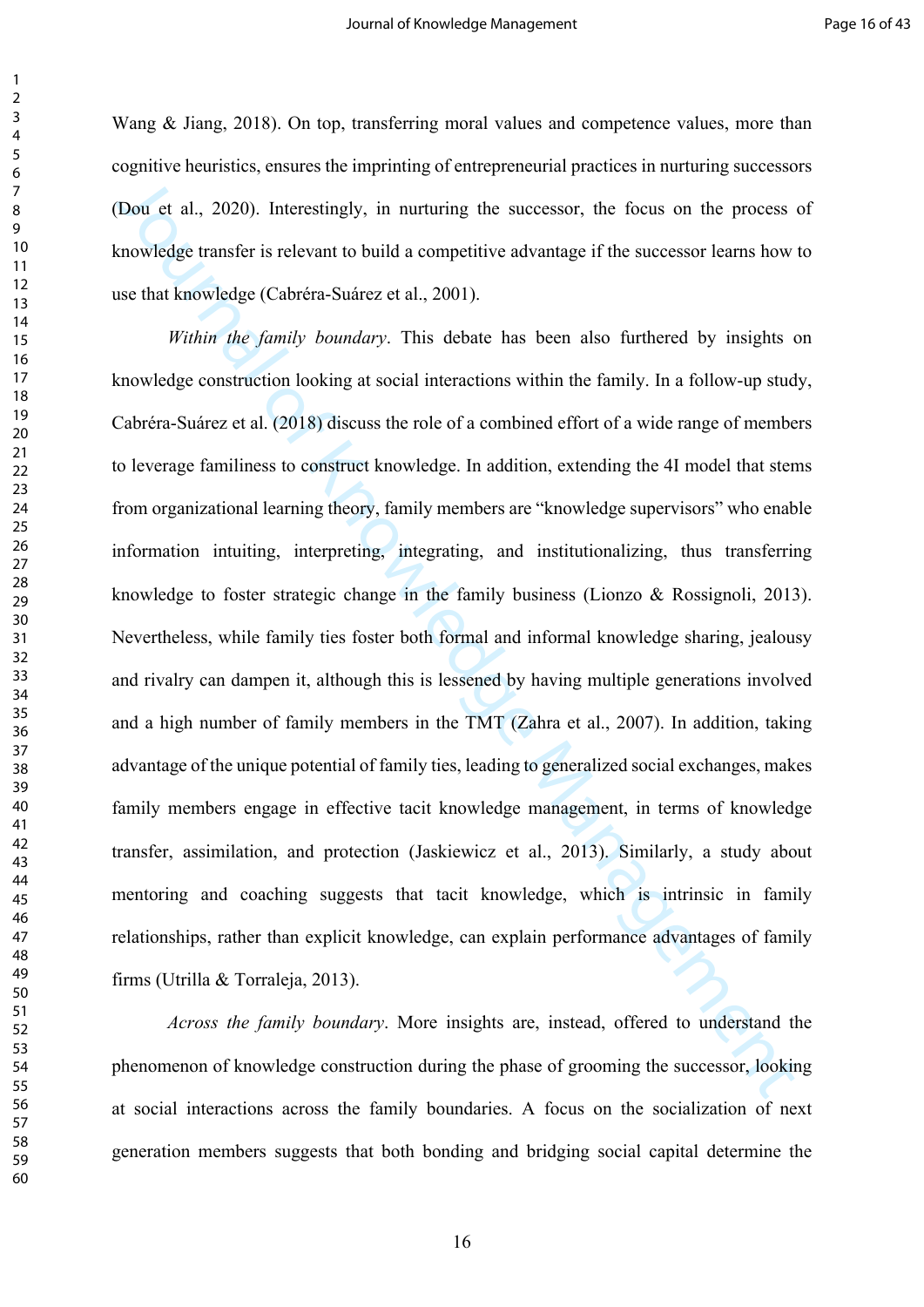Everaging social interactions with actors outside the family, knowledge to share encompassy<br>sxperioritial knowledge assets, i.e. know-how, and knowledge from serving multiple roles, e.g.<br>respectivential knowledge assets, i collective knowledge structure of the owning family, changing reference points in the family business and, in turn, strategic decision-making (Nason et al., 2019). To nurture successors, leveraging social interactions with actors outside the family, knowledge to share encompasses experiential knowledge assets, i.e. know-how, and knowledge from serving multiple roles, e.g. managers and owners (Pipatanantakurn & Ractham, 2016). Training successors both inside and outside the business requires involving next generation members in strategic planning activities (Mazzola et al., 2008). Joining this conversation on training successors beyond the boundaries of the family business, from a socio-historical perspective, also institutional dimensions have to be accounted as, over time, affect training practices in a specific context (Perez & Puig, 2004).

Overall, it is relevant to this phase of the succession process to establish practices aimed at training and mentoring successors, for example involving them in strategic planning, granting them autonomy to acquire knowledge from the incumbents, or transferring them both moral and competence values.

#### **Succession phase 3. Passing the baton**

When the succession process is at the end and successors are ready to take the lead of the business, there are several issues about knowledge management that have implications for the business, as underlined in the following 27 articles.

*Between incumbent and successor*. Considering the social interaction between incumbent and successor, there is evidence that when the senior generation is the source of knowledge, the business persists in its strategies, while, when the source of knowledge is the next generation, new approaches are introduced, with potential for innovation activities and outcomes (Woodfield & Husted, 2019). Further, the drivers of absorptive capacity, i.e. the ability of the business to acquire and integrate knowledge from external sources, can be identified in the low motivation gap, juxtaposed by a high implementation gap, typical of the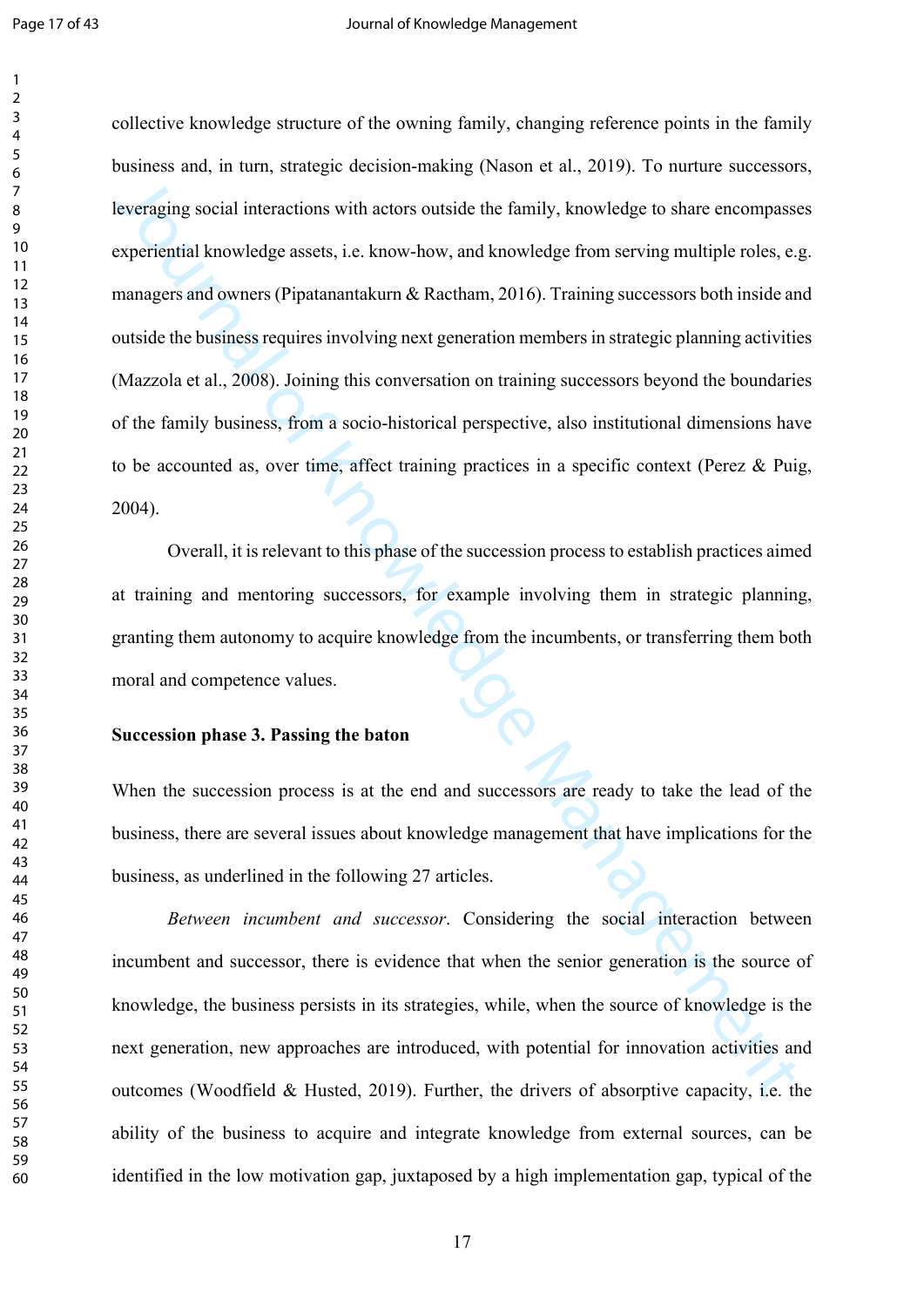moment in which incumbents pass the baton to successors, suggesting that, although potential absorptive capacity improves, realized absorptive capacity actually deteriorates (Kotlar et al., 2020). From a different angle, a focus on the opportunity to embrace innovativeness for the future of the family business, it is important that successors gain experience externally in other businesses to finalize the takeover of the inherited business (Letonja & Duh, 2016). Similar findings emerge in a study on sustainable innovation, considering however that successors' willingness to take over can be constrained by the incumbents' approval (Y. Z. Wang et al., 2019).

2015). From a different angle, a focus on the opportunity to embrace innovativeness for the<br>future of the family business, it is important that successors gain experience externally in othous<br>numesses to finalize the takeo *Within the family boundary*. Extending the analysis to social interactions within the family, it emerges that such interactions are relevant for knowledge integration, a dynamic capability aimed at recombining knowledge, to sustain the competitive advantage of family businesses (Chirico & Salvato, 2008). Moreover, focusing on knowledge sharing in different world regions, it emerges that previous experiences, accumulation of explicit knowledge, and its conversion into tacit knowledge enable value creation across generations (Duarte Alonso & Kok, 2020). Also, generational involvement affects value creation over time, as Memili et al. (2015)'s research suggests that family-owned businesses with a first generation's majority have higher value appropriation abilities compared to non-family firms, while family ownership with second or later generation's majority exhibits lower levels of value creation capabilities.

From a different angle, knowledge sharing enables psychological ownership to make family businesses entrepreneurially oriented, and this is dependent on the generation in control, generational involvement, and family involvement in the TMT (Pittino et al., 2018). In a similar vein, it emerges that the strengthening effect of family influence on the role of knowledge transfer in explaining entrepreneurial orientation and performance (Martínez et al., 2016). Furthermore, the difference between family and non-family firms in finding new entrepreneurial opportunities lies in the differences in knowledge stocks, knowledge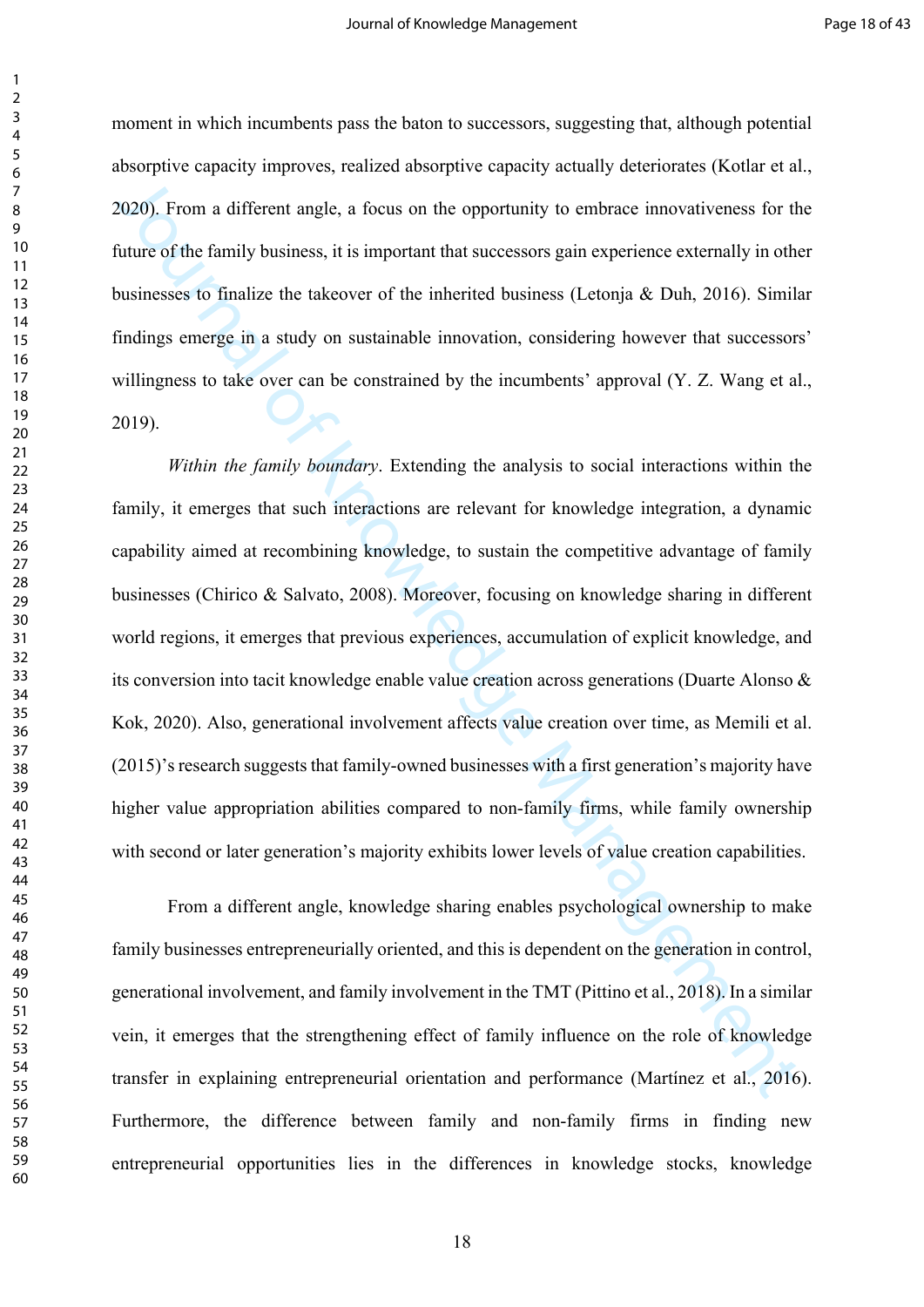combination, and the long-term orientation of family managers (Patel & Fiet, 2011). Nonetheless, a study also highlights that family involvement can exert a negative impact on the effect of internal, collaborative, and external knowledge sources on innovation performance (Serrano-Bedia et al., 2016). Along this line, in a study on small family businesses, Yew and Gomez (2014) find that these organizations need to codify existing tacit knowledge to innovate and thrive.

In addition, internalization of knowledge among family members is essential to make family social capital and family relationship conflict affect product development in family business (Chirico & Salvato, 2016). Moreover, having family members on the board of directors allows conveying family-specific knowledge, which is helpful to determine board compensation (Wu, 2013).

The effect of internal, collaborative, and external knowledge sources on innovation performances<br>
Serrano-Bedia et al., 2016). Along this line, in a study on small family businesses, Yew an<br>
Serrano-Bedia et al., 2016). Al *Across the family boundary*. Spanning across the boundaries of the family, absorptive capacity requires leveraging knowledge transfers from external sources – such as counseling, publications, as well as training and education programs – to make family firms thrive over time (Duh & Belak, 2008). This, indeed, supports especially small family firms to sustain performance by innovating products, processes, and the organization via knowledge acquisition and assimilation (Chaudhary & Batra, 2018). This insight is also reflected in acknowledging how small and medium-sized family firms rely on external knowledge to spur innovation, which is inherent in an industry's technological opportunities and interorganizational collaboration (Kallmuenzer & Scholl-Grissemann, 2017). Networking is also accounted as a relevant driver supporting adaptation and change thanks to the firm's engagement in tacit knowledge operationalization, explicit knowledge acquisition, and knowledge sharing (Duarte Alonso et al., 2019). Similarly, social capital is accounted as significant to foster the family business's capacity for knowledge transfer and intellectual capital formation, in turn affecting innovation and strategic differentiation (Su & Carney,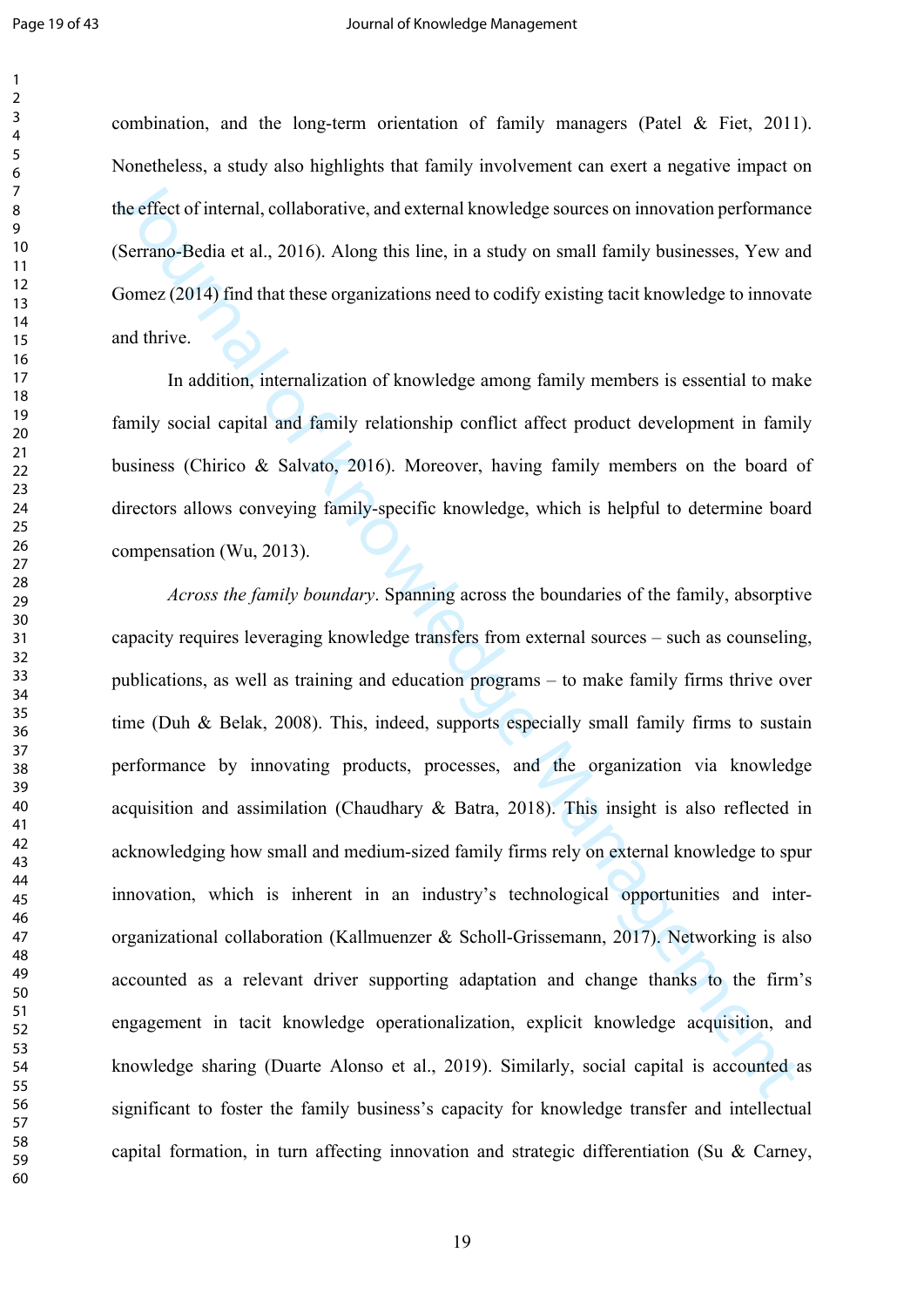2013). There is evidence that family businesses, from a historical perspective, manage to become multinational organizations thanks to a continuous process of knowledge accumulation, passing the firm's legacy across generations via building networks, internationalizing and overcoming historical critical events, such as economic crises, wars, and market disruptions (Fernández Moya, 2010). Similarly, discussed study shows how absorptive capacity leverages on existing accumulated knowledge and experiences to enable the family business to acquire new knowledge and cope with disruptions and crises, as investigated in the case of a family-owned airline (Boyd & Hollensen, 2012).

accumulation, passing the firm's legacy across generations via building network<br>internationalizing and overcoming historical critical events, such as economic exises, wars, an<br>market disruptions (Fernandez Moya, 2010). Sim It is important that firms build knowledge management process capabilities to foster organizational flexibility (Bamel  $\&$  Bamel, 2018). And besides that, the presence of non-family members, on the one hand, and familiness on the other hand, have different effects on knowledge acquisition and assimilation (potential absorptive capacity), and knowledge transformation and exploitation (realized absorptive capacity) activities, thus affecting innovation (Daspit et al., 2019). Furthermore, emblematic the case of a family business that has managed to integrate external knowledge to embrace open innovation, by relying on absorptive capacity, in order to implement sustainable innovations and thus contribute to the sustainability agenda (Lopes et al., 2017). In discussing the specific challenges in knowledge acquisition and transfer, Casprini et al. (2017) show how a family business has developed, through its open innovation processes, two idiosyncratic capabilities, namely imprinting and fraternization.

As regards the use of market and technological knowledge, it is knowledge sharing, more than the availability of these types of knowledge, that allows family firms to leverage this external knowledge to increase their performance (Alberti & Pizzurno, 2013). Relying on a single case study, Pogutz and Winn (2016) discuss how family firms that develop deep knowledge about sustainability can increase their innovative capability and, simultaneously,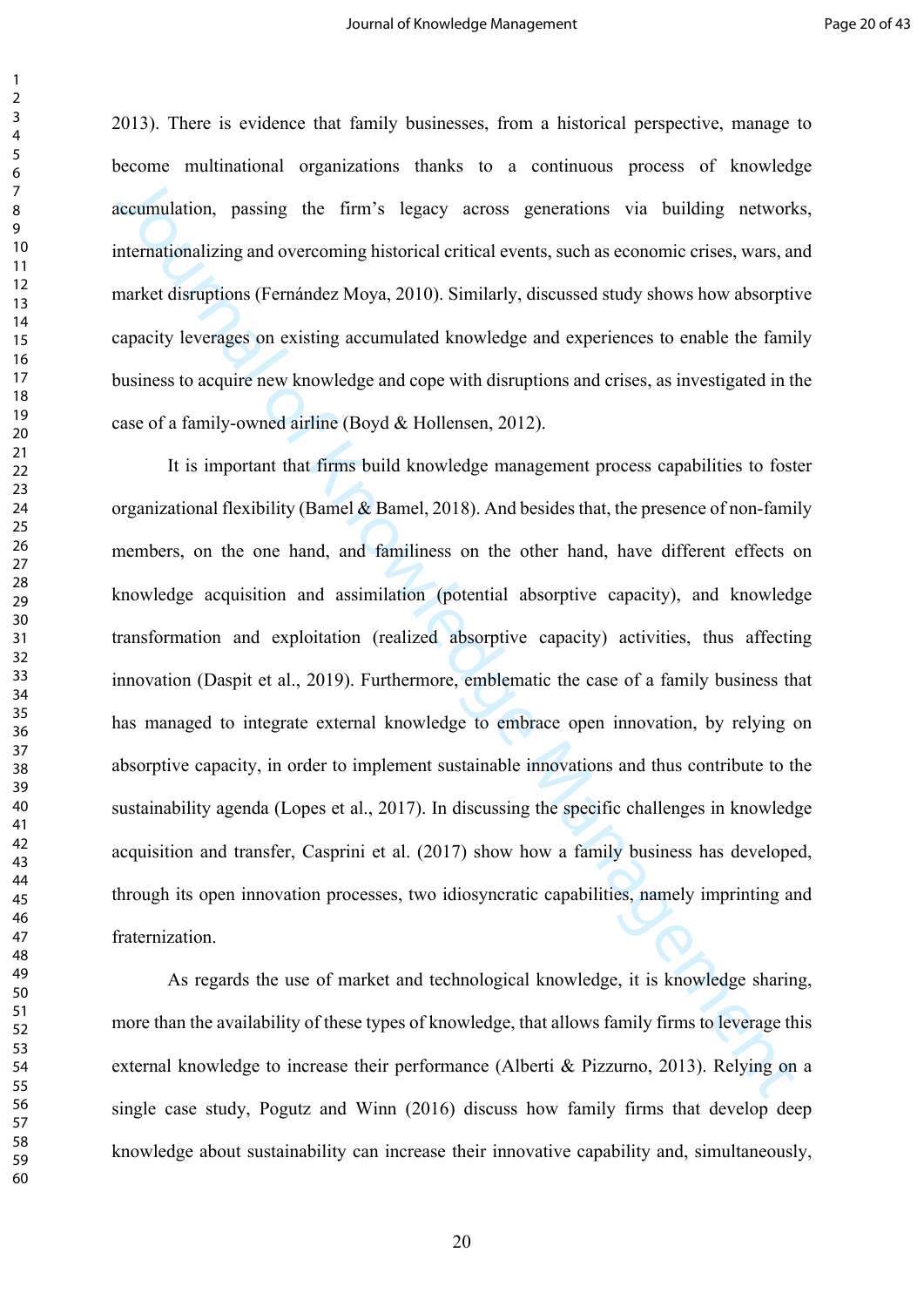reduce their environmental impact. Finally, transferring and integrating specific knowledge about finance and a family firm's capital structure, along with positive experience with debt suppliers and owner-managers' financial attitudes toward debt, is deemed fundamental to increase debt financing (Koropp et al., 2013).

suppliers and owner-managers' financial attitudes toward debt, is deemed fundamental theresses dobt financing (Koropp et al., 2013).<br>
In sum, accumulating experience outside the family business emerges as a cruciation to c In sum, accumulating experience outside the family business emerges as a crucial practice to construct knowledge in the ultimate phase of the succession process. Considering the multi-stakeholder and multi-stage framework used above (see Table 4), we found some popular topics peculiar to each phase. Among the most investigated, we identified (i) the factors enabling the set-up of the succession, e.g. establishing a knowledge management system; (ii) training, mentoring, coaching of potential successors, especially during the phase of grooming the successor; and (iii) acquiring knowledge that influences firm outcomes such as innovation, when passing the baton to the successor. We identified that, in particular, more discussions in phase 1 setting the rules within family boundray would be especially needed in the current literature to enrich our understanding of knowledge management in family business succession.

# **An Agenda for future research**

We addressed our research question "*how is knowledge managed across generations in family business?*" in the multi-stakeholder and multi-stage framework above. In this section, based on a solid understanding of the current stock on research on knowledge management in family business field, we advance the field by focusing on three main areas – future research directions, contributions to literature, and practical implications.

#### **Future Research Directions**

Knowledge is undoubtedly a vital resource for generational activities in family businesses, in particular during succession processes (e.g., Cabréra-Suárez et al., 2018; Y. Z. Wang et al., 2019; Woodfield & Husted, 2017), as well as one of the key sources of competitive advantage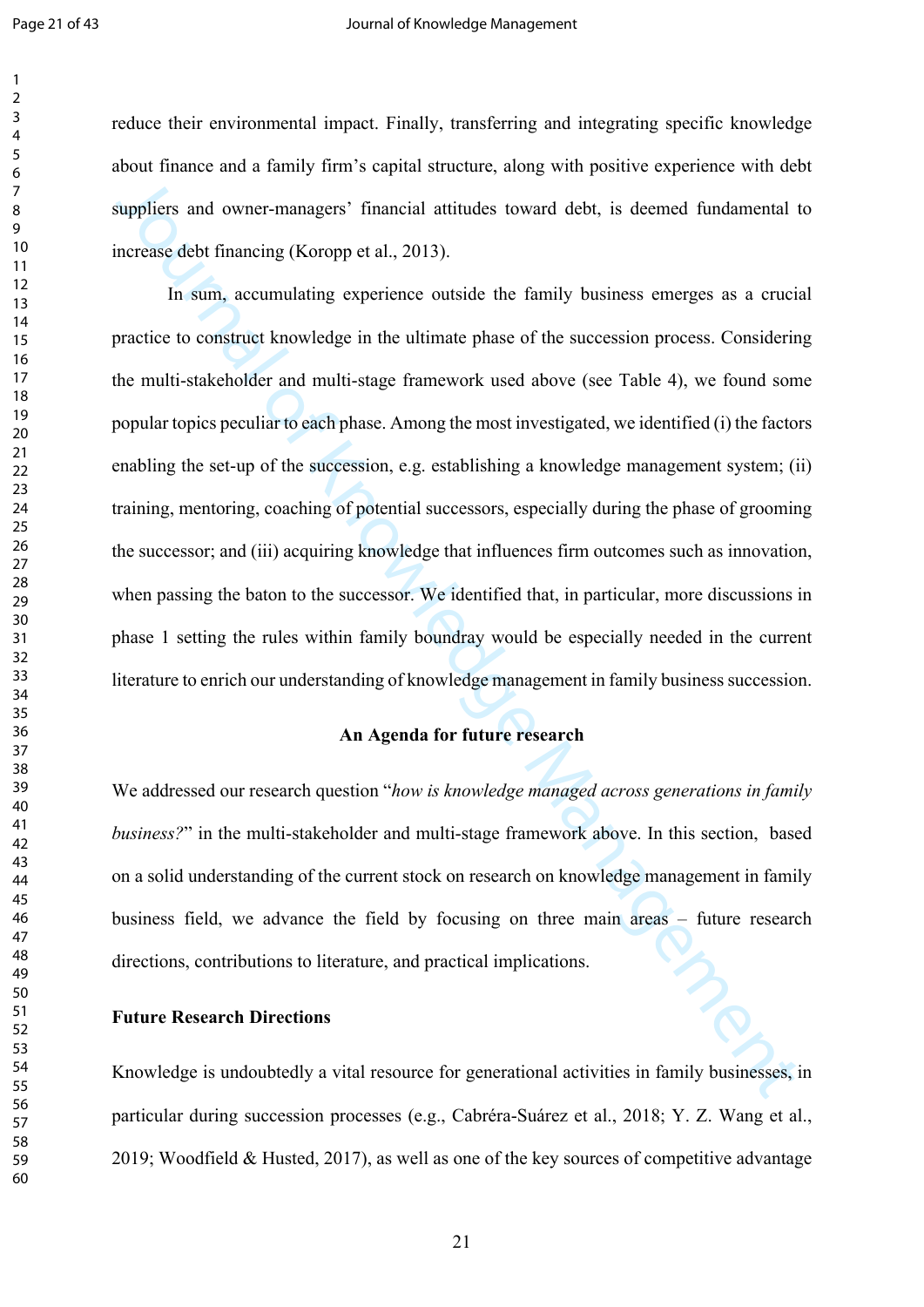for family businesses (Cabréra-Suárez et al., 2001; Chirico & Salvato, 2008; Zahra et al., 2007), which contribute to family business's idiosyncrasies (Bjuggren & Sund, 2002). Research finds that knowledge between generations has an impact on important firm outcomes like innovation (e.g., De Massis, Frattini, et al., 2016; Yew & Gomez, 2014), crisis management (e.g., Boyd & Hollensen, 2012), and sustainability (e.g., Pogutz & Winn, 2016; Y. Z. Wang et al., 2019), to name a few. Despite the current research, we advance two main areas to advance this line of research – knowledge from a practice perspective and family-related knowledge.

*Knowledge from a Practice Perspective.* We notice from our analysis that different authors apply different theoretical assumptions in understanding knowledge, which however are left unexplained or un-clarified. This makes it difficult both theoretically and practically to advance the field of knowledge in family business research.

that knowledge between generations has an impact on important firm outcomes like innovation (e.g., De Massis, Frattini, et al., 2016; Yew & Gomez, 2014), crisis management (e.g., Boyd tollensen, 2012), and sustainability Theoretically, there is an observable monopoly of knowledge-based view, rooted especially in the work by Nonaka (1994), in knowledge management research in family businesses. We found that even if some researchers are vague on their epistemology of knowledge, it could be inferred from their work that they emphasize the conversion and transfer of knowledge. Knowledge in this view follows the Cartesian philosophy and the traditional definition of "justified true belief" (Nonaka, 1994, p. 15), with a locus on the individual. As a result, Nonaka's (1994) SEIC<sup>1</sup> model is the most widely cited. For example, by combining Handler's (1990) succession process with Nonaka's SEIC model to show the knowledge progress in the succession process, Pipatanantakurn and Ractham (2016) look for "tools to help owners replicate and create new sets of information for their successors" in their research. This is theoretically problematic. Firstly, this model neglects the discussion on social dimensions

 Tacit knowledge and explicit knowledge transfer and convert model - S(ocialization) - E(xternalization) - I(nternalization) - C(ombination)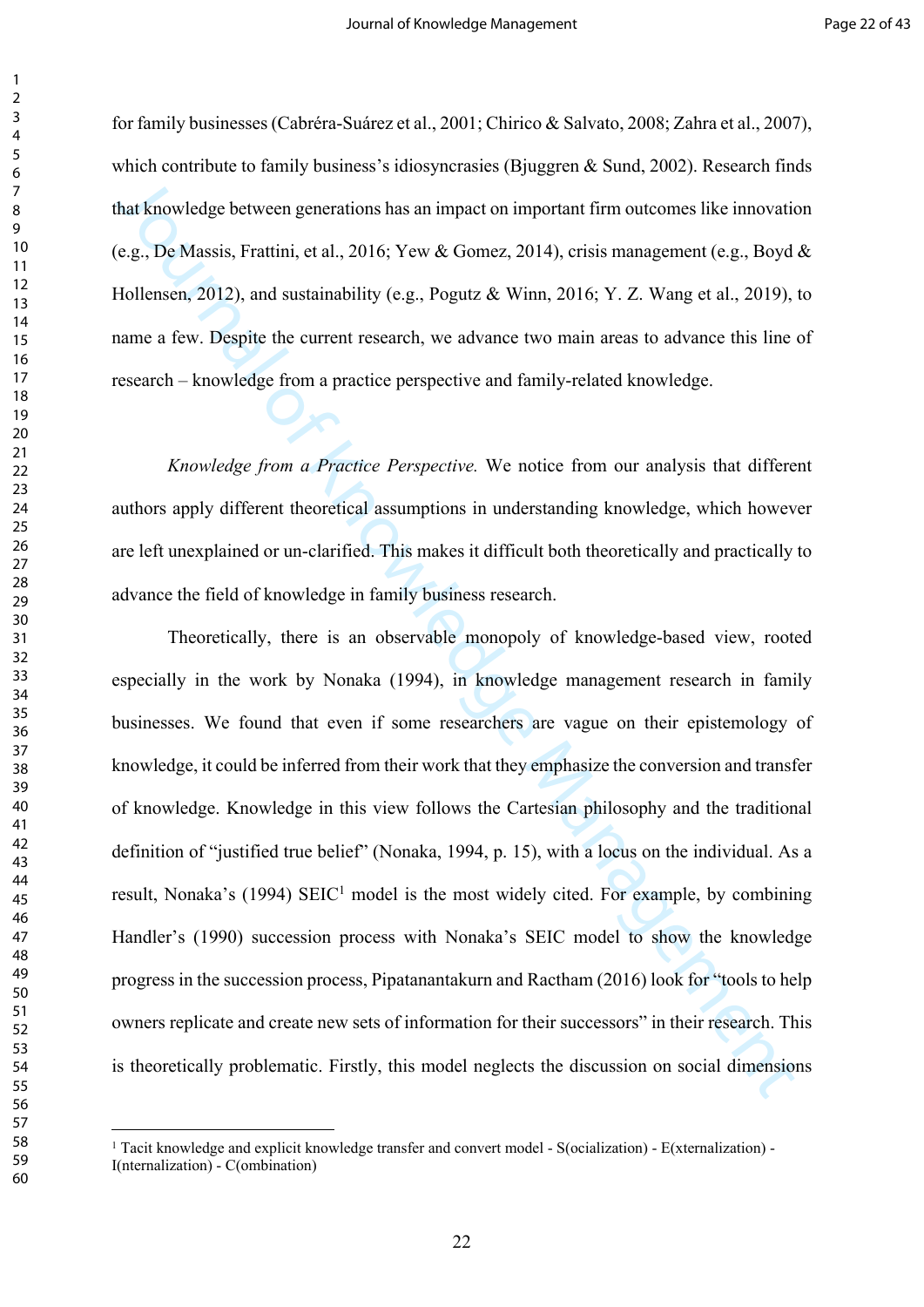(Nonaka & Von Krogh, 2009). Therefore, it overlooks discussion on social interaction dynamics. Secondly, this monopoly also hinders the development of the topic, as there are new ways to understand knowledge, which have opened many conversations in organizational research. These different views lead to interesting outcomes and advance the development of the knowledge management field (for detailed discussions, see Cook & Brown, 1999; Hadjimichael & Tsoukas, 2019; Tsoukas & Vladimirou, 2001).

Solution the internal knowledge, which have opened many conversations in organization<br>
Solution and the statificant views lead to interesting outcomes and advance the development<br>
the knowledge management field (for detail In order to provide a linkage between research on knowledge in family business field with organizational research, we provide a preview of the latest discussion on looking at 'knowledge from a practice perspective'. According to Hadjimichael and Tsoukas (2019), from this practice perspective, knowledge is embedded in practices. This leads attention to the takenfor-granted daily activities in an organization – "dynamics, relations, and enactment" (p.1240), which provides timely understanding to contemporary organizing (Feldman & Orlikowski, 2011). Therefore, knowledge can be seen not as a "static entity or stable disposition, but rather an ongoing and dynamic production that is recurrently enacted as actors engage the world in practice" (Feldman & Orlikowski, 2011, p. 1243).

Taking this perspective, knowledge comes in a constructivist manner that involves the work of a combined effort of a wide range of stakeholders who have both temporal (e.g., childhood) and spatial (e.g., in school) dimensions (Nason et al., 2019). Considering learning as situated in different situations is also found to be highly relevant in entrepreneurial learning in family business between generations (Hamilton, 2011). Giovannoni et al. (2011) find that family businesses have knowledge embedded in accounting practices, which are vital for business survival.

We observe in our literature review that this perspective is much less discussed and used. Yet, due to the change of epistemological assumptions that knowledge is embedded in practices rather than individuals, and its focus on social dynamics, this perspective can provide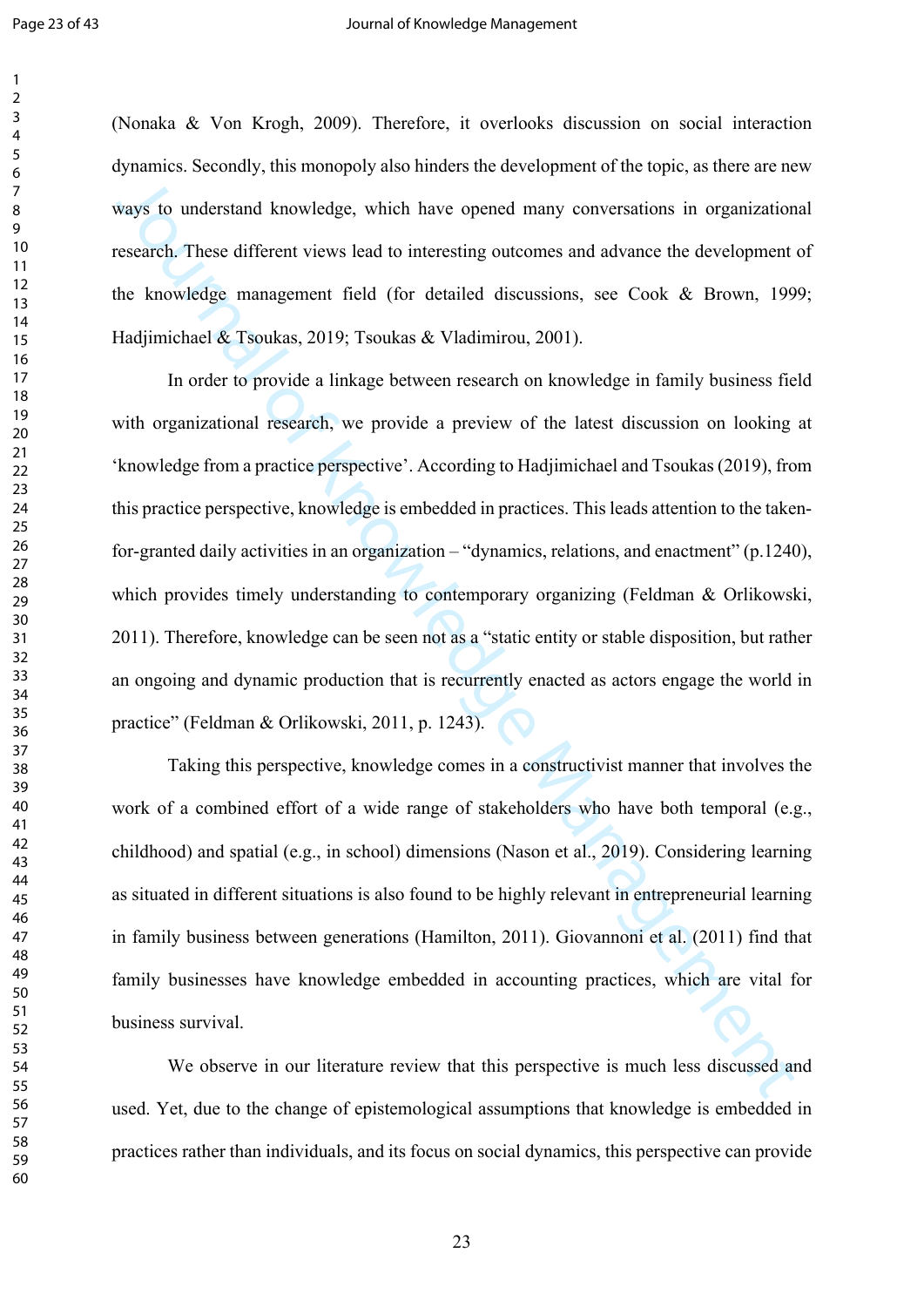engage in re-thinking the most appropriate research designs to collect data about *dynanic*<br>velations, and *enactment* and investigate research designs to collect data about *dynanic*<br>velations, and enactment and investiga insights to advance knowledge management literature within the debate on succession processes in family business research. Accordingly, we suggest that future research should engage in re-thinking the most appropriate research designs to collect data about *dynamics*, *relations*, and *enactment* and investigate research questions that stem from a practice perspective and ensure a fit between theory and empirics. For example, the change of "basic unit of analysis from individuals and their actions to practices and their relationships" (Nicolini, 2011, p. 603). Haag (2012) proposed a 'methodological bricolage' (p. 68) combining a few sets of data sources to overcome the difficulties of data required for practice studies. Therefore, we call scholars to seek for more innovative ways to collect and analyze qualitative data to investigate knowledge management practices, for example, the use of ethnographic studies to understand network and relationships within and across the family and business boundaries from a practice-based perspective, thus addressing those types of research questions (for the recent development of qualitative research in family business, see De Massis & Kammerlander, 2020).

*Family-related knowledge*. It is well known that family involvement in family business brings in unique features to this field (Chua et al., 1999). Family routines, for example, are theorized to perform an important role in influencing next generation's future engagement in family businesses (Reay, 2019). Recently, family science, which looks at the heterogeneity of families, has also been raised to advance the family business field (Combs et al., 2020; Jaskiewicz & Dyer, 2017; Neubaum, 2018).

We propose future research directions encompassing family-related knowledge to advance knowledge management in family business succession. In particular, from a 'knowledge from practice perspective', we call for more studies in practices that happened in the family domain. We propose that upon closer inspection, family becomes the site where purposeful and un-purposeful activities happen (Schatzki, 1996), in which participants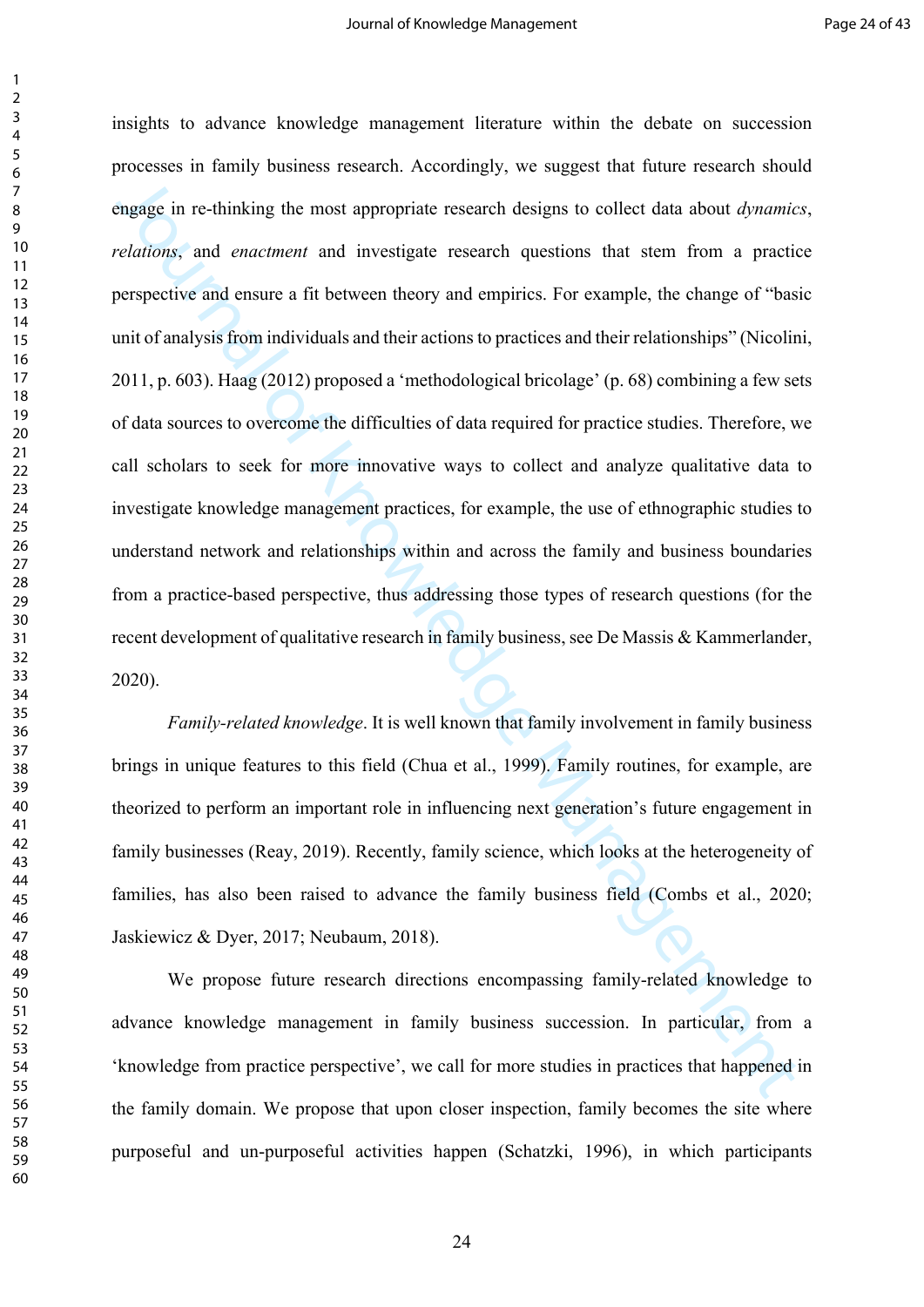(successors) construct their own meaning, identity, and agency (Nicolini, 2011). Activities in families, including the mundane activities (e.g., chaos), that insert influence on the successors, are more than what meets the researchers' eye (Morgan, 1996). Therefore, there are potential fruitful outcomes to explore knowledge management through their practices in the families' daily activities.

are more than what meets the researchers' eye (Morgan, 1996). Therefore, there are potentifuritial outcomes to explore knowledge management through their practices in the fimilies<br>failuly activities.<br>In addition, this woul In addition, this would also enable investigation of temporal considerations (Le Breton-Miller & Miller, 2014; Sharma et al., 2014) in succession research as practices in families not only extend the research to practices in the family domain but also stretch the consideration of 'when succession starts'. Through their informal participation in the family sphere, potential successors get involved in the family business long before they actually join the family business (Cabréra-Suárez et al., 2018; Cater III & Justis, 2009; Handler, 1992; Hatak & Roessl, 2015; McMullen & Warnick, 2015), and their impact could exceed the business boundary to institutional effects (Cappelen & Pedersen, 2020; Konopaski et al., 2015). Yet, we know little about the influences of such practices, which can open interesting discussions on topics like successor engagement and successor training, to name a few. In particular, this would provide important insights for succession phase 1 – Setting the rules. For example, scholars can study how practices in the family domain introduce important elements of family-related knowledge to the successor, including family values, family traditions, and family histories. How do family values and norms evolve in the accumulation and integration of knowledge, thus affecting goal setting (Kotlar & De Massis, 2013) and reference points (Nason et al., 2019)?

Lastly, family practices are not static, but continuously change. Scholars have a greater opportunity to build on family theories (Jaskiewicz et al., 2017) and contribute to better explain how family-related knowledge is passed and integrated over time. Life course theory and family developmental theory, for instance, stress the importance of transitions, which could be relevant triggers for change in knowledge management and significantly affect knowledge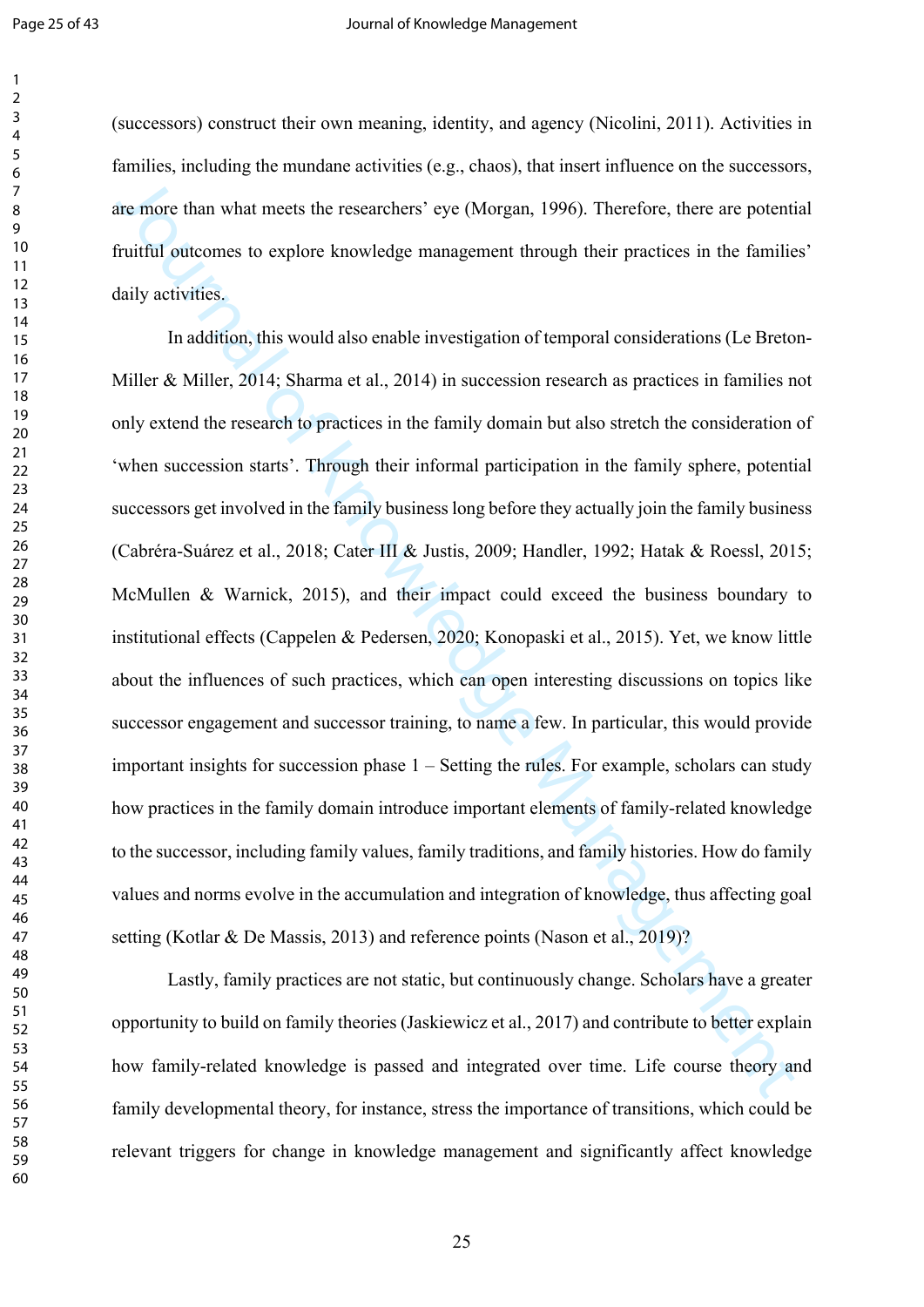meluding setting new goals, raising expectations, and new wishes for the family and the<br>usualizes. Yet, also drastic changes in the family business, such as a failure (e.g., liquidation<br>and bankruptcy) can pose serious cha creation (Howard E Aldrich & Cliff, 2003). The birth of a new baby, marriage, death, and divorce are all events that can change family dynamics and trigger changes in daily practices, including setting new goals, raising expectations, and new wishes for the family and the business. Yet, also drastic changes in the family business, such as a failure (e.g., liquidation and bankruptcy) can pose serious challenges to the family, which can leverage on its knwoeldge to make a new plan for the family and how to make a living (File & Prince, 1996; Miller et al., 2003). Considerations about succession as a planned or sudden phenomenon require more attention (e.g., Steier, 2001), as the unintended consequences of a sudden succession can provide fertile ground to study practices to enable the knowledge management process. All the changes in family practices, therefore, make knowledge creation a fundamental aspect. We prompt future research to integrate these theories and look at knowledge from new and novel perspectives in management as well as social science fields. In doing so, we would also suggest embracing alternative research designs, which consider the family as the object of analysis, focusing on the household composition or characteristics of the family members, such as gender, ethnicity, age, and so forth (H. E. Aldrich et al., 2021; Winter et al., 1998).

#### **Contributions to Management Research**

Due to the involvement of family in business management (Chua et al., 1999), family business literature can contribute to the knowledge management research, by providing insights on influences and perspectives from a family-related topic on understanding individual behaviors. In our review, we find ample research emphasizing the importance of family or family units (Carr & Ring, 2017; Zahra et al., 2007). Broadly speaking, family is the basic unit of society; families, in many aspects, "influence entrepreneurs, employees, managers, and their organizations" (Jaskiewicz et al., 2017, p. 309). Families, especially through family practices, embed knowledge like family values, family traditions, and family history. Family practices like story-telling about families pass on transgenerational entrepreneurship and resilience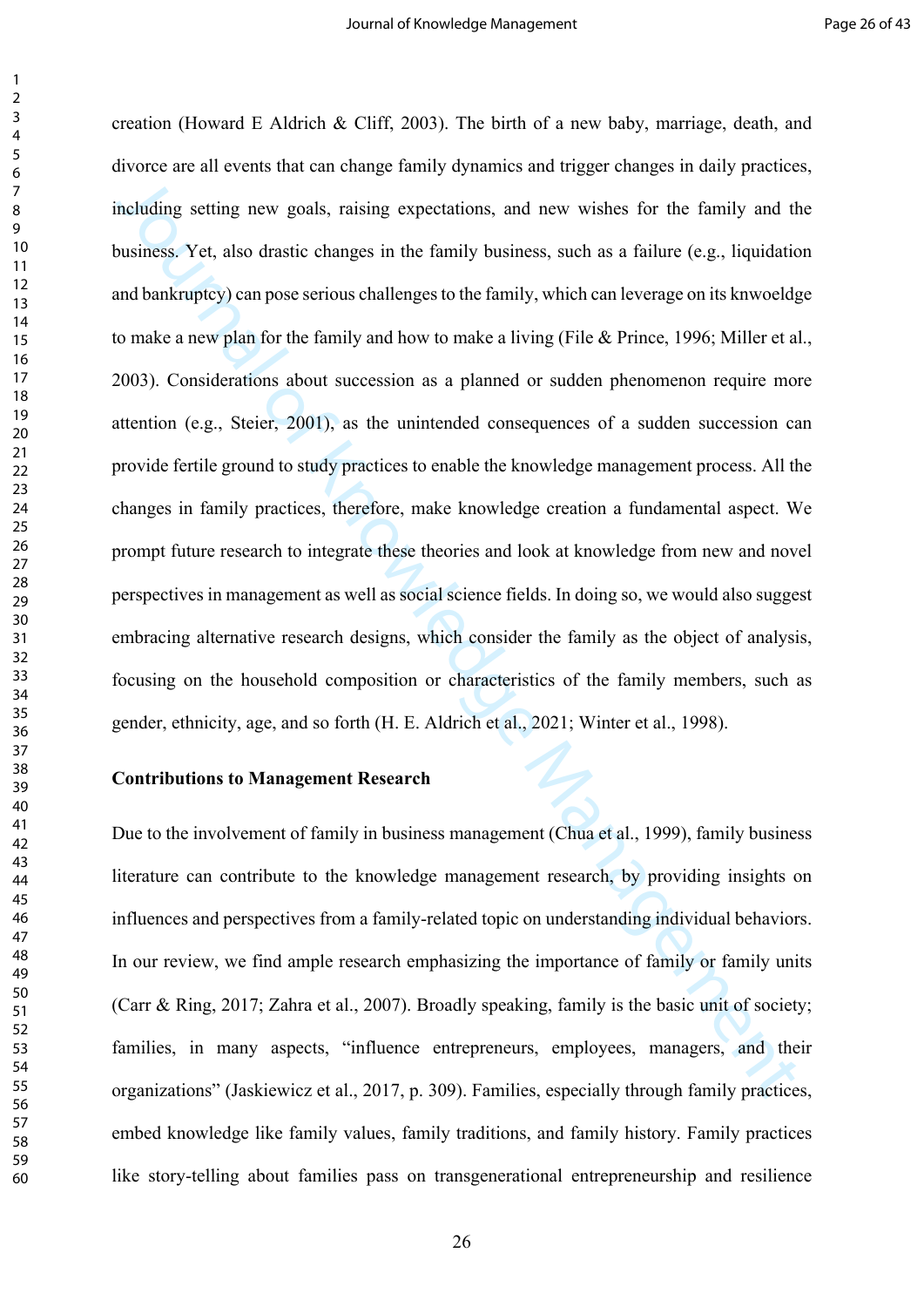(Jaskiewicz et al., 2015). In our review, for example, Dou et al. (2020) find that values (as one element of knowledge) rather than heuristics are passed between the two generations in new entrepreneurial settings. Su and Dou (2013) suggest that knowledge of family vision among advisors has a relevant impact on the quality of advisors' service. Notwithstanding these initial efforts, we reconcile with Jaskiewicz et al. (2017) and call for future research in management to look at organization actors' families to understand the potential impact of knowledge coming from actors' families of origin on important behavior variance including resilience, entrepreneurial orientation, and, potentially, teamwork.

#### **Practical implications**

We believe that, although a literature review mainly aims at systematizing existing knowledge about a topic and offering avenues for future research, better understanding the status quo about knowledge management in family business provides several implications for family businesses, consultants, and policymakers.

entrepreneurial settings. Su and Dou (2013) suggest that knowledge of family vision amond<br>visions has a relevant impact on the quality of advisors' service. Notwithstanding these initial<br>filters, we reconcile with Jaskiewi First, family business owners and managers can get a glimpse of the core dimensions that represent opportunities as well as hurdles in managing knowledge. In other terms, we invite family businesses to constantly reflect on their practices at work and at home, considering their stage in the succession process and taking into account the stakeholder involved. For example, family business owners and managers can consider establishing a knowledge management system while planning a succession, as well as creating some best practices to train and groom the successor, but also consider the role of managing knowledge to effectively run the business as there are significant effects on innovation, entrepreneurial endeavors, sustainability and so on.

Second, there is ample room for family business consultants and therapists to reflect on the actual needs of their clients, considering the core, yet sometimes indistinct, role of knowledge. Understanding how knowledge flows, who is keeping knowledge, and what might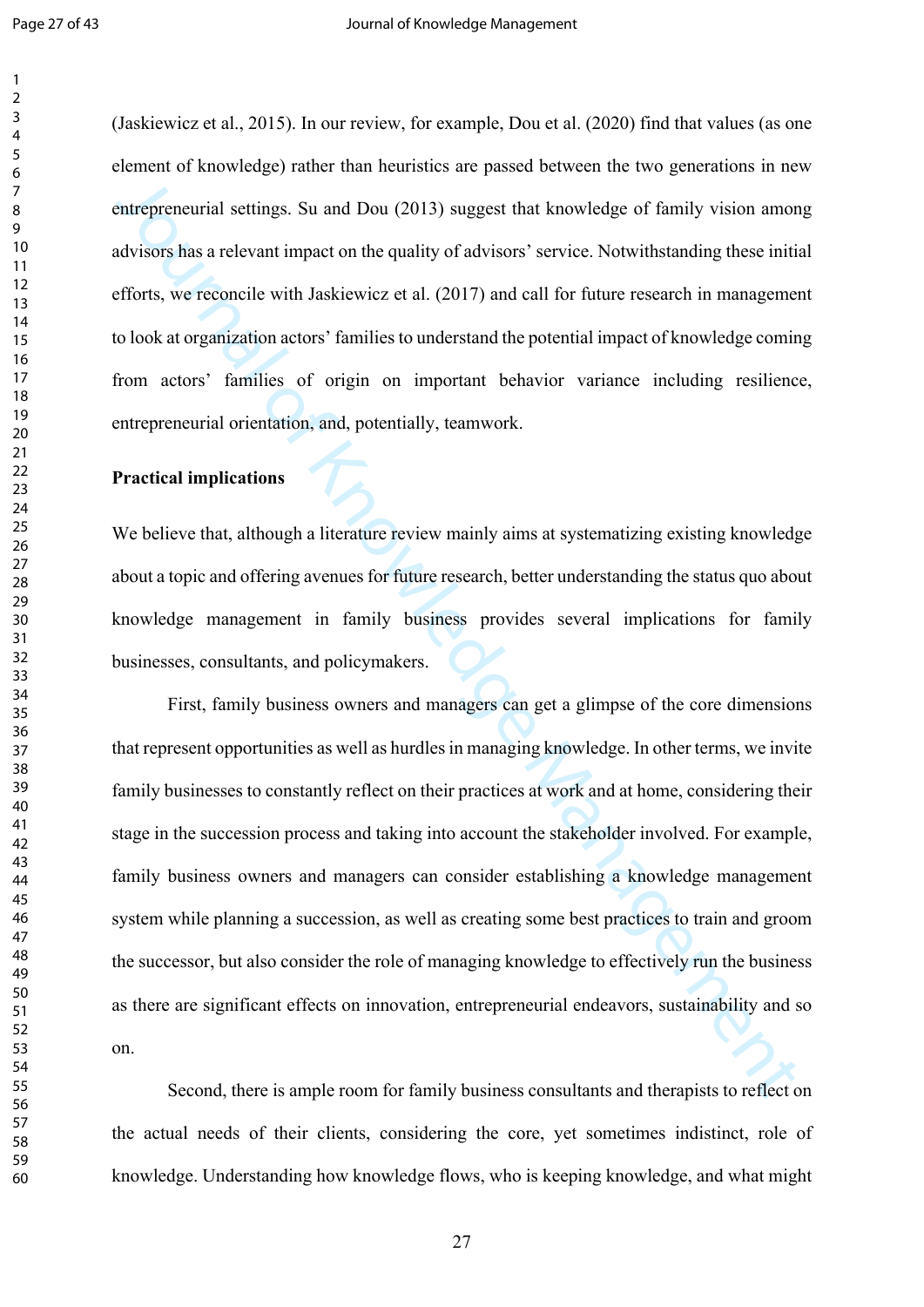be the difficulties in mobilizing it and make it explicit, could help their work in supporting family businesses through their struggles. For example, consultants might consider the insights from this study to design a succession plan for businesses, which might consider factors affecting knowledge management, including for instance commitment, psychological ownership, leadership styles, just to name a few (for a comprehensive picture, see Table 4). Moreover, this literature review can inform advisors who could learn about the mechanisms to transfer knowledge and, at the same time, train and nurture the entrepreneurial skills of next generation members.

Trom this study to design a succession plan for businesses, which might consider factom<br>from this study to design a succession plan for businesses, which might consider factom<br>frecting knowledge management, including for i Third, policymakers might consider the importance of knowledge accumulation and integration to create value in businesses that, in most countries, represent the backbone of economies (Oxford Economics, 2018). Installing policies that allow firms to interact, learn and acquire new capabilities from a dynamic and munificent environment can be key to make family firms survive, grow, and thrive across generational transitions. Knowledge construction can develop many opportunities to innovate that, especially looking at the digitization revolution, seem otherwise unreachable for many family firms. It would be a great chance for policymakers and family business associations to foster a practice perspective on knowledge and encourage training and learning opportunities dedicated to family and non-family managers.

#### **Conclusions**

Knowledge is undoubtedly a vital resource for businesses (Barley et al., 2018) and a key source of competitive advantage (Spender & Grant, 1996). There are many different ways to frame knowledge and many of these ways are under heated discussion and rapid development (for detailed discussions, see Cook & Brown, 1999; Hadjimichael & Tsoukas, 2019; Tsoukas & Vladimirou, 2001).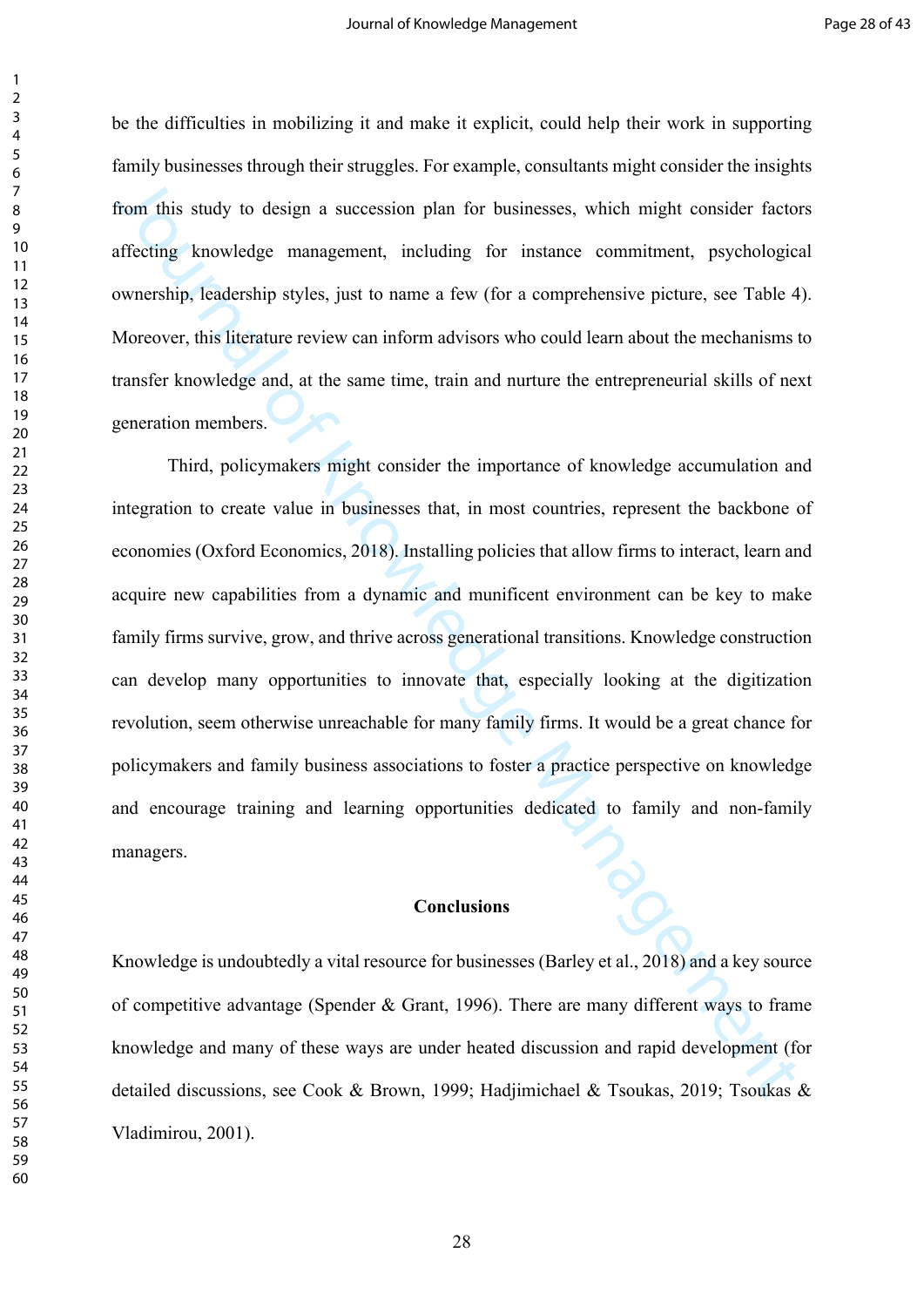Single *hanwledge-succession process* framework, we systematically analyze the review<br>titerature, offering a broader picture of the complexity of delving into knowledge management<br>notainses that deals with two different sy This literature review provides a systematic overview of the studies on knowledge construction across generations in family business. According to a *multi-stakeholder and multistage knowledge-succession process* framework, we systematically analyze the reviewed literature, offering a broader picture of the complexity of delving into knowledge management in business that deals with two different systems, the family and the business. Our analysis highlights the core items that have been discussed and identifies the key practices to construct knowledge in each phase of the succession process. This, therefore, gives a comprehensive picture of the findings of different studies and sheds light on the complicating factors of having the family involved in the business when it comes to managing and creating knowledge. We identified (i) the factors enabling the set-up of the succession (phase 1), (ii) training, mentoring, coaching of potential successors (phase 2), and (iii) acquiring knowledge that influences firm outcomes such as innovation (phase 3) are the three most investigated areas. From our framework, we concluded that, in particular, more discussions for themes and characteristics within family boundary during phase 1 would enrich our understanding of knowledge management in family business succession process.

This enables us to call for future research using a 'knowledge from a practice perspective', which challenges the current assumptions of knowledge management and the role of family-related knowledge, as well as "family-related knowledge". Moreover, our review also benefits management research by highlighting the impact of family involvement in individual behaviors. We have, in addition, pointed out three practical implications for family business owners, consultants, and policy-makers respectively.

We hope these insights will be seriously taken in designing ad-hoc solutions for these organizations. We believe this work has only shown the surface of a deep and underinvestigated realm, which requires novel approaches to completely unfold, helping us understand knowledge management in family business succession process.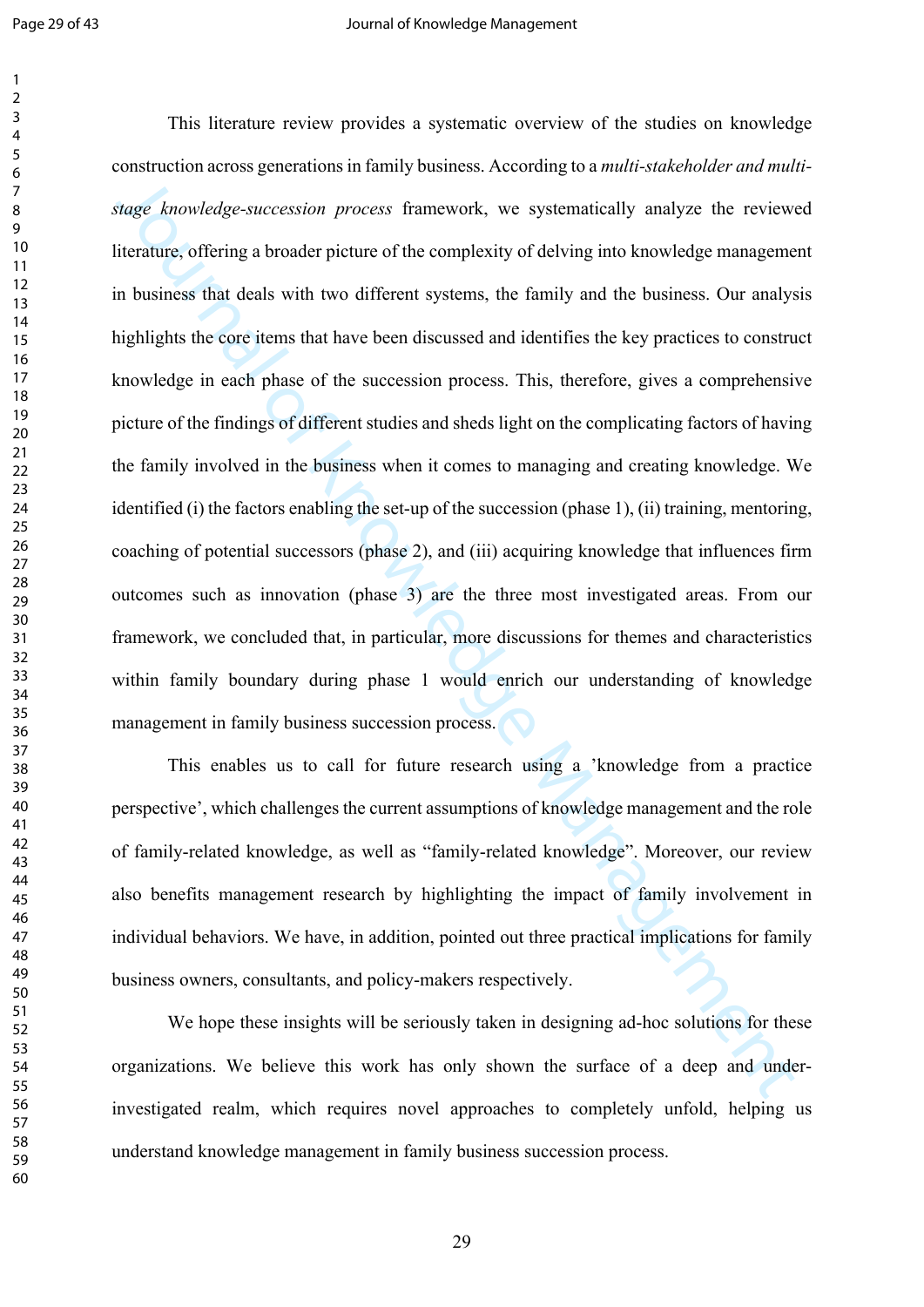# **References**

- Alberti, F. G., & Pizzurno, E. (2013). Technology, innovation and performance in family firms. *International Journal of Entrepreneurship & Innovation Management, 17*(1), 142-161.
- Aldrich, H. E., Brumana, M., Campopiano, G., & Minola, T. (2021). Embedded but not asleep: entrepreneurship and family business research in the 21st century. *Journal of Family Business Strategy*, 100390.
- Aldrich, H. E., & Cliff, J. E. (2003). The pervasive effects of family on entrepreneurship: Toward a family embeddedness perspective. *Journal of Business Venturing, 18*(5), 573-596.
- Cheen, F. G., & Pizzamo, E. (2013). I. cennology, unnevation and performance in funity<br>
firms. International of Europeyeneurship & Innovation Management,  $I(71)$ ,<br>
Iddiret, H. E., Brunana, M., Campopiano, G., & Minola, T. Bamel, U. K., & Bamel, N. (2018). Organizational resources, KM process capability and strategic flexibility: a dynamic resource-capability perspective. *Journal of Knowledge Management, 22*(7), 1555-1572.
- Barley, W. C., Treem, J. W., & Kuhn, T. (2018). Valuing Multiple Trajectories of Knowledge: A Critical Review and Agenda for Knowledge Management Research. *Academy of Management Annals 12*(1), 278-317.
- Bjuggren, P. O., & Sund, L. G. (2002). A transaction cost rationale for transition of the firm within the family. *Small Business Economics, 19*(2), 123-133.
- Boyd, B., & Hollensen, S. (2012). Strategic management of a family-owned airline: Analysing the absorptive capacity of Cimber Sterling Group A/S. *Journal of Family Business Strategy, 3*(2), 70-78.
- Bracci, E., & Vagnoni, E. (2011). Understanding Small Family Business Succession in a Knowledge Management Perspective. *IUP Journal of Knowledge Management, 9*(1), 7-36.
- Cabréra-Suárez, M. K., De Saá‐Pérez, P., & García‐Almeida, D. (2001). The succession process from a resource‐and knowledge‐based view of the family firm. *Family Business Review, 14*(1), 37-48.
- Cabréra-Suárez, M. K., Garcia-Almeida, D. J., & De Saa-Perez, P. (2018). A Dynamic Network Model of the Successor's Knowledge Construction From the Resource- and Knowledge-Based View of the Family Firm. *Family Business Review, 31*(2), 178-197.
- Campopiano, G., De Massis, A., Rinaldi, F. R., & Sciascia, S. (2017). Women's involvement in family firms: Progress and challenges for future research. *Journal of Family Business Strategy, 8*(4), 200-212.
- Cappelen, S. M., & Pedersen, J. S. (2020). Inventing Culinary Heritage through Strategic Historical Ambiguity. *Organization Studies, 42*(2), 223-243.
- Carr, J. C., & Ring, J. K. (2017). Family firm knowledge integration and noneconomic value creation. *Journal of Managerial Issues, 29*(1), 30-56.
- Casprini, E., De Massis, A., Di Minin, A., Frattini, F., & Piccaluga, A. (2017). How family firms execute open innovation strategies: The Loccioni case. *Journal of Knowledge Management, 21*(6), 1459-1485.
- Cater III, J. J., & Justis, R. T. (2009). The Development of Successors From Followers to Leaders in Small Family Firms: An Exploratory Study. *Family Business Review, 22*(2), 109-124.
- Chaudhary, S., & Batra, S. (2018). Absorptive capacity and small family firm performance: exploring the mediation processes. *Journal of Knowledge Management, 22*(6), 1201- 1216.
- Chirico, F. (2008). Knowledge accumulation in family firms Evidence from four case studies. *International Small Business Journal, 26*(4), 433-462.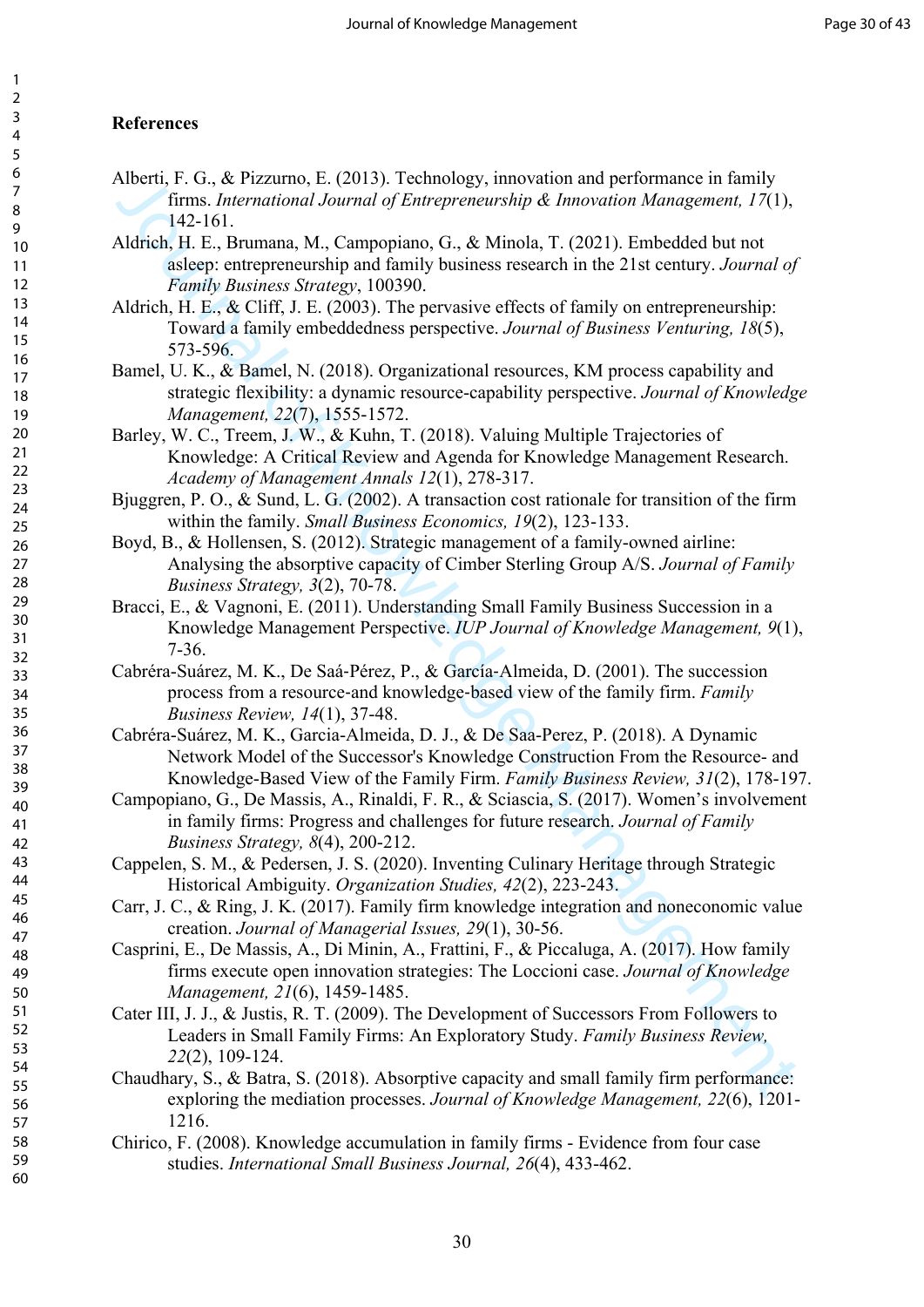| $\overline{c}$                   |  |
|----------------------------------|--|
|                                  |  |
| 3<br>4                           |  |
|                                  |  |
| 5                                |  |
| 6                                |  |
|                                  |  |
| 7                                |  |
| 8                                |  |
|                                  |  |
| 9<br>10                          |  |
|                                  |  |
| 1<br>1                           |  |
| 12                               |  |
| 13<br>14<br>15<br>16<br>17<br>18 |  |
|                                  |  |
|                                  |  |
|                                  |  |
|                                  |  |
|                                  |  |
|                                  |  |
| 19                               |  |
|                                  |  |
| 20                               |  |
| $\overline{21}$                  |  |
| $\overline{22}$                  |  |
| $\overline{23}$                  |  |
| 24                               |  |
|                                  |  |
| 25                               |  |
| 26                               |  |
| 27                               |  |
|                                  |  |
| 28                               |  |
| 29                               |  |
| 30                               |  |
| 31                               |  |
| $\overline{32}$                  |  |
|                                  |  |
| 33                               |  |
| 34                               |  |
| 35                               |  |
| 36                               |  |
|                                  |  |
| 37                               |  |
| 38                               |  |
| 39                               |  |
| 40                               |  |
|                                  |  |
| 41                               |  |
| 42                               |  |
| 43                               |  |
| 44                               |  |
| 45                               |  |
|                                  |  |
| 46                               |  |
| 47                               |  |
| 48                               |  |
| 49                               |  |
|                                  |  |
| 50                               |  |
| 51                               |  |
| 52                               |  |
| 53                               |  |
|                                  |  |
| 54                               |  |
| 55                               |  |
| 56                               |  |
| 57                               |  |
|                                  |  |
| 58                               |  |
| 59                               |  |

60

Chirico, F., & Salvato, C. (2008). Knowledge integration and dynamic organizational adaptation in family firms. *Family Business Review, 21*(2), 169-181.

Chirico, F., & Salvato, C. (2016). Knowledge Internalization and Product Development in Family Firms: When Relational and Affective Factors Matter. *Entrepreneurship Theory and Practice, 40*(1), 201-229.

Chrisman, J. J., Chua, J. H., & Steier, L. (2005). Sources and consequences of distinctive familiness: An introduction. *Entrepreneurship Theory and Practice, 29*(3), 237-247.

Chua, J. H., Chrisman, J. J., & Sharma, P. (1999). Defining the Family Business by Behavior. *Entrepreneurship: Theory and Practice, 23*(4), 19-39.

Claver-Cortes, E., Molina-Manchon, H., & Zaragoza-Saez, P. (2013). Intellectual capital model for family firms. *Knowledge Management Research & Practice, 11*(2), 184- 195.

Claver-Cortes, E., Zaragoza-Saez, P. C., Molina-Manchon, H., & Ubeda-Garcia, M. (2015). Intellectual capital in family firms: human capital identification and measurement. *Journal of Intellectual Capital, 16*(1), 199-223.

Framily Firms: When Relational and Afteritve Fuetors Mutter. *Enterpreneurship*<br>
Theory and Practice, 40(1), 201-229.<br>
Christman, 1.1, Chas, H. 1. & Nieter, 1. (2005), Nources and consequences of distinctive<br>
Christman J. Combs, J. G., Shanine, K. K., Burrows, S., Allen, J. S., & Pounds, T. W. (2020). What do we know about business families? Setting the stage for leveraging family science theories. *Family Business Review, 33*(1), 38-63.

Cook, S. D., & Brown, J. S. (1999). Bridging Epistemologies: The Generative Dance Between Organizational Knowledge and Organizational Knowing. *Organization science, 10*(4), 381-400.

Cropanzano, R., & Mitchell, M. S. (2005). Social exchange theory: An interdisciplinary review. *Journal of Management, 31*(6), 874-900.

Cunningham, J., Seaman, C., & McGuire, D. (2016). Knowledge sharing in small family firms: A leadership perspective. *Journal of Family Business Strategy, 7*(1), 34-46.

Cunningham, J., Seaman, C., & McGuire, D. (2017). Perceptions of Knowledge Sharing Among Small Family Firm Leaders: A Structural Equation Model. *Family Business Review, 30*(2), 160-181.

Daspit, J. J., Holt, D. T., Chrisman, J. J., & Long, R. G. (2016). Examining Family Firm Succession From a Social Exchange Perspective: A Multiphase, Multistakeholder Review. *Family Business Review, 29*(1), 44-64.

Daspit, J. J., Long, R. G., & Pearson, A. W. (2019). How familiness affects innovation outcomes via absorptive capacity: A dynamic capability perspective of the family firm. *Journal of Family Business Strategy, 10*(2), 133-143.

Davenport, T. H. (1998). *Working knowledge : how organizations manage what they know*. Boston, Mass: Boston, Mass : Harvard Business School Press.

De Massis, A., Frattini, F., Kotlar, J., Petruzzelli, A. M., & Wright, M. (2016). Innovation through tradition: Lessons from innovative family businesses and directions for future research. *Academy of Management Perspectives, 30*(1), 93-116.

De Massis, A., & Kammerlander, N. (2020). *Handbook of qualitative research methods for family business*: Edward Elgar Publishing.

De Massis, A., Sieger, P., Chua, J. H., & Vismara, S. (2016). Incumbents' Attitude Toward Intrafamily Succession. *Family Business Review, 29*(3), 278-300.

Distelberg, B. J., & Schwarz, T. V. (2015). Mentoring Across Family-Owned Businesses. *Family Business Review, 28*(3), 193-210.

Doring, H., & Witt, P. (2020). Knowledge management in family businesses-Empirical evidence from Germany. *Knowledge Management Research & Practice, 18*(2), 175- 187.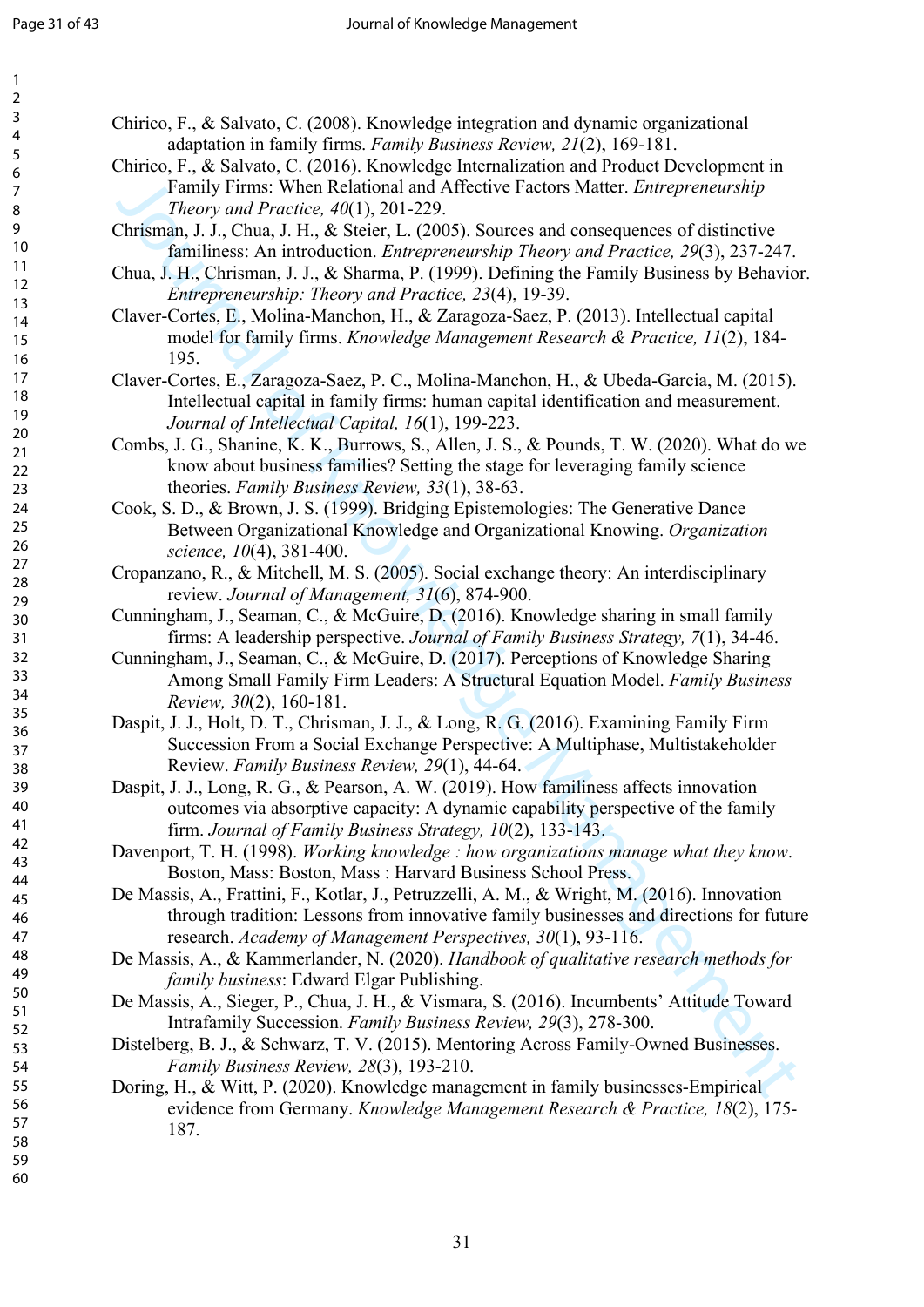- Dou, J. S., Su, E. M., Li, S. X., & Holt, D. T. (2020). Transgenerational entrepreneurship in entrepreneurial families: what is explicitly learned and what is successfully transferred? *Entrepreneurship and Regional Development*, 1-15.
- Duarte Alonso, A., & Kok, S. (2020). Knowledge and the family firm through generations: a knowledge-based approach in various geographic contexts. *Knowledge Management Research & Practice*, 1-14.
- Duarte Alonso, A., Kok, S., & O'Shea, M. (2019). The family business, adversity and change: A dynamic capabilities and knowledge-based approach. *Journal of General Management, 44*(2), 96-109.
- Duh, M., & Belak, J. (2008). Special knowledge needs of family enterprises in transition economies: experiences from Slovenia. *Knowledge Management Research & Practice, 6*(3), 187-198.
- Easterby-Smith, M., & Lyles, M. A. (2005). *The Blackwell handbook of organizational learning and knowledge management*. Oxford : Blackwell: Malden, Mass.
- Elsbach, K. D., & van Knippenberg, D. (2020). Creating High‐Impact Literature Reviews: An Argument for 'Integrative Reviews'. *Journal of Management Studies, 57*(6), 1277-1289.
- Feldman, M. S., & Orlikowski, W. J. (2011). Theorizing Practice and Practicing Theory. *Organization science, 22*(5), 1240-1253.
- Fernández Moya, M. (2010). A family-owned publishing multinational: The Salvat company (1869-1988). *Business History, 52*(3), 453-470.
- File, K. M., & Prince, R. A. (1996). Attributions for family business failure: the heir's perspective. *Family Business Review, 9*(2), 171-184.
- Giovannoni, E., Maraghini, M. P., & Riccaboni, A. (2011). Transmitting Knowledge Across Generations: The Role of Management Accounting Practices. *Family Business Review, 24*(2), 126-150.
- González Ferrero, M., Guzmán Vásquez, A., & Trujillo Dávila, M. A. (2010). The role of heirs in family businesses: The case of Carvajal. *Innovar-Revista De Ciencias Administrativas Y Sociales, 20*(36), 49-65.
- Grant, R. M. (1996). Toward a knowledge-based theory of the firm. *Strategic Management Journal, 17*(S2), 109-122.
- Guo, C., & Miller, J. K. (2010). Guanxi Dynamics and Entrepreneurial Firm Creation and Development in China. *Management and Organization Review, 6*(2), 267-291.
- Haag, K. (2012). *Rethinking family business succession: From a problem to solve to an ongoing practice.* Jönköping International Business School,
- Habbershon, T. G., & Williams, M. L. (1999). A resource-based framework for assessing the strategic advantages of family firms. *Family Business Review, 12*(1), 1-25.
- Duart Alonso, A., & Kok, S. (2020), Knowledge and the furnity from through guerentients.<br> *knowledge* Management Consumer, the analytic contexts. Knowledge Management<br> *knowledge* Management,  $A$ Consum, Management Alonso, Hadjimichael, D., & Tsoukas, H. (2019). Toward a Better Understanding of Tacit Knowledge in Organizations: Taking Stock and Moving Forward. *Academy of Management Annals, 13*(2), 672-703.
- Hair, J. F., & Sarstedt, M. (2014). Innovative and established research methods in family business: Description, illustration and application guidelines. *Journal of Family Business Strategy, 5*(1), 1-3.
- Hall, A., & Nordqvist, M. (2008). Professional management in family businesses: Toward an extended understanding. *Family Business Review, 21*(1), 51-69.
- Hamilton, E. (2011). Entrepreneurial learning in family business: A situated learning perspective. *Journal of Small Business and Enterprise Development, 18*(1), 8-26.
- Handler, W. C. (1990). Succession in family firms: a mutual role adjustment between entrepreneur and next- generation family members. *Entrepreneurship: Theory and Practice, 15*(1), 37-52.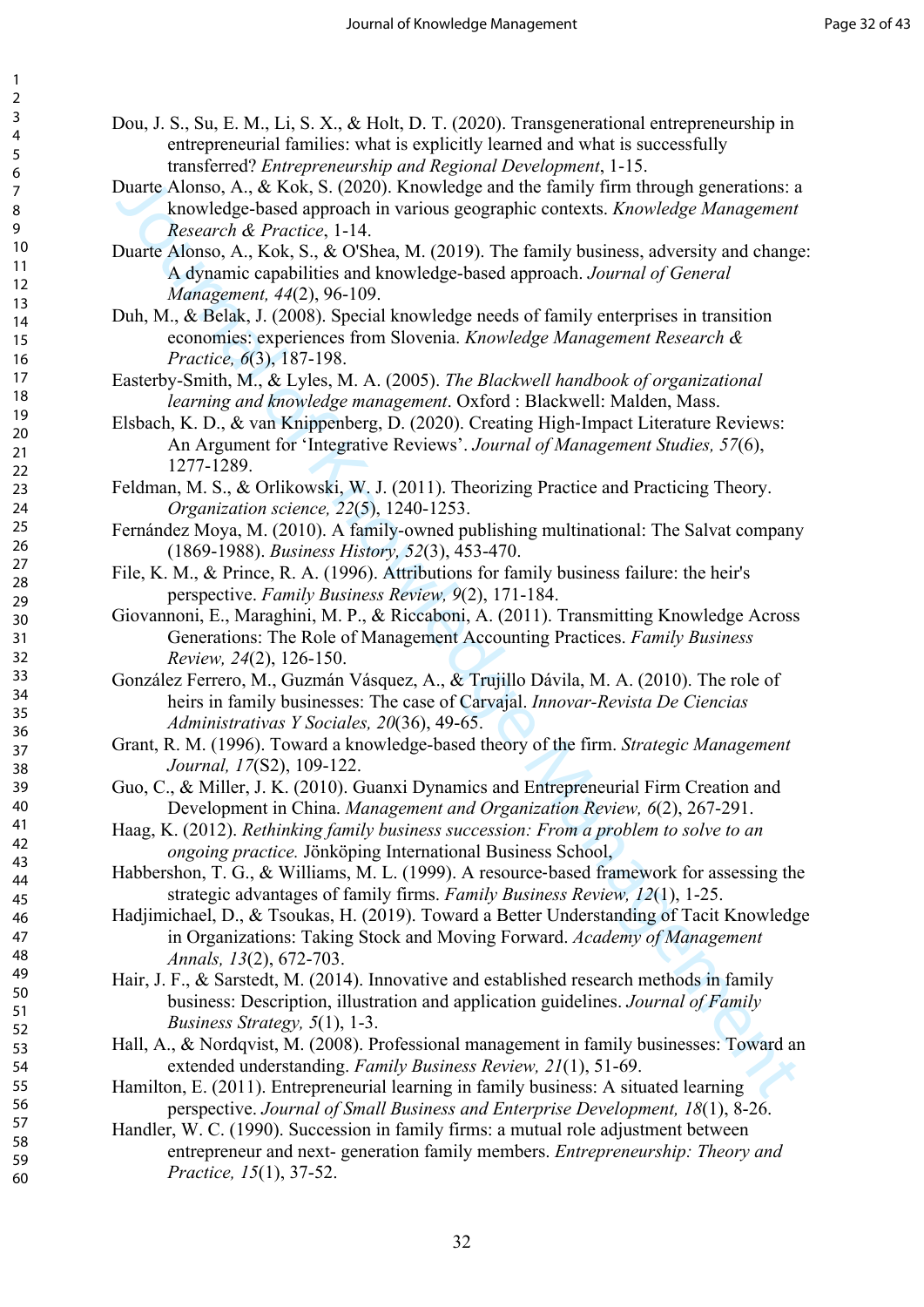| 2                                         |
|-------------------------------------------|
| 3                                         |
| 4                                         |
|                                           |
| 5                                         |
| 6                                         |
|                                           |
|                                           |
| 8                                         |
| $\mathbf$<br>)                            |
| 10                                        |
| 1<br>$\mathbf{1}$                         |
|                                           |
| $\mathbf{1}$<br>C                         |
| 13                                        |
| 1<br>4                                    |
| 15                                        |
|                                           |
| 16                                        |
| 1                                         |
| 18                                        |
| 19                                        |
|                                           |
| 20                                        |
| $\overline{21}$                           |
| $\overline{2}$<br>$\overline{2}$          |
| $\overline{2}$<br>$\overline{\mathbf{3}}$ |
|                                           |
| $\overline{24}$                           |
| 25                                        |
| $\frac{26}{5}$                            |
|                                           |
| $^{27}$                                   |
| 28                                        |
| 29                                        |
| 30                                        |
|                                           |
| $\overline{\textbf{3}}$                   |
| $\overline{\mathbf{3}}$<br>$\overline{2}$ |
| $\overline{\mathbf{3}}$<br>ξ              |
| 3.<br>4                                   |
|                                           |
| 35                                        |
| 36                                        |
| 37                                        |
| 38                                        |
|                                           |
| 39                                        |
| 40                                        |
| 41                                        |
|                                           |
| 42                                        |
| ξ<br>$\overline{4}$                       |
| 44                                        |
| 45                                        |
|                                           |
| 46                                        |
| 47                                        |
| 48                                        |
| 49                                        |
|                                           |
| 50                                        |
| 51                                        |
| 5<br>2                                    |
| 5.<br>ξ                                   |
|                                           |
| 54                                        |
| 55                                        |
| 56                                        |
|                                           |
| 57                                        |
| 58                                        |
| 59                                        |

60

- Handler, W. C. (1992). The Succession Experience of the Neaxt Generation. *Family Business Review, 5*(3), 283-307.
- Hatak, I. R., & Roessl, D. (2015). Relational Competence-Based Knowledge Transfer Within Intrafamily Succession. *Family Business Review, 28*(1), 10-25.
- Heisig, P., & Kannan, S. (2020). Knowledge management: does gender matter? A systematic review of literature. *Journal of Knowledge Management, 24*(6), 1315-1342.
- Hjorth, D., & Dawson, A. (2016). The burden of history in the family business organization. *Organization Studies, 37*(8), 1089-1111.
- Holt, D. T., Pearson, A. W., Payne, G. T., Sharma, P., Tabor, W., Chrisman, J. J., . . . Vardaman, J. M. (2018). Nonfamily Members in Family Firms: A Review and Future Research Agenda. *Family Business Review, 31*(1), 54-79.

Jaskiewicz, P., Combs, J. G., & Rau, S. B. (2015). Entrepreneurial legacy: Toward a theory of how some family firms nurture transgenerational entrepreneurship. *Journal of Business Venturing, 30*(1), 29-49.

Jaskiewicz, P., Combs, J. G., Shanine, K. K., & Kacmar, K. M. (2017). Introducing the family: A review of family science with implications for management research. *Academy of Management Annals, 11*(1), 309-341.

- Jaskiewicz, P., & Dyer, W. G. (2017). Addressing the elephant in the room: Disentangling family heterogeneity to advance family business research. *Family Business Review, 30*(2), 111-118.
- Jaskiewicz, P., Uhlenbruck, K., Balkin, D. B., & Reay, T. (2013). Is Nepotism Good or Bad? Types of Nepotism and Implications for Knowledge Management. *Family Business Review, 26*(2), 121-139.
- Kallmuenzer, A., & Scholl-Grissemann, U. (2017). Disentangling antecedents and performance effects of family SME innovation: A knowledge-based perspective. *International Entrepreneurship and Management Journal, 13*(4), 1117-1138.
- Klenke, K. (2018). Knowledge Transfer through Leadership Succession in Intergenerational Family Firms. *International Leadership Journal, 10*(1), 3-36.
- Konopaski, M., Jack, S., & Hamilton, E. (2015). How family business members learn about continuity. *Academy of Management Learning & Education, 14*(3), 347-364.
- Koropp, C., Grichnik, D., & Gygax, A. F. (2013). Succession financing in family firms. *Small Business Economics, 41*(2), 315-334.

Kotlar, J., & De Massis, A. (2013). Goal Setting in Family Firms: Goal Diversity, Social Interactions, and Collective Commitment to Family‐Centered Goals. *Entrepreneurship Theory and Practice, 37*(6), 1263-1288.

- Institution States (2007),  $\sim$ 35. (1025)<br>
Institution (2007),  $\sim$ 36. (2007),  $\sim$ 36. (2007),  $\sim$ 46. (2007),  $\sim$ 46. (2007),  $\sim$ 46. (2007),  $\sim$ 46. (2016)  $\sim$ 16. (2016)  $\sim$ 16. (2016)  $\sim$ 16. (2016)  $\sim$ 16. (2016)  $\sim$ Kotlar, J., De Massis, A., Frattini, F., & Kammerlander, N. (2020). Motivation Gaps and Implementation Traps: The Paradoxical and Time-Varying Effects of Family Ownership on Firm Absorptive Capacity. *Journal of Product Innovation Management, 37*(1), 2-25.
- Le Breton-Miller, I., & Miller, D. (2014). Temporal considerations in the study of family firms: Reflections on "the study of organizational behaviour in family business". *European Journal of Work and Organizational Psychology, 23*(5), 669-673.
- Le Breton-Miller, I., Miller, D., & Steier, L. P. (2004). Toward an Integrative Model of Effective FOB Succession. *Entrepreneurship theory and practice., 28*(4), 305-328.
- Le Breton–Miller, I., & Miller, D. (2015). The Arts and Family Business: Linking Family Business Resources and Performance to Industry Characteristics. *Entrepreneurship Theory and Practice, 39*(6), 1349-1370.
- Letonja, M., & Duh, M. (2016). Knowledge transfer in family businesses and its effects on the innovativeness of the next family generation. *Knowledge Management Research & Practice, 14*(2), 213-224.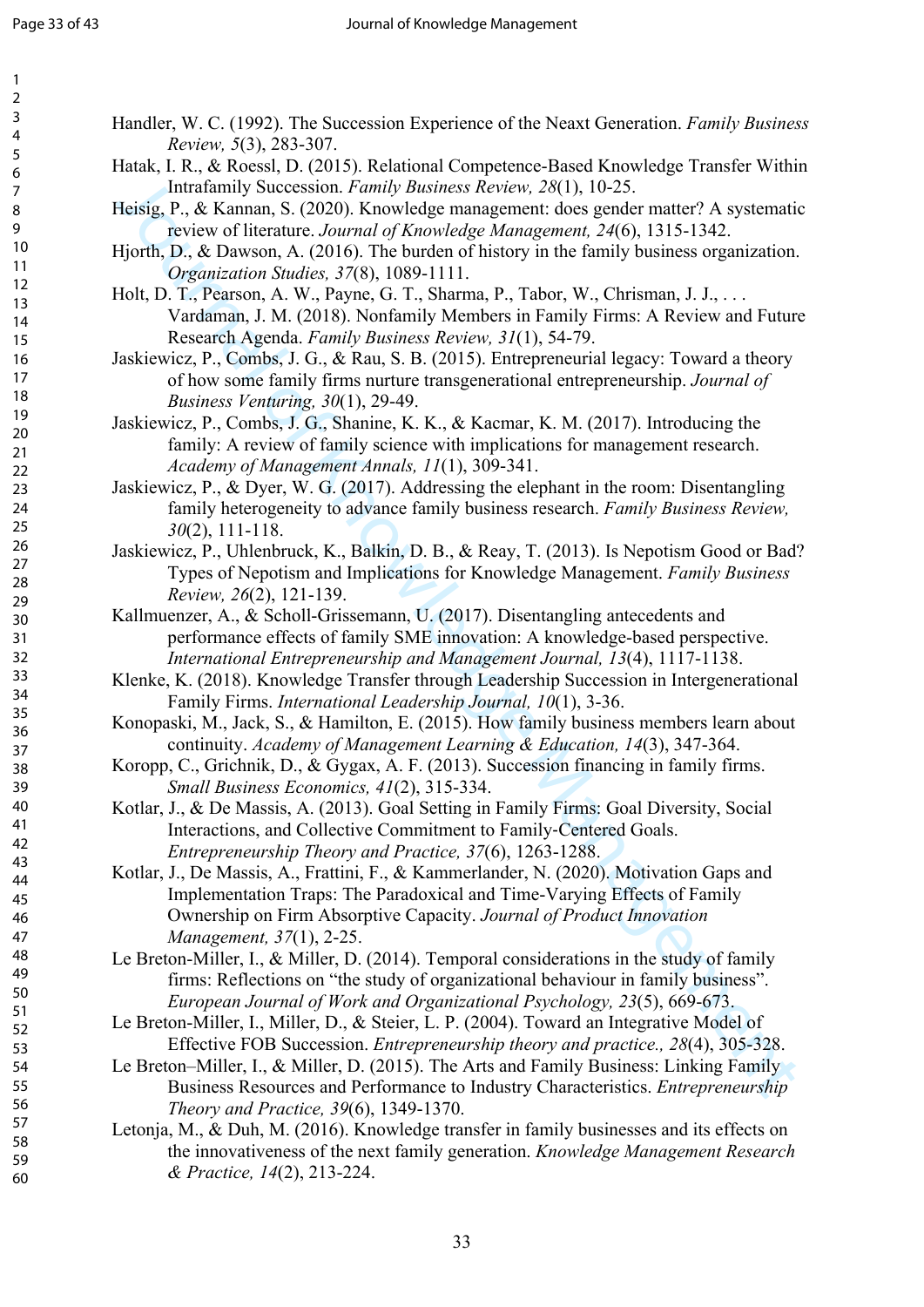60

- Light, R. J., & Pillemer, D. B. (1984). *Summing up: the science of reviewing research*. Cambridge,MA: Harvard University Press.
	- Lin, W. B. (2013). Research on knowledge sharing and interpersonal relationships: empirical study of family firms and non-family firms. *Quality & Quantity, 47*(1), 151-166.
	- Lionzo, A., & Rossignoli, F. (2013). Knowledge integration in family SMEs: an extension of the 4I model. *Journal of Management & Governance, 17*(3), 583-608.
	- Long, R. G., & Chrisman, J. J. (2014). Management succession in family business. In L. Melin, M. Nordqvist, & P. Sharma (Eds.), *SAGE handbook of family business* (pp. 249-268). London: Sage.
	- Long, R. G., & Mathews, K. M. (2011). Ethics in the family firm: Cohesion through reciprocity and exchange. *Business Ethics Quarterly, 21*(2), 287-308.
- Study of fimily firms and one-fimily firms (20<br/>adiative),  $\hat{R}(t)$ ,  $\hat{S}$ 1-166,  $\hat{S}$ 1-166,  $\hat{S}$ 1-166,  $\hat{S}$ 1-166,  $\hat{S}$ 1-166,  $\hat{S}$ 1-166,  $\hat{S}$ 1-166,  $\hat{S}$ 1-166,  $\hat{S}$ 1-166,  $\hat{S}$ 1-166,  $\hat{S}$ 1 Lopes, C. M., Scavarda, A., Hofmeister, L. F., Tavares Thomé, A. M., & Roehe Vaccaro, G. L. (2017). An analysis of the interplay between organizational sustainability, knowledge management, and open innovation. *Journal of Cleaner Production, 142*, 476-488.
- March, J. G. (2005). Parochialism in the evolution of a research community: The case of organization studies. *Management and Organization Review, 1*(1), 5-22.
- Martínez, A. B., Galván, R. S., & Palacios, T. B. (2013). Study of Factors Influencing Knowledge Transfer in Family Firms. *Intangible Capital, 9*(4), 1216-1238.
- Martínez, A. B., Galván, R. S., & Palacios, T. M. B. (2016). An empirical study about knowledge transfer, entrepreneurial orientation and performance in family firms. *European Journal of International Management, 10*(5), 534-557.
- Massingham, P. (2008). Measuring the impact of knowledge loss: more than ripples on a pond? *Management Learning, 39*(5), 541-560.
- Mazzola, P., Marchisio, G., & Astrachan, J. (2008). Strategic planning in family business: A powerful developmental tool for the next generation. *Family Business Review, 21*(3), 239-258.
- McLarty, B. D., Vardaman, J. M., & Barnett, T. (2019). Congruence in exchange: The influence of supervisors on employee performance in family firms. *Entrepreneurship Theory and Practice, 43*(2), 302-321.
- McMullen, J. S., & Warnick, B. J. (2015). To Nurture or Groom? The Parent‐Founder Succession Dilemma. *Entrepreneurship Theory and Practice, 39*(6), 1379-1412.
- Memili, E., Fang, H., & Welsh, D. H. B. (2015). Value creation and value appropriation in innovation process in publicly-traded family firms. *Management Decision, 53*(9), 1921-1952.
- Miller, D., Steier, L., & Le Breton-Miller, I. (2003). Lost in time: intergenerational succession, change, and failure in family business. *Journal of Business Venturing, 18*(4), 513-531.
- Miller, D., Steier, L., & Le Breton–Miller, I. (2016). What Can Scholars of Entrepreneurship Learn from Sound Family Businesses? *Entrepreneurship Theory and Practice, 40*(3), 445-455.
- Morgan, D. (1996). *Family connections: An introduction to family studies* (Vol. 45): Polity Press Cambridge.
- Muskat, B., & Zehrer, A. (2017). A power perspective on knowledge transfer in internal succession of small family businesses. *Journal of Small Business & Entrepreneurship, 29*(5), 333-350.
- Nahapiet, J., & Ghoshal, S. (1998). Social Capital, Intellectual Capital, and the Organizational Advantage. *The Academy of Management Review, 23*(2), 242-266.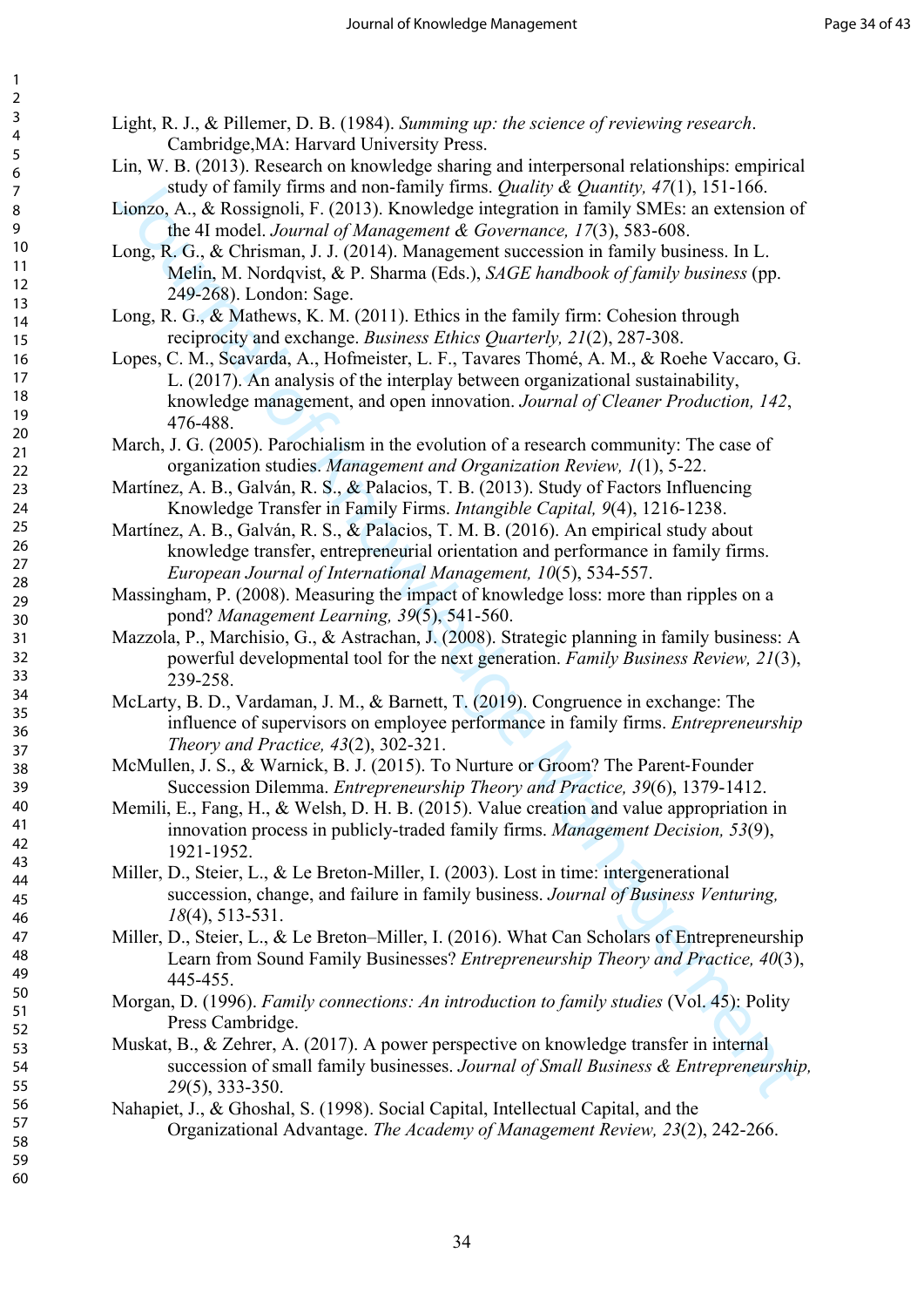| 2                                                    |
|------------------------------------------------------|
| Š                                                    |
|                                                      |
|                                                      |
| $\frac{4}{5}$                                        |
|                                                      |
|                                                      |
| $\frac{7}{3}$                                        |
|                                                      |
| ۔<br>پا                                              |
| ∢                                                    |
| 10                                                   |
| 1<br>1                                               |
|                                                      |
| 1<br>$\overline{2}$                                  |
| $\ddot{\phantom{0}}$<br>$\overline{\mathbf{3}}$<br>1 |
|                                                      |
| $\overline{\mathbf{r}}$<br>1                         |
|                                                      |
|                                                      |
|                                                      |
|                                                      |
|                                                      |
| 15<br>16<br>17<br>18<br>19                           |
| 20                                                   |
|                                                      |
| $\overline{21}$                                      |
| $\overline{2}$<br>$\overline{2}$                     |
| $\overline{2}$                                       |
| 3                                                    |
|                                                      |
|                                                      |
|                                                      |
|                                                      |
|                                                      |
|                                                      |
| 24<br>25<br>26<br>27<br>28                           |
|                                                      |
| 30                                                   |
| $\mathbf{S}$                                         |
| 1                                                    |
| $\overline{2}$<br>$\overline{\mathbf{3}}$            |
| .<br>3<br>$\overline{\mathbf{S}}$                    |
|                                                      |
|                                                      |
|                                                      |
| 34<br>35<br>36<br>37                                 |
|                                                      |
|                                                      |
|                                                      |
| 39                                                   |
|                                                      |
| 40                                                   |
| 41                                                   |
| $\overline{2}$<br>$\overline{4}$                     |
|                                                      |
| ξ<br>4.                                              |
| 44                                                   |
| 4 <sup>t</sup>                                       |
|                                                      |
| 46                                                   |
| $\overline{4}$                                       |
| 48                                                   |
|                                                      |
| 49                                                   |
| 50                                                   |
| $\overline{\mathbf{5}}$                              |
| 1                                                    |
| 5<br>,                                               |
| 5:<br>ξ                                              |
|                                                      |
| 54                                                   |
| 55                                                   |
| 56                                                   |
|                                                      |
| 51                                                   |
| 58                                                   |
| C<br>59                                              |
|                                                      |

- Nason, R., Mazzelli, A., & Carney, M. (2019). The Ties That Unbind: Socialization and Business-Owning Family Reference Point Shift. *Academy of Management Review, 44*(4), 846-870.
- Nelson, R. R. (1982). *An evolutionary theory of economic change*. Cambridge, Mass.: Belknap Press of Harvard University Press.
- Neubaum, D. O. (2018). Family business research: Roads travelled and the search for unworn paths. *Family Business Review, 31*(3), 257-270.
- Nicholson, L., & Rao-Graham, L. (2016). Knowledge Management Systems for Small Family-Owned Businesses—The Case of the English-speaking Caribbean. *Social & Economic Studies, 65*, 133-159.
- Nicolini, D. (2011). Practice as the site of knowing: Insights from the field of telemedicine. *Organization science, 22*(3), 602-620.
- Nonaka, I. (1994). A Dynamic Theory of Organizational Knowledge Creation. *Organization science, 5*(1), 14-37.
- Nonaka, I., & Von Krogh, G. (2009). Tacit Knowledge and Knowledge Conversion: Controversy and Advancement in Organizational Knowledge Creation Theory. *Organization science, 20*(3), 635-652.
- Nordqvist, M., Wennberg, K., & Hellerstedt, K. (2013). An entrepreneurial process perspective on succession in family firms. *Small Business Economics, 40*(4), 1087- 1122.
- Oxford Economics. (2018). *THE STATE OF THE NATION: The UK Family Business Sector 2017–18*. Retrieved from https://www.oxfordeconomics.com/recentreleases/f060a8ac-a09d-4175-867e-fab8b368931a
- Patel, P. C., & Fiet, J. O. (2011). Knowledge Combination and the Potential Advantages of Family Firms in Searching for Opportunities. *Entrepreneurship Theory and Practice, 35*(6), 1179-1197.
- Patriotta, G. (2020). Writing impactful review articles. *Journal of Management Studies, 57*(6), 1272-1276.
- Pérez-Pérez, M., López-Férnandez, M. C., & Obeso, M. (2019). Knowledge, renewal and flexibility: exploratory research in family firms. *Administrative Sciences, 9*(4), 87.
- Perez, P. F., & Puig, N. (2004). Knowledge and training in family firms of the European periphery: Spain in the eighteenth to twentieth centuries. *Business History, 46*(1), 79- 99.
- Pipatanantakurn, K., & Ractham, V. V. (2016). Knowledge Creation Aiding Family Business Succession Plan. *International Journal of Business & Management Science, 6*(1), 63- 84.
- Nelson, R. (1982). An evolutionary theory of economic change. Cambridge, Mass.:<br>
Relican Press of Harvard University Press.<br>
Neutral University Press.<br>
Neutral An external of the search for the search for the search is pa Pittino, D., Barroso Martínez, A., Chirico, F., & Galvan, R. S. (2018). Psychological ownership, knowledge sharing and entrepreneurial orientation in family firms: The moderating role of governance heterogeneity. *Journal of Business Research, 84*, 312- 326.
- Pogutz, S., & Winn, M. I. (2016). Cultivating Ecological Knowledge for Corporate Sustainability: Barilla's Innovative Approach to Sustainable Farming. *Business Strategy and the Environment, 25*(6), 435-448.
- Polanyi, M. (2015). *Personal knowledge: towards a post-critical philosophy*: University of Chicago Press.
- Reay, T. (2019). Family routines and next-generation engagement in family firms. *Entrepreneurship Theory and Practice, 43*(2), 244-250.
- Roscoe, M. T., Vieira, A., & Grzybovski, D. (2015). Family social capital, transgenerational learning and transgenerational entrepreneurship. In P. Sharma, N. Auletta, R.-L. DeWitt, M. José Parada, & M. Yusof (Eds.), *Developing Next Generation Leaders for*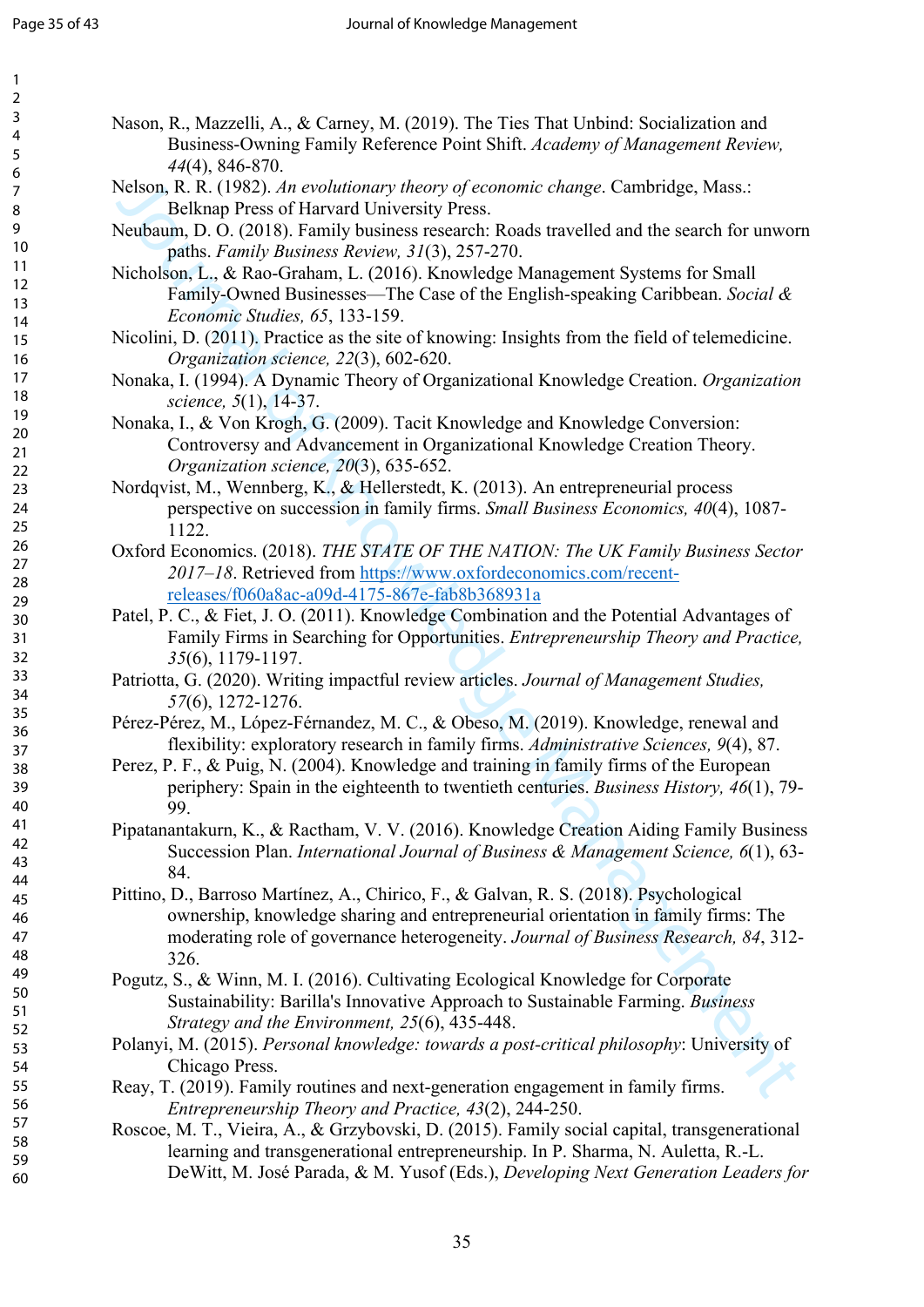*State oroid* Carrinducy University Press.<br>
Seraion-Bedia, A. M., tope-Fermande-, M.C., & García-Piqueres, G; (2016). Analysis of<br>
the relationship between sources of knowledge and innovation performance in Emily<br>
Sharma, *Transgenerational Entrepreneurial Family Enterprises* (pp. 192-211): Edward Elgar Publishing. Schatzki, T. R. (1996). *Social practices: A Wittgensteinian approach to human activity and the social*: Cambridge University Press. Serrano-Bedia, A. M., Lopez-Fernandez, M. C., & Garcia-Piqueres, G. (2016). Analysis of the relationship between sources of knowledge and innovation performance in family firms. *Innovation-Organization & Management, 18*(4), 489-512. Sharma, P., & Chua, J. (2013). Asian family enterprises and family business research. *Asia Pacific Journal of Management, 30*(3), 641-656. Sharma, P., Salvato, C., & Reay, T. (2014). Temporal Dimensions of Family Enterprise Research. *Family Business Review, 27*, 10-19. Spender, J. C., & Grant, R. M. (1996). Knowledge and the firm: Overview. *Strategic Management Journal, 17*(S2), 5-9. Steier, L. (2001). Next-generation entrepreneurs and succession: An exploratory study of modes and means of managing social capital. *Family Business Review, 14*(3), 259- 276. Su, E., & Carney, M. (2013). Can China's family firms create intellectual capital? *Asia Pacific Journal of Management, 30*(3), 657-675. Su, E., & Dou, J. S. (2013). How Does Knowledge Sharing Among Advisors From Different Disciplines Affect the Quality of the Services Provided to the Family Business Client? An Investigation From the Family Business Advisor's Perspective. *Family Business Review, 26*(3), 256-270. Szulanski, G. (1996). Exploring Internal Stickiness: Impediments To The Transfer Of Best Practice Within The Firm. *Strategic Management Journal, 17*(27). Szulanski, G. (2000). The process of knowledge transfer: A diachronic analysis of stickiness. *Organizational Behavior and Human Decision Processes, 82*(1), 9-27. Szulanski, G., Ringov, D., & Jensen, R. J. (2016). Overcoming stickiness: How the timing of knowledge transfer methods affects transfer difficulty. *Organization science, 27*(2), 304-322. Tranfield, D., Denyer, D., & Smart, P. (2003). Towards a methodology for developing evidence‐informed management knowledge by means of systematic review. *British Journal of Management, 14*(3), 207-222. Tsoukas, H., & Vladimirou, E. (2001). What is Organizational Knowledge? *Journal of Management Studies, 38*(7), 973-993. Utrilla, P. N. C., & Torraleja, F. A. G. (2013). The importance of mentoring and coaching for family businesses. *Journal of Management & Organization, 19*(4), 386-404. Wang, X. T., & Jiang, M. S. (2018). Learning alongside and learning apart: successor nurturing styles in family business succession. *Knowledge Management Research & Practice, 16*(2), 258-266. Wang, Y. Z., Lo, F. Y., & Weng, S. M. (2019). Family businesses successors knowledge and willingness on sustainable innovation: The moderating role of leader's approval. *Journal of Innovation & Knowledge, 4*(3), 188-195. Wasim, J., Cunningham, J., Maxwell-Cole, A., & Taylor, J. R. (2018). Nonfamily knowledge during family business succession: a cultural understanding. *International Journal of Entrepreneurial Behavior & Research, 26*(1), 141-157. Winter, M., Fitzgerald, M. A., Heck, R. K., Haynes, G. W., & Danes, S. M. (1998). Revisiting the study of family businesses: Methodological challenges, dilemmas, and

60

36

alternative approaches. *Family Business Review, 11*(3), 239-252.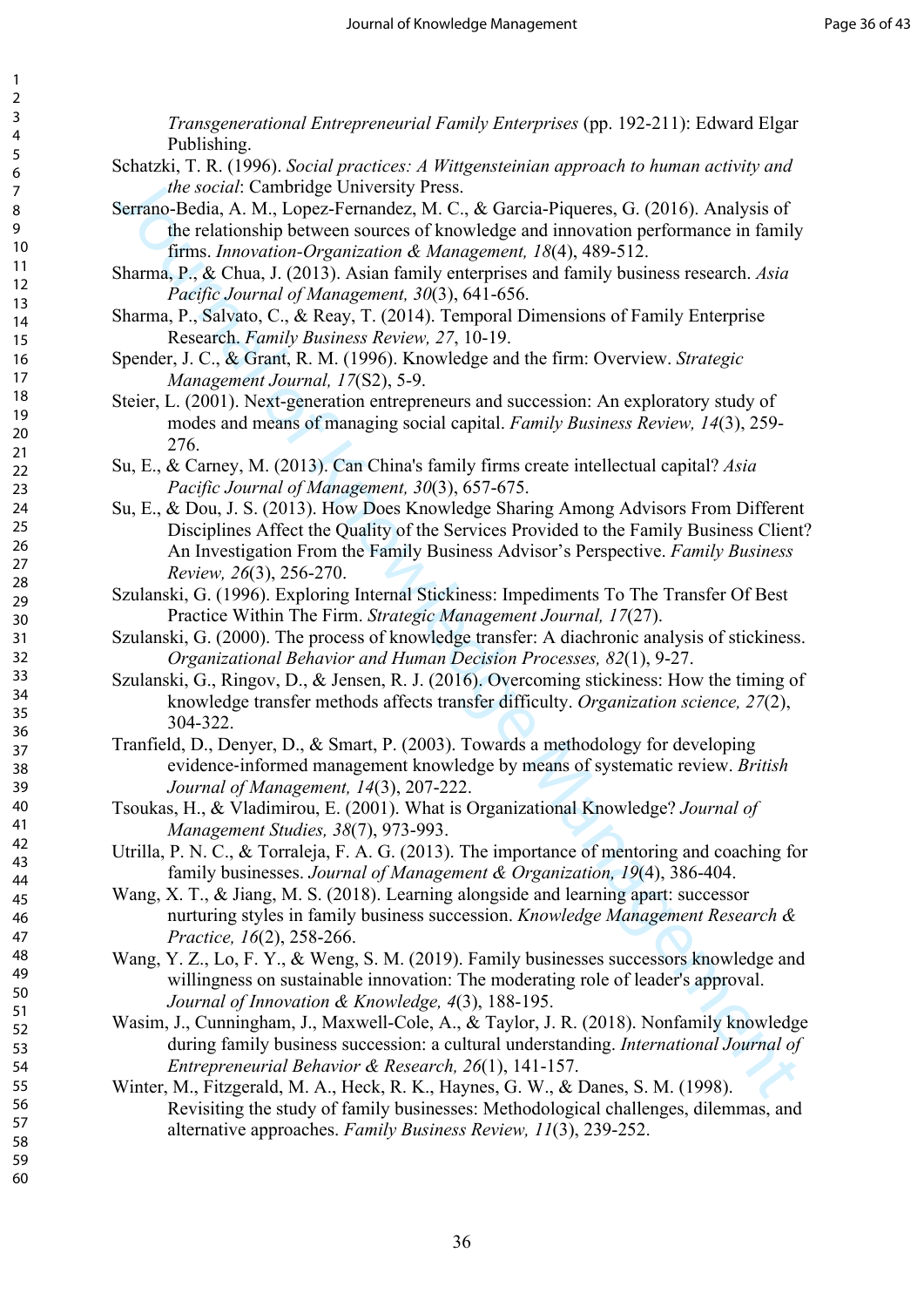| 2                                            |  |
|----------------------------------------------|--|
| Š                                            |  |
|                                              |  |
|                                              |  |
| 456789                                       |  |
|                                              |  |
|                                              |  |
|                                              |  |
|                                              |  |
|                                              |  |
| - 10 11 12 13 14 15 16 17 18 19              |  |
|                                              |  |
|                                              |  |
|                                              |  |
|                                              |  |
|                                              |  |
|                                              |  |
|                                              |  |
|                                              |  |
| $-3456789$                                   |  |
| 19 20 21 22 23 24 25 26 27 28                |  |
|                                              |  |
|                                              |  |
|                                              |  |
|                                              |  |
|                                              |  |
|                                              |  |
|                                              |  |
|                                              |  |
|                                              |  |
| 29<br>30                                     |  |
|                                              |  |
|                                              |  |
|                                              |  |
| 81<br>82<br>83<br>84<br>32<br>33<br>34<br>35 |  |
|                                              |  |
|                                              |  |
|                                              |  |
|                                              |  |
| --<br>36<br>37                               |  |
|                                              |  |
| 39                                           |  |
| 40                                           |  |
| 41                                           |  |
| $\ddot{4}$<br>C                              |  |
| 4.<br>ξ                                      |  |
|                                              |  |
| 44                                           |  |
| 45                                           |  |
| 46                                           |  |
| 4                                            |  |
| 48                                           |  |
| 49                                           |  |
| 50                                           |  |
| $\overline{\mathbf{5}}$<br>1                 |  |
| 5.<br>,                                      |  |
| $\overline{5}$<br>ξ                          |  |
|                                              |  |
| 54                                           |  |
| 55                                           |  |

- Woodfield, P. J., & Husted, K. (2017). Intergenerational knowledge sharing in family firms: Case-based evidence from the New Zealand wine industry. *Journal of Family Business Strategy, 8*(1), 57-69.
- Woodfield, P. J., & Husted, K. (2019). How does knowledge sharing across generations impact innovation? *International Journal of Innovation Management, 23*(8), 1940004.
- Wu, C. H. (2013). Family ties, board compensation and firm performance. *Journal of Multinational Financial Management, 23*(4), 255-271.
- Yew, J. L. K., & Gomez, E. T. (2014). Advancing tacit knowledge: Malaysian family SMEs in manufacturing. *Asian Economic Papers, 13*(2), 1-24.
- Zahra, S. A., & Filatotchev, I. (2004). Governance of the entrepreneurial threshold firm: a knowledge‐based perspective. *Journal of Management Studies, 41*(5), 885-897.
- The Management of Management of Management of Management of Management of Management of Management of Management of Management of Management of Management of Management of Management of Management of Management of Manageme Zahra, S. A., Neubaum, D. O., & Larraneta, B. (2007). Knowledge sharing and technological capabilities: The moderating role of family involvement. *Journal of Business Research, 60*(10), 1070-1079.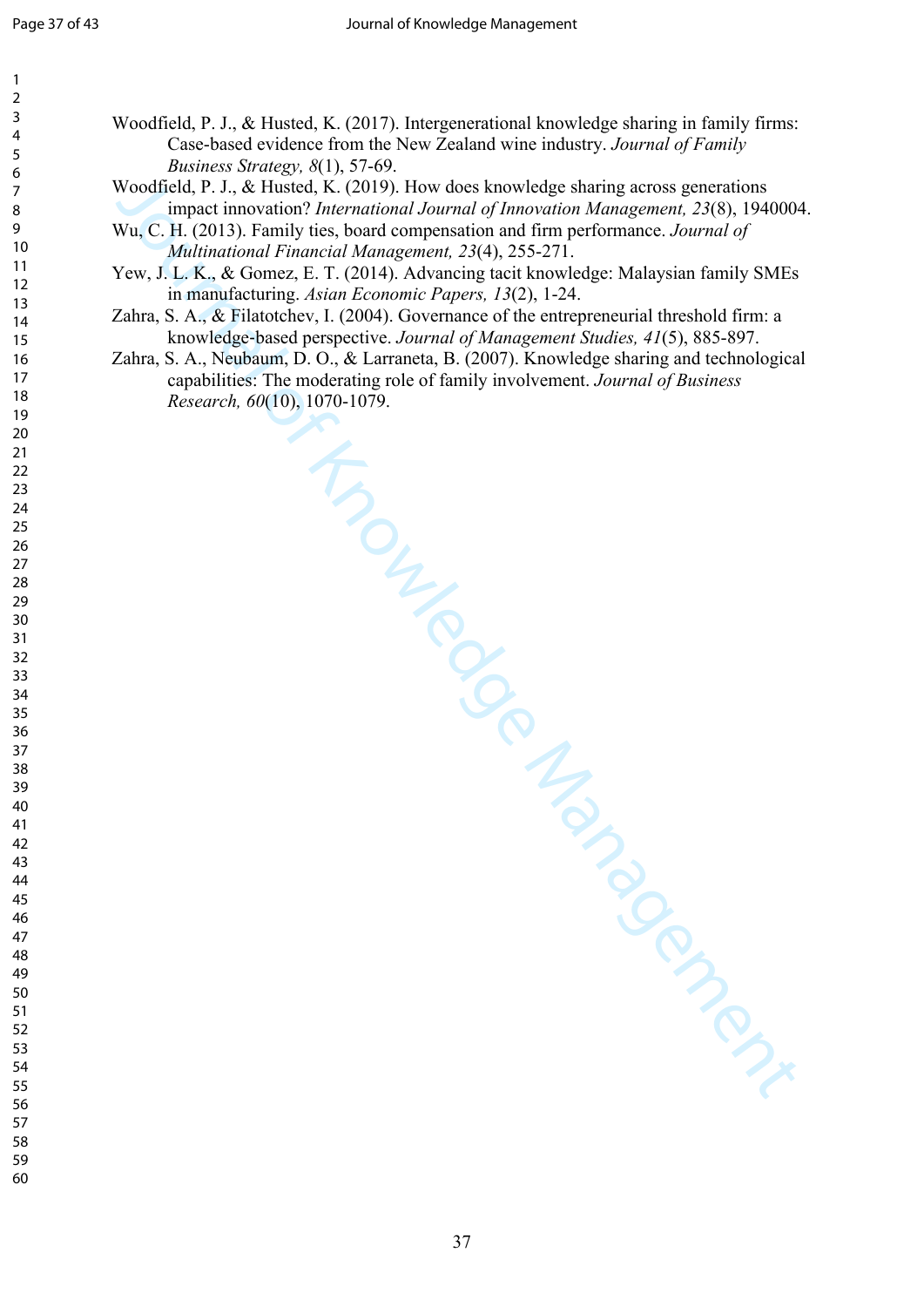

**Figure 1. Cumulative number of articles published by year**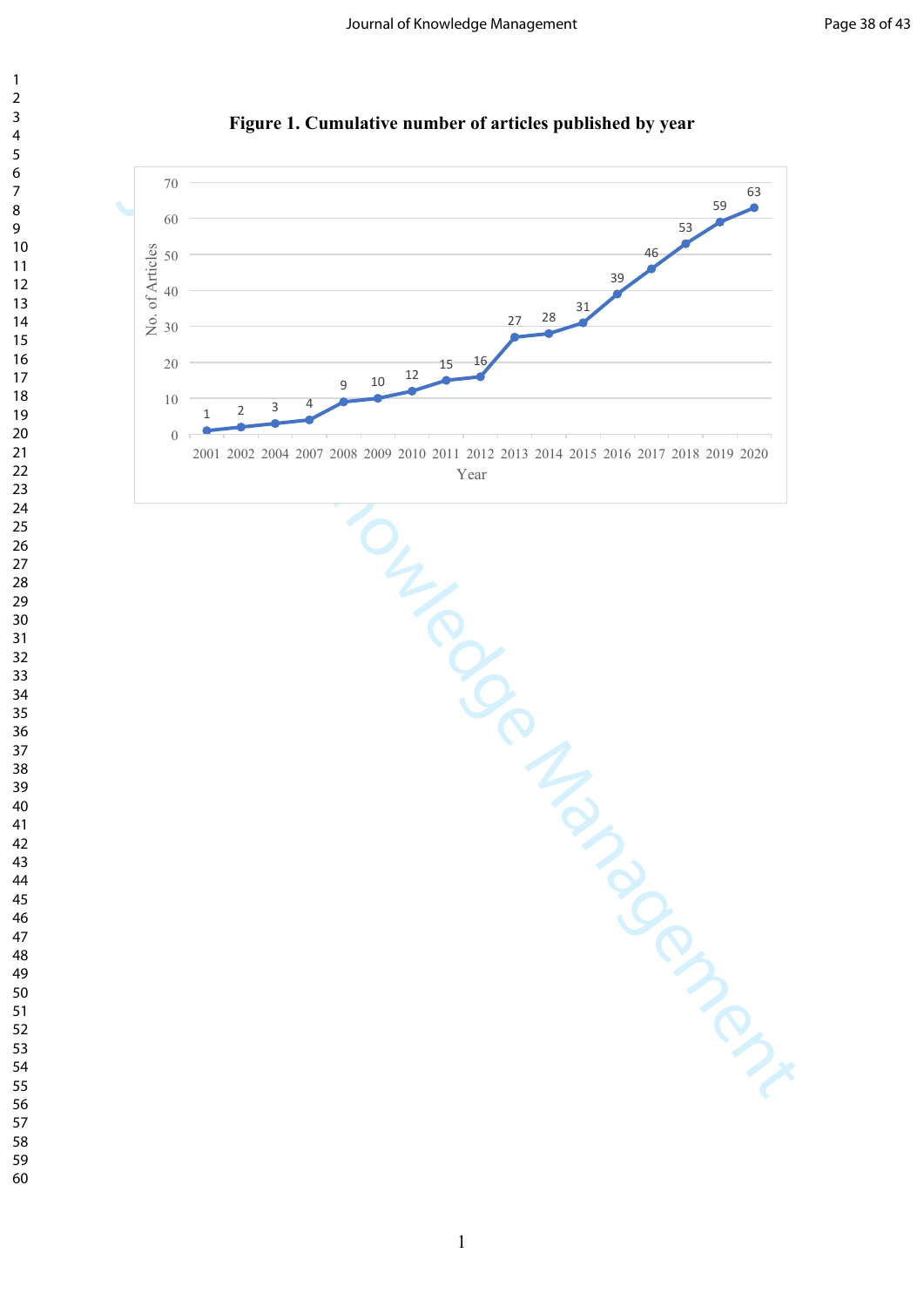

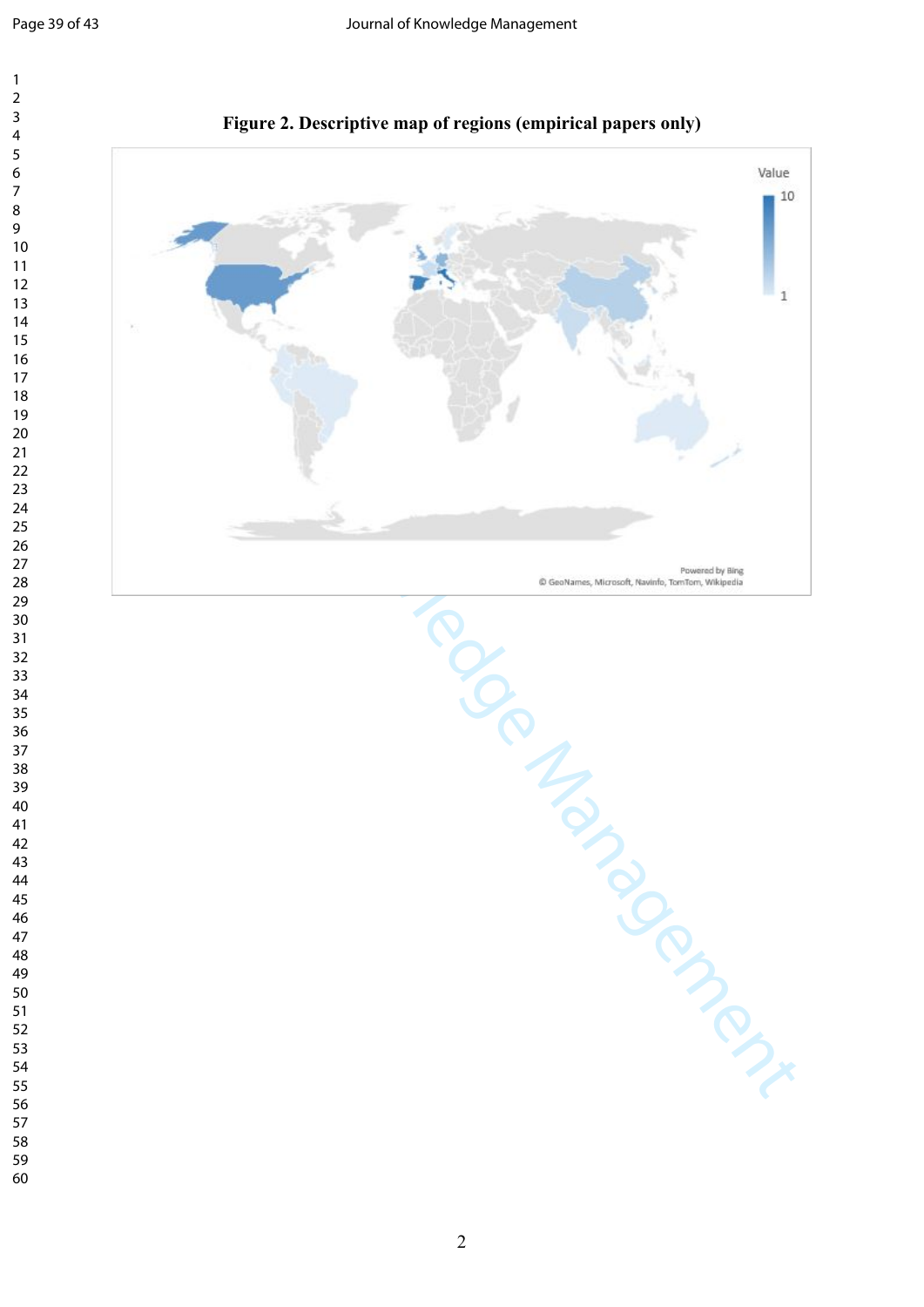| Š                                                    |
|------------------------------------------------------|
| 1                                                    |
|                                                      |
|                                                      |
| 16789                                                |
|                                                      |
|                                                      |
|                                                      |
| 10                                                   |
| 1<br>1                                               |
|                                                      |
| 1<br>$\overline{c}$                                  |
| $\ddot{\phantom{0}}$<br>$\overline{\mathbf{3}}$<br>1 |
|                                                      |
|                                                      |
|                                                      |
|                                                      |
|                                                      |
|                                                      |
| . 14<br>15 16 17 18<br>19 19                         |
| 20                                                   |
| $\overline{21}$                                      |
| $\overline{2}$<br>$\overline{2}$                     |
| $\overline{2}$<br>3                                  |
|                                                      |
|                                                      |
| -<br>24<br>25                                        |
|                                                      |
| --<br>26<br>27<br>28<br>29                           |
|                                                      |
|                                                      |
| 30                                                   |
|                                                      |
| $\overline{\textbf{3}}$                              |
| $\overline{2}$<br>$\overline{\mathbf{3}}$            |
| $\frac{1}{3}$<br>$\overline{\mathbf{3}}$             |
| .<br>34<br>35                                        |
|                                                      |
|                                                      |
| $\frac{36}{1}$<br>36<br>37<br>38                     |
|                                                      |
|                                                      |
| 39                                                   |
| $\mathbf{1}$                                         |
| 41                                                   |
| 42                                                   |
|                                                      |
| 4:<br>ξ                                              |
| 44                                                   |
| 4 <sup>t</sup>                                       |
| 46                                                   |
| $\overline{4}$                                       |
| 48<br>3                                              |
|                                                      |
| 49                                                   |
| 50                                                   |
| $\overline{5}$<br>1                                  |
| 5.<br>,                                              |
| 5:<br>ξ                                              |
| 54                                                   |
| 55                                                   |
|                                                      |
| 56                                                   |
| $\overline{\mathbf{5}}$                              |
| C<br>58<br>₹                                         |

 

#### **Table 1. Systematic literature review procedure**

|        | <b>Description</b>                                                                        | Web of<br><b>Science</b> | <b>EBSCC</b> | Total |
|--------|-------------------------------------------------------------------------------------------|--------------------------|--------------|-------|
| Step 1 | Articles with selected keywords                                                           | 292                      | 240          | 532   |
|        | After merging the results from the different databases and<br>deleting duplicate articles |                          |              | 457   |
| Step 2 | After reading the titles and abstracts, eliminating the non-<br>relevant articles         |                          |              | 80    |
| Step 3 | After reading the full articles and eliminating the non-relevant<br>articles              |                          |              | 63    |
|        | <b>Final sample</b>                                                                       |                          |              | 63    |

*Search criteria for Web of Science*: Date Range: All years (1900 – 2020) (Maximum range available for this database). Citation Databases: Science Citation Index Expanded (SCI-Expanded) 1900–present; Social Sciences Citation Index (SSCI) 1990–present; Arts & Humanities Citation Index (A&HCI) 1975–present. Document Type (Article). Language (English). Web of Science Categories (Anthropology; Business; Management; Cultural Studies; Economics; Reginal Urban Planning; URBAN STUDIES; Psychology Applied; Humanity Interdisciplinary; History of Social Science; Sociology; Area Studies; Educational Education Research; Psychology Social; Political Science; Family Studies; Psychology Multidisciplinary; Social Sciences Interdisciplinary; Education Scientific Disciplines; Ethnics Studies; History; International Relations; Social Issues; Communication; Business Finance). Search strings: in topic.

South Management Report of Management Contractor Contractor Contractor Contractor Contractor Contractor Contractor Contractor Contractor Contractor Contractor Contractor Contractor Contractor Contractor Contractor Contract *Search criteria for EBSCO*: Search Modes (Boolean/Phrase). Apply related words. Only Scholarly (Peer reviewed) Journals. Language (English). Document Type (Journal Article). Geographic Region (All). Publication Status: Fully published. Database: Business Source Complete, EconLit, APA PsycArticles, SocINDEX with Full Text.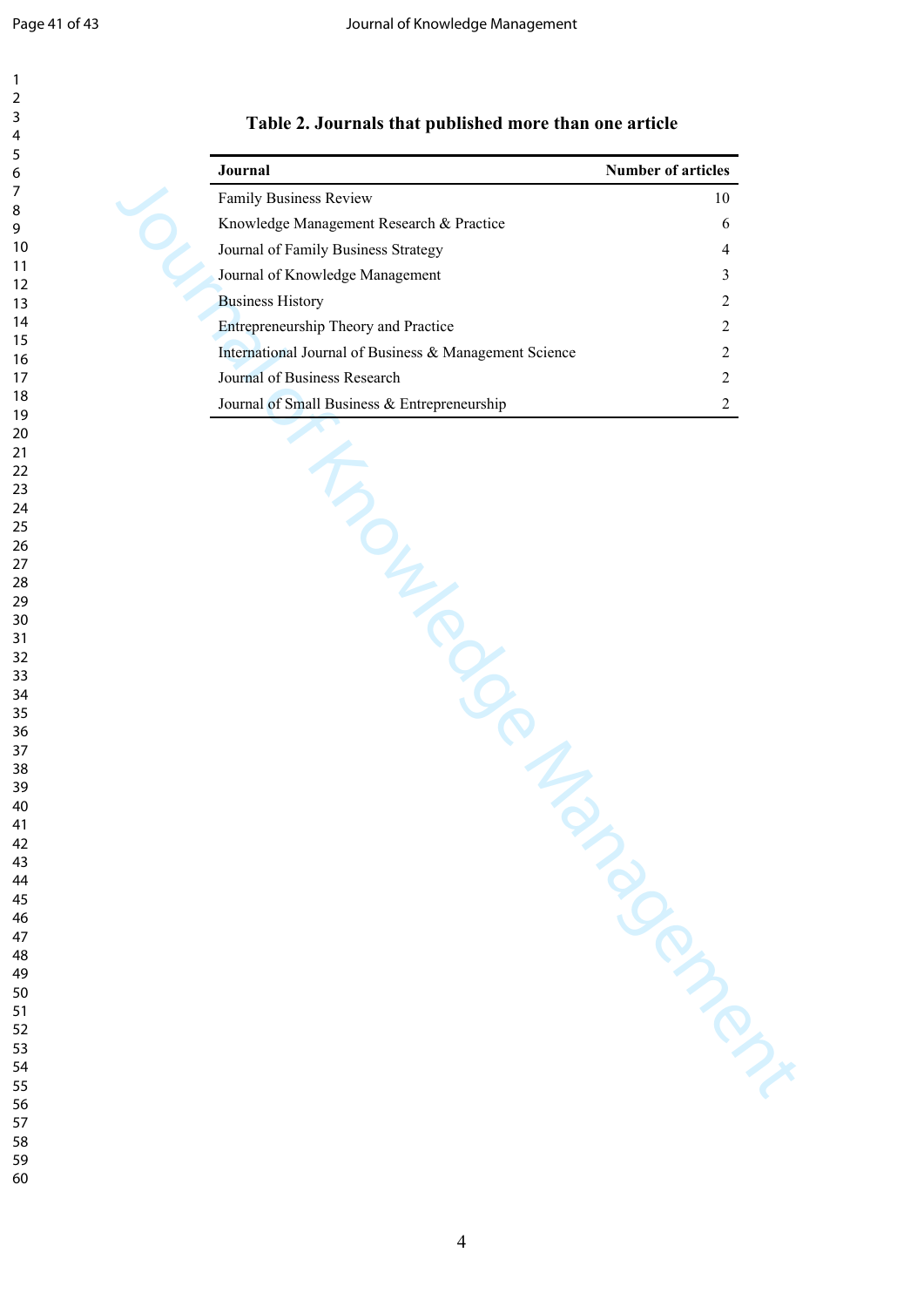| 3                            |   |
|------------------------------|---|
| 4                            |   |
| 5                            |   |
| 6                            |   |
|                              |   |
|                              |   |
| 8                            |   |
| )<br>¢                       |   |
| 10                           |   |
| 1<br>$\mathbf{1}$            |   |
| 1<br>$\mathcal{P}$           |   |
| $\mathbf{1}$                 | 3 |
| $\mathbf{1}$<br>4            |   |
|                              |   |
| 15                           |   |
| 16                           |   |
| 17                           |   |
| 18                           |   |
| 19                           |   |
| 20                           |   |
| $\overline{21}$              |   |
|                              |   |
| $\overline{2}$<br>2          |   |
| $\overline{2}$               | z |
| $\frac{24}{3}$               |   |
| 25                           |   |
| 26                           |   |
| 27                           |   |
| 28                           |   |
|                              |   |
| 29                           |   |
| 30                           |   |
| $\overline{\textbf{3}}$      |   |
| 3<br>2                       |   |
| $\overline{\mathbf{3}}$<br>ξ |   |
| 34                           |   |
| 35                           |   |
|                              |   |
| 36                           |   |
| 37                           |   |
| 38                           |   |
| 39                           |   |
| 1ſ                           | ١ |
| 41                           |   |
| 42                           |   |
| z                            |   |
| $\overline{\mathbf{r}}$      |   |
| 44                           |   |
| 45                           |   |
| 46                           |   |
| 47                           |   |
| 48                           |   |
| 49                           |   |
|                              |   |
| L<br>50                      |   |
| $\frac{1}{2}$                |   |
| c<br>5<br>$\overline{c}$     |   |
| 5.<br>ξ                      |   |
| 54                           |   |
| 55                           |   |
|                              |   |

 

# **Table 3. Descriptive data on articles by methodology adopted**

| <b>Methodology Adopted</b>           |              | Number of articles |
|--------------------------------------|--------------|--------------------|
| Theoretical/Conceptual               |              | 13                 |
|                                      | Qualitative  | 26                 |
| Empirical                            | Quantitative | 21                 |
| ------------------------------------ | Mixed        | $\mathfrak{Z}$     |
| Total no. for empirical papers       |              | 50                 |
| <b>Total</b>                         |              | 63                 |
| IT TON BOOM                          | in M         | <b>PRIMPTION</b>   |